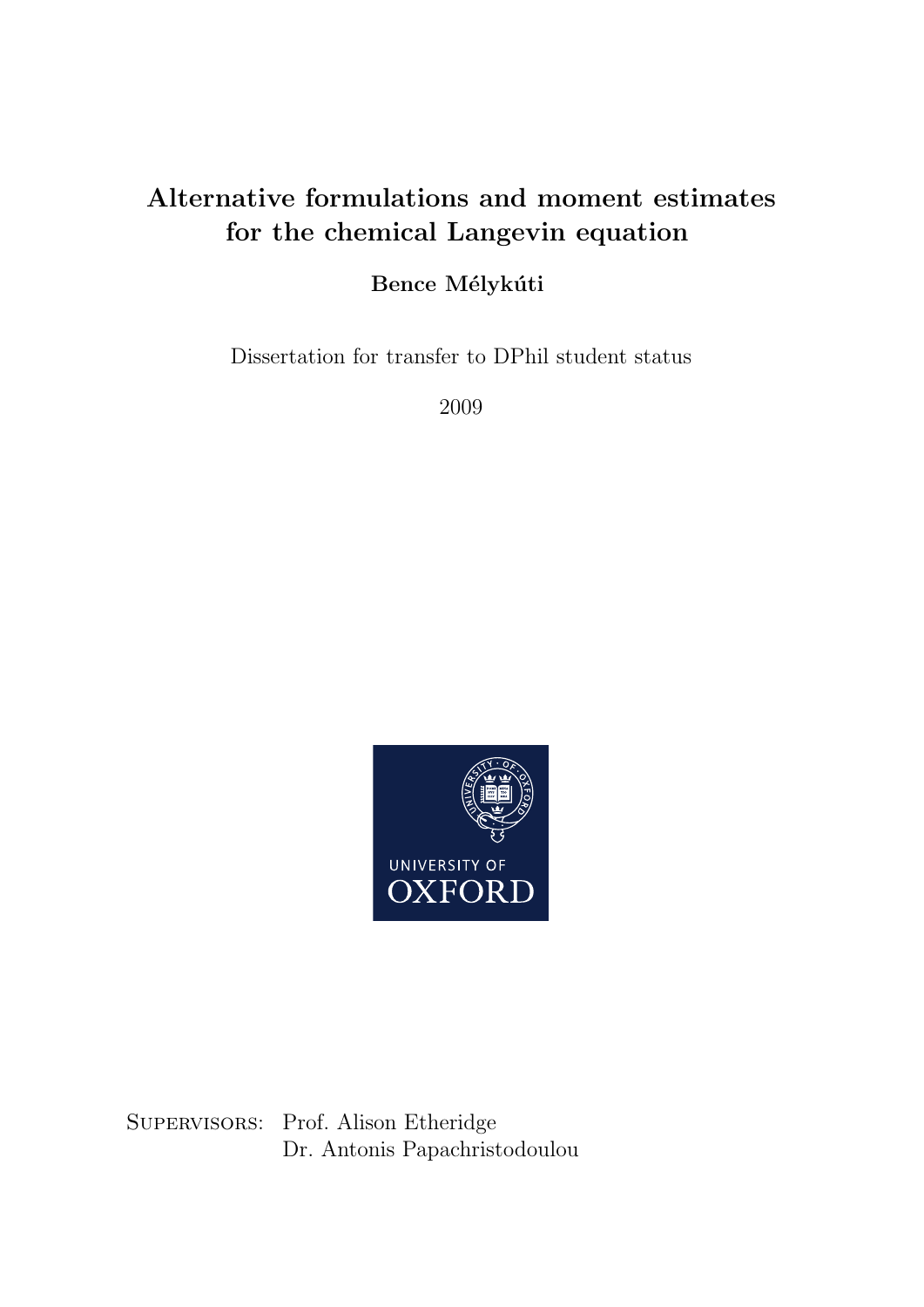## Alternative formulations and moment estimates for the chemical Langevin equation

## Bence Mélykúti<sup> $,$ v</sup>,

Dissertation for transfer to DPhil student status, 2009

SUPERVISORS: Prof. Alison Etheridge<sup>•</sup>, Dr. Antonis Papachristodoulou<sup>•</sup>

♠Keble College

♥Life Sciences Interface Doctoral Training Centre

♣Department of Statistics

♦Control Group, Department of Engineering Science University of Oxford, Oxford, UK

#### Abstract

The chemical Langevin equation (CLE) is a multivariable Itô stochastic differential equation that describes the time evolution of molecular counts of reacting chemical species (Gillespie, 2000). It lies between the deterministic ordinary differential equation (ODE) model and the discrete probabilistic chemical master equation model in that it is continuous and probabilistic.

Suppose n chemical species react through m reaction channels, and the  $n \times m$  stoichiometry matrix is denoted by  $S$ . Gillespie formulated the CLE with  $m$  independent standard Brownian motions. In the first half of this report we show that the same distribution of variables is given by an alternative formulation of the CLE which uses only  $m - \dim(\text{Ker } S) = n - \dim(\text{Ker } S^T)$  Brownian motions, and this is minimal. However, this formulation is computationally too expensive for numerical simulation. We present a computationally tractable formulation which omits one independent Brownian motion for each pair of reversible reactions. If  $\tilde{m}$  is the number of pairs of reversible reactions, then in Gillespie's formulation there would be  $2\tilde{m}$  Brownian motions for the reversible reactions, while in our formulation there would only be  $\widetilde{m}$ .

In the second half of the report we discuss why all attempts to calculate the moments of the Itˆo process given by the CLE have so far been unsuccessful: we will give the ODEs that the first two moments satisfy and observe that to integrate them, information from higher moments is required. We propose an approximative computation which is based on the linearisation of the CLE. For such linear stochastic differential equations the ODEs for the moments can be integrated numerically. Accurate estimates of the first two moments are derived in two examples which support the validity of this new method.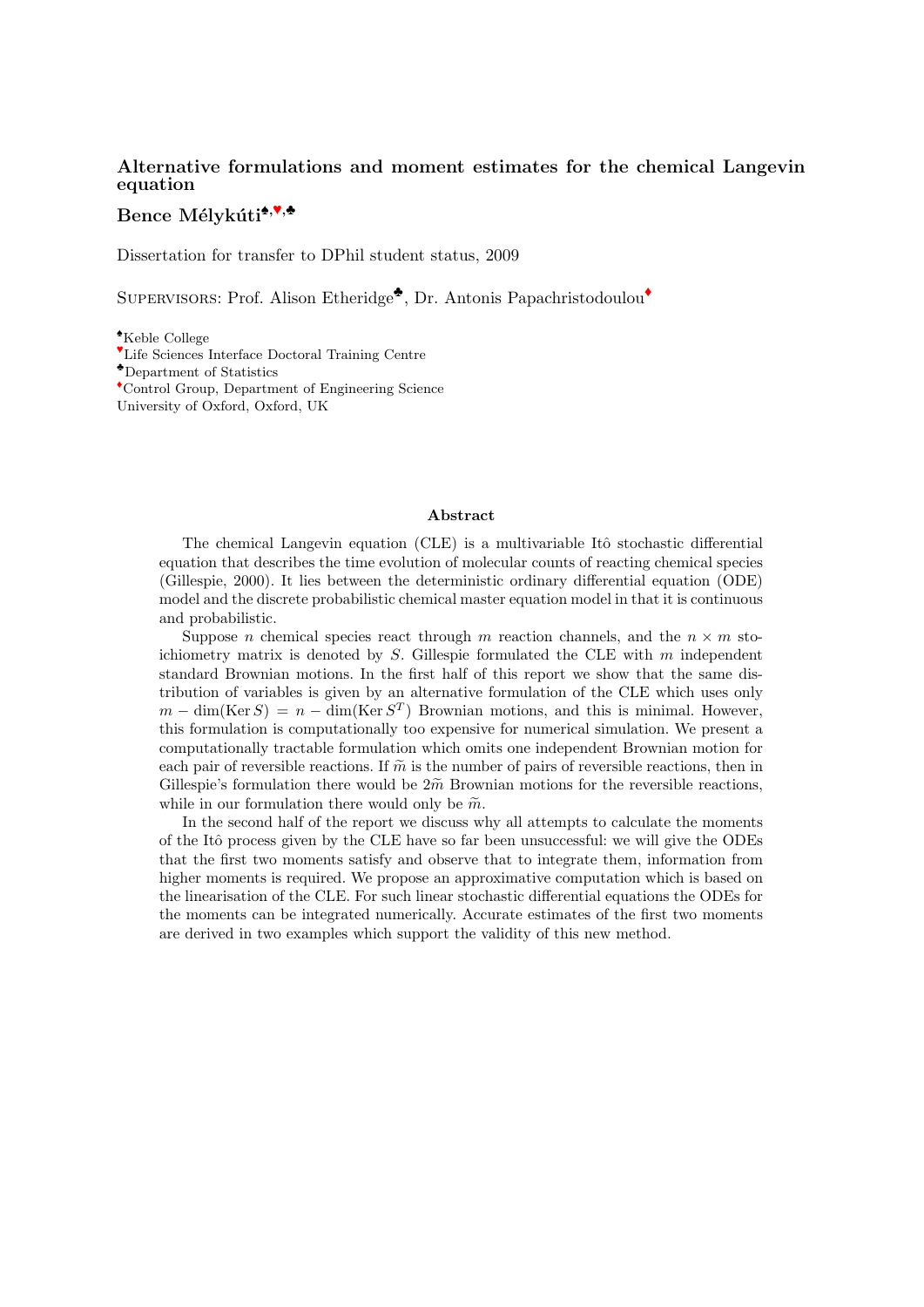# Contents

| $\mathbf{1}$            |     | Introduction                                                                                 | 1               |
|-------------------------|-----|----------------------------------------------------------------------------------------------|-----------------|
|                         | 1.1 | Frameworks for the mathematical modelling of biochemical reaction dynamics.                  | $\overline{2}$  |
|                         | 1.2 |                                                                                              | $\overline{5}$  |
|                         | 1.3 | Alternative formulations of the chemical Langevin equation: model reduction,                 |                 |
|                         |     |                                                                                              | $6\phantom{.}6$ |
|                         | 1.4 | Moment estimation: the moment closure problem and estimation based on lin-                   |                 |
|                         |     |                                                                                              | $\overline{7}$  |
| $\mathbf 2$             |     | Alternative formulations of the chemical Langevin equation: model reduc-                     |                 |
|                         |     | tion, alternative physical interpretations                                                   | 8               |
|                         | 2.1 |                                                                                              | 11              |
|                         | 2.2 |                                                                                              | 11              |
|                         | 2.3 | A general, state-independent, 'small' (as opposed to minimal) solution $\dots$ .             | 13              |
|                         | 2.4 |                                                                                              | 15              |
|                         | 2.5 |                                                                                              | 16              |
|                         | 2.6 |                                                                                              | 17              |
|                         | 2.7 |                                                                                              | 18              |
| 3                       |     | Estimating the fluctuations of a biochemical reaction system around a strictly               |                 |
|                         |     | positive steady state by the linearisation of the chemical Langevin equation 20              |                 |
|                         | 3.1 |                                                                                              | 20              |
|                         | 3.2 |                                                                                              | 21              |
|                         | 3.3 | Displacement mean and variance $\dots \dots \dots \dots \dots \dots \dots \dots \dots \dots$ | 22              |
|                         | 3.4 |                                                                                              | 23              |
|                         | 3.5 | Transforming the chemical Langevin equation between counts and concentra-                    |                 |
|                         |     | tions formulations                                                                           | 24              |
|                         | 3.6 |                                                                                              | 27              |
|                         | 3.7 | Example 5: The ColE1 bacterial plasmid replication control system                            | 30              |
| $\overline{\mathbf{4}}$ |     | Direction of future research                                                                 | 34              |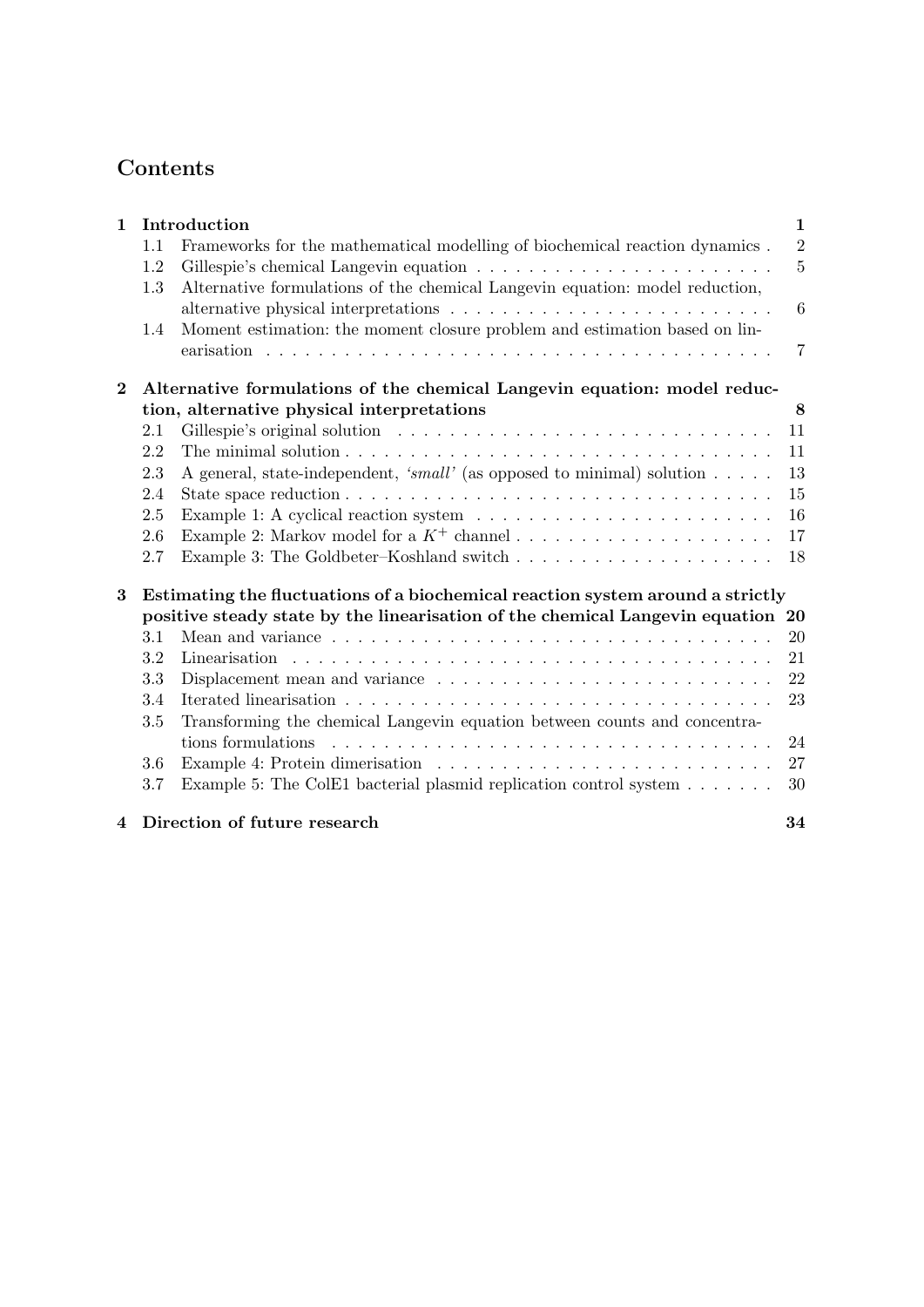## 1 Introduction

Mathematical modelling has become an indispensable tool for modern systems biology (Murray, 2003; Szallasi, Stelling, and Periwal, 2006). Simple qualitative descriptions are proving increasingly insufficient for understanding the intricate dynamical properties of microbiological phenomena. As a result, quantitative mathematical models are now routinely used in order to describe and analyse protein interactions (Cornish-Bowden, 2004), metabolic pathways (Heinrich and Schuster, 1996; Fell, 1997), the regulation of gene expression (Bower and Bolouri, 2004), and other biochemical processes.

Activities and the observed behaviour of cells mostly reflect ongoing intracellular biochemical processes. Therefore understanding the behaviour of microbes, or the subcellular basis of physiological processes of complex multicellular organisms is impossible without understanding the underlying biochemistry.

Throughout this report we will assume that we are given a fixed set of interacting molecular species, an exhaustive list of reactions with the corresponding reaction propensities (or reaction intensities) that may occur using and producing some of these species like in this example:

$$
k_1 \mathcal{S}_1 + \dots + k_\alpha \mathcal{S}_\alpha \xrightarrow{k} \ell_1 \mathcal{P}_1 + \dots + \ell_\beta \mathcal{P}_\beta. \tag{1.0.1}
$$

(Here  $k_1, \ldots, k_\alpha, \ell_1, \ldots, \ell_\beta \in \mathbb{N}$ . In this example  $k \in ]0, \infty[$  is just a *reaction rate constant* and we will give an explanation of it shortly. The set of species found on the left-hand side do not need to be disjoint from those on the right-hand side.) We want to understand the dynamics of how the concentrations (or counts) of molecules change in the closed system from their initial values as the listed reactions take place with their given intensities.

We will use the convention that in our models  $n \geq 1$  chemical species  $\{S_1, \ldots, S_n\}$  react through  $m \geq 1$  reaction channels  $\{R_1, \ldots, R_m\}$ . All state vectors will be written as column vectors. To get a row vector from such a column vector, we will use the transposition symbol  $^T$ . The state of the system at time  $t$  is described by either the vector of copy numbers of the molecular species,  $X(t) = (X_1(t), \ldots, X_n(t))^T$  (or just  $X_t = (X_{1,t}, \ldots, X_{n,t})^T$ ), or the vector of concentrations,  $c(t) = (c_1(t), \ldots, c_n(t))^T$  (or  $c_t = (c_{1,t}, \ldots, c_{n,t})^T$ ).  $X_t$  and  $c_t$  uniquely determine one another. The change in molecular counts corresponding to the different reaction channels is represented by the *stoichiometry matrix*  $S \in \mathbb{Z}^{n \times m}$ : a single firing of the *j*th reaction channel changes the count of the *i*th species by  $S_{ij}$ . The *propensity* (or *intensity*) function is denoted by  $a(X) = (a_1(X), \ldots, a_m(X))^T$ . Its interpretation is that in state X the probability of a single firing of reaction channel  $j$  in an infinitesimal time interval of length  $h$ is  $a_i(X)h$ . This can also be given as a function of concentrations,  $\tilde{a}(c) = (\tilde{a}_1(c), \ldots, \tilde{a}_m(c))^T$  $a(X)$ . The  $m \times m$  diagonal matrix created from the coordinates of  $a(X)$  will be denoted by  $A(X) = diag(a(X)).$ 

We will use the dot notation to select a column or a row of a matrix: for matrix  $S, S_i$ is the *n*-dimensional column vector given by the entries of the *j*th column, whereas  $S_i$  is the m-dimensional row vector given by the entries of the ith row.

Note that left nullvectors of S correspond to conservation laws in the reaction system, that is, to preserved linear combinations of different species' counts. Right nullvectors correspond to sequences of firings of reaction channels such that if starting in state  $X$  all reactions occur the number of times that is given by such a right nullvector, then the chemical system will eventually return to the original molecular counts X.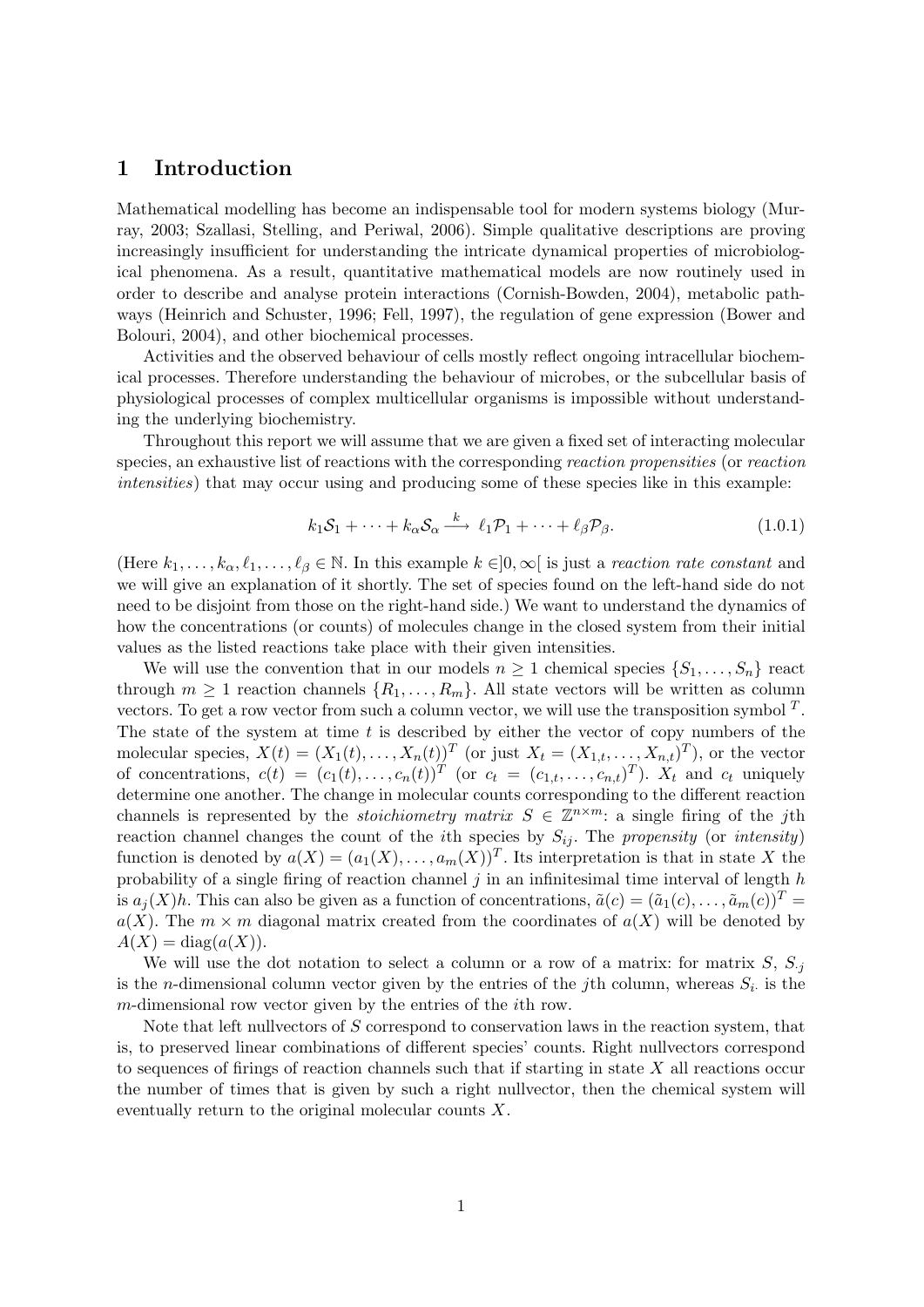## 1.1 Frameworks for the mathematical modelling of biochemical reaction dynamics

Traditionally, mathematical modelling of reaction dynamics in chemistry and chemical engineering has relied on multivariable *ordinary differential equations* (ODEs). In a closed, wellstirred solution of fixed volume and constant temperature different chemical species can be modelled as continuous entities residing in the same spatial location. Then the system behaves as if the mass of reactants flowed through chemical reactions to be turned into mass of reaction products. The amount of these superposed entities and the changes thereof can be quantified by a vector of changing concentrations, each coordinate corresponding to one species. The ODEs used for these models are autonomous, that is, the rate of change of concentrations is a function of the current concentration, but not of the time variable.

The most widely used model of reaction kinetics is the law of mass action (Heinrich and Schuster, 1996). This law assumes that the intensity with which a reaction occurs is proportional to the concentrations of participating molecular species raised to the power of their respective molecularity. In full generality, if the the concentration of species  $\mathcal{S}_i$  is denoted by  $[\mathcal{S}_i]$ , then the term corresponding to reaction  $(1.0.1)$  is

$$
\tilde{a}(c) = k \prod_{i=1}^{\alpha} [\mathcal{S}_i]^{k_i}.
$$

This term appears on the right-hand side of each ODE corresponding to a species which is involved in this reaction either as a reactant or a product: reactant  $\mathcal{S}_i$  would have  $-k_i\tilde{a}(c)$ , whereas product  $\mathcal{P}_j$  would have  $+\ell_j \tilde{a}(c)$  in its describing ODE. It is often argued that in any chemical reaction at most two molecules react at a given time, that is, reactions are at most second-order (or can be replaced by successive second-order reactions). (Wilkinson, 2006)

In biochemistry, for modelling intracellular reactions one can look at cells as containers in which reactions occur in the cytoplasm as in any other solvent. This naturally leads to the transfer of the ODE framework to biochemical modelling.

One drawback of this framework is that by assuming well-stirredness the spatial structure of a cell is ignored. In reality there are molecules confined to certain locations (e.g. transmembrane proteins), and in eukaryotic cells, there is a complex internal membrane structure which hinders the free diffusion of solved molecules (Alberts *et al.*, 2002).

If we suppose that spatial structure does not play a role in the modelled processes, which we will do throughout this report, then another concern stems from the low copy number of molecules in a cell and how this affects the validity of ODE models (Wolkenhauer et al., 2004). Certain proteins are present in a cell with copy numbers in the order of magnitude of hundreds or only dozens. Particular genes are usually present in even lower numbers. There has been a report (Brenner and Tomizawa, 1991) of an average level of only 3–11 unbound RNA II regulatory molecules of the ColE1 system present in a single Escherichia coli cell (7 nM concentration).<sup>∗</sup> For such chemical species the assumption that their concentrations change continuously is clearly inaccurate. Moreover, any departure from the assumed, only hypothetical uniform spatial distribution of molecules will change which reactions occur and in what order. This causes divergence from the average relative intensities among different reaction channels, leading to fluctuations around the average overall concentrations of species. This inherent fluctuation in concentrations is called intrinsic (or internal) noise, to distinguish

<sup>&</sup>lt;sup>\*</sup>With an estimated cell volume of  $0.6-2.7 \times 10^{-15}$   $\ell$ , 0.6–2.8 nM concentration corresponds to one molecule per cell. (Arkin et al., 1998; Brenner and Tomizawa, 1991; Hayot and Jayaprakash, 2004; Santillán and Mackey, 2004; Wilkinson, 2006)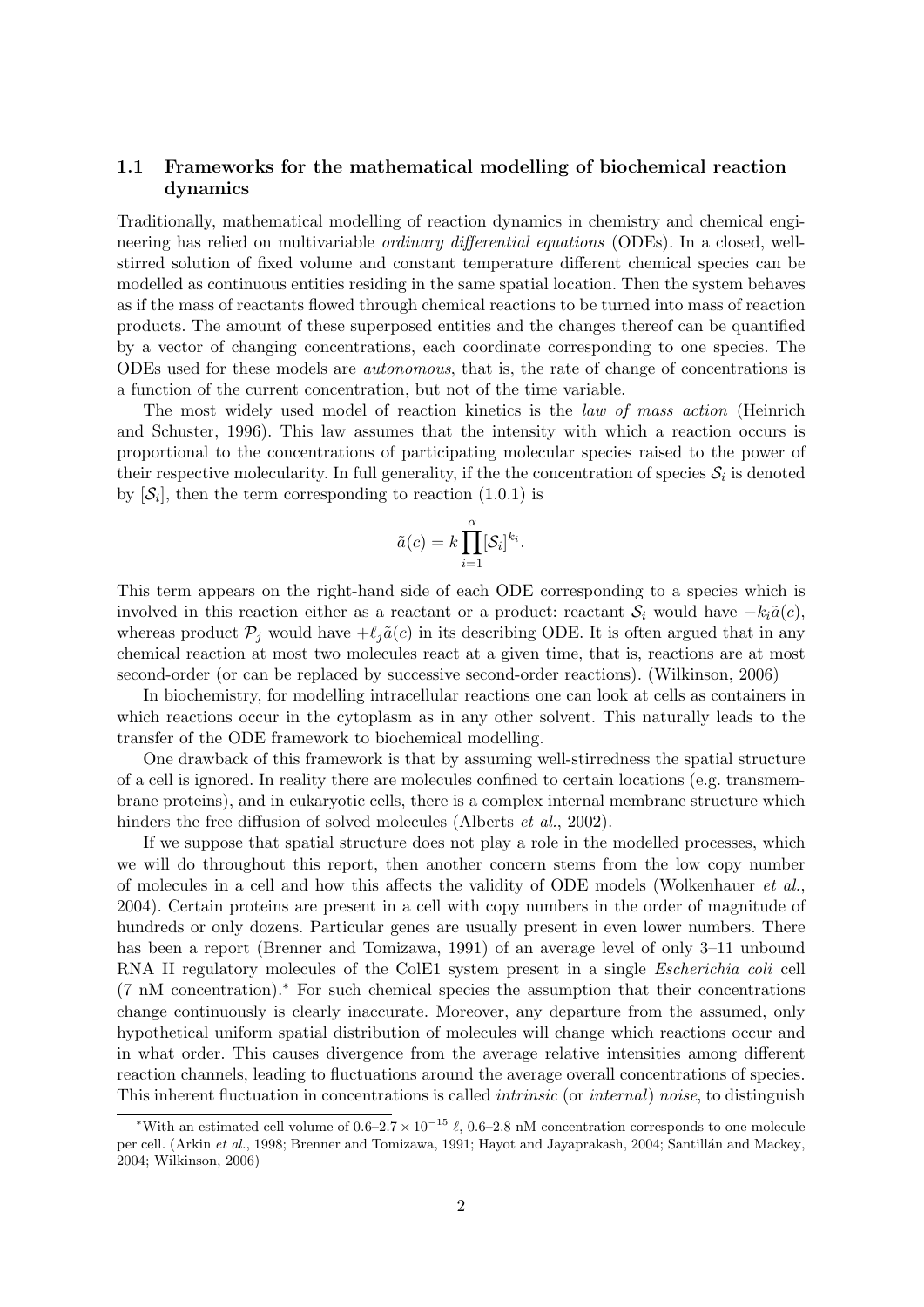it from fluctuations caused by environmental changes and interference with other intracellular processes, collectively called extrinsic (or external) noise (Gillespie, 2000; Paulsson and Ehrenberg, 2001; van Kampen, 1992).

There is experimental evidence to show that stochastic fluctuations are a prevalent phenomenon in living cells. Elowitz and colleagues (Elowitz *et al.*, 2002) expressed cyan and yellow alleles of green fluorescent protein (gfp) controlled by identical promoters in Escherichia coli cells. Through microscopy imaging they compared the relative fluorescent levels of these two proteins in various experiments. They showed that at strong constitutive expression of both proteins both the relative difference between their fluorescence intensities and the overall cellcell variation were low. On the other hand, in wild-type  $(lacI^+)$  E. coli strains, where the artificial lac-repressible promoters are repressed, the gfp expression fell to 3–6%, and both intrinsic and extrinsic noise rose approximately fivefold. (They defined the measure of noise as standard deviation divided by the mean.) With the addition of saturating amounts of the lac repressor inactivating isopropyl β-D-thiogalactopyranoside (IPTG), both internal and external noise and levels of fluorescent proteins returned to the levels observed in the first experiment. This and further experiments with different levels of added IPTG, and lac repressor expressed from plasmids or by the synthetic oscillatory network, the Repressilator (Elowitz and Leibler, 2000), prove that noise increase in the wild-type strain is directly correlated to higher repressor concentration.

The golden standard in stochastic chemical reaction network modelling is the chemical master equation (CME), pioneered in the 1960s (McQuarrie, 1967) and 1970s (Gillespie, 1976, 1977), and from a physical model that uses colliding spheres to represent interacting molecules, rigorously derived in the early 1990s (Gillespie, 1992). As its starting assumptions are very general (and are assumed in almost every analogous modelling framework, e.g. in the ODE framework);

- $\bullet$  the chemically reacting system is gas-phase<sup>†</sup>, in a container of constant volume,
- it is well stirred, that is, it is spatially homogeneous with random fluctuations; the position of a randomly selected molecule is a uniformly distributed random variable,
- it is in thermal equilibrium, that is, at a constant absolute temperature; the velocity of a randomly selected molecule follows the Maxwell–Boltzmann distribution with a fixed temperature;

the result is widely applicable (as widely, say, as the ODE framework).

Given an initial state  $X(t_0) = X_0$  of the state variable  $X = (X_1, \ldots, X_n)^T \in \mathbb{N}^n$ , and using the standard  $o$  notation for an unspecified one-variable real-valued function for which  $\lim_{h\to 0} o(h)/h = 0$ , a well-known argument from the theory of Poisson processes yields

$$
P(X, t + h | X_0, t_0) = P(X, t | X_0, t_0) \left( 1 - \sum_{j=1}^m a_j(X)h + o(h) \right)
$$
  
+ 
$$
\sum_{j=1}^m P(X - S_{\cdot j}, t | X_0, t_0) (a_j(X - S_{\cdot j})h + o(h)) + o(h)
$$

(Feller, 1957; Karlin, 1966). This says that the event that the system is in  $X$  some infinitesimal time  $h$  after time  $t$  is the disjoint union of two kinds of events. One is that the system was in

<sup>&</sup>lt;sup>†</sup>It is generally accepted that without this assumption the results would still hold with new rate coefficients.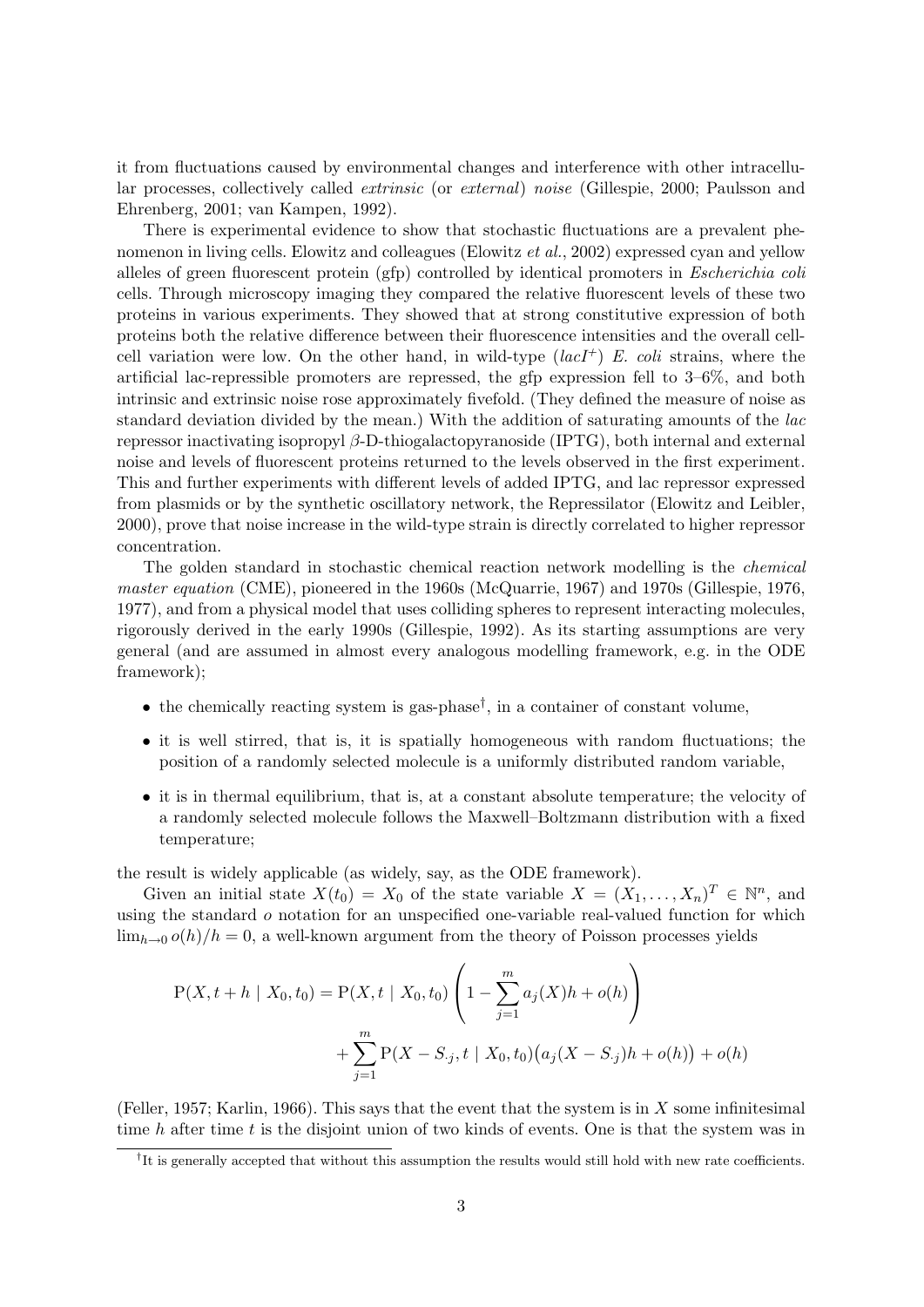X at t and then no reaction occurred in the interval up to  $t + h$  (plus an event with a small probability that the state left  $X$  and then returned again). The other is that the system was in another state at t, but jumped into state  $X$  by a single firing of a reaction channel (plus an event with a small probability that this transition took more than one jump, and there is a further event with a small probability that the state jumped to X from a state which is not of the form  $X - S_i$ ). Simple algebraic rearrangement and passage to the limit  $h \to 0$  gives the chemical master equation:

$$
\frac{\mathrm{d}}{\mathrm{d}t}\mathrm{P}(X,t\mid X_0,t_0)=-\sum_{j=1}^m\mathrm{P}(X,t\mid X_0,t_0)a_j(X)+\sum_{j=1}^m\mathrm{P}(X-S_{\cdot j},t\mid X_0,t_0)a_j(X-S_{\cdot j}).
$$

This CME is a *forward equation* that describes the distribution of a continuous time, discrete space Markov process. It is a system of ODEs where variables are probabilities. For each X there is an equation which gives the time evolution of the probability that at time  $t$  there are  $X_i$   $S_i$  molecules present in the system for all i, given their initial values (or their initial probability distributions) at time  $t_0 \leq t$ . This system of ODEs is linear, but unfortunately it may be infinite: this typically occurs if one assumes an unlimited source of basic molecules, an influx of metabolites, or, for example, the constitutive expression of a gene. In such cases there is no upper bound for some of the individual  $X_i$  values. Even if all variables are upper bounded, due to the large number of equations, the numerical solution of the CME is computationally very challenging.

The two papers by Gillespie (1976, 1977) considered sampling from this distribution instead of solving the CME. Gillespie's method, the Stochastic Simulation Algorithm (SSA) is easy to implement, and has become a very popular computational tool. To simulate the evolution of a chemical system from an initial state over a fixed time interval, in each step one draws a random waiting time until the next reaction and which reaction will occur is also chosen randomly. Then one updates the state according to how this reaction changes molecular counts, and starts over again. This repeated draw of reactions ends once the cumulative sum of waiting times surpasses the time horizon of the simulation.

The underlying assumption is that at time  $t$  the time until the first firing of any reaction channel  $R_i$  is an exponential random variable with rate  $a_i(X(t))$ , independent from the other waiting times. Once the smallest waiting time is passed, the corresponding reaction occurs instantaneously. As this changes the molecular counts, the intensities have to be updated, and the waiting times resampled. In practice, one samples from an exponential distribution with parameter  $\sum_{j=1}^m a_j(X(t))$  to get the waiting time  $\tau$ , and then draws independently a random variable which tells them which reaction occurs: reaction  $R_k$  occurs with probability  $a_k(X(t))/\sum_{j=1}^m a_j(X(t))$ . If  $R_k$  is drawn indeed as above, then the new state is  $X(t+\tau)$  $X(t) + S_{k}.$ 

Many studies which rely on stochastic biochemical models do not go any further than generating many realisations of the Markov process by the SSA (or by some improved descendant of it), and analysing the empirical distribution of molecular counts (Barkai and Leibler, 2000; Gonze, Halloy, and Goldbeter, 2002). The bottleneck in applications of this method is the computational cost of repeated pathwise simulations. There is a palpable shortage of methodologies to mathematically analyse the discrete space Markov process describing the time evolution of chemical processes. The problem with finite samples from simulations is that they can never be evidence that the distribution is wholly explored and no rare events (maybe with substantial negative effects on the living biochemical system) evade our attention. Another challenge, which also arises in the ODE framework but is even more pronounced here, is inference that is robust to parameter uncertainty.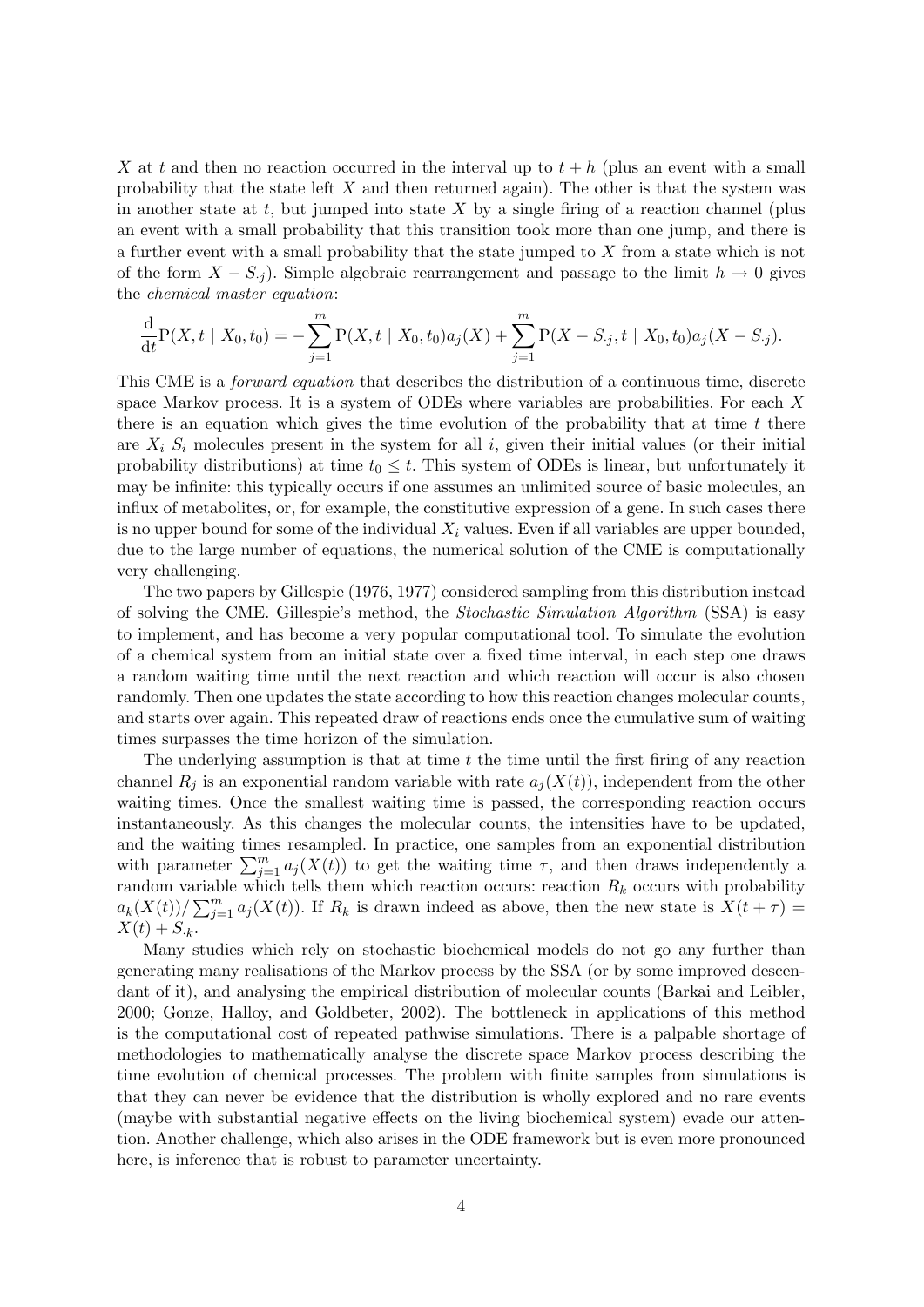Ball, Kurtz, Popovic, and Rempala (2006) pioneered an asymptotic analysis of approximations to the reaction system dynamics. They formulated equations, which basically described the SSA, and carried out rigorous model reduction through admittedly somewhat ad hoc scaling. This scaling is used to balance the discrepancies in the population counts of interacting molecular species and the different time scales in which different reactions take place. Due to the very technical, mathematically advanced nature of these methodological developments, the impact of the paper is very limited outside a specialist community. More work is needed to develop this approach into an accessible methodology for the wider system biologist community.

There is an intermediate regime between the deterministic, continuous ODE regime and the stochastic, discrete Markov process regime (which includes the equivalent CME, the SSA, and Kurtz's and co-workers' equations with Poisson processes). This is a stochastic but continuous modelling framework with stochastic differential equations (SDEs), the so-called chemical Langevin equation (CLE) (Gillespie, 2000). This regime corresponds to a physical system with not too low but not too high molecular copy numbers. Mathematically it can also be seen as a diffusion approximation to the discrete Markov model.

#### 1.2 Gillespie's chemical Langevin equation

Gillespie (2000) set out to approximate the distribution of the discrete Markov process of molecular counts by making two simplifying assumptions. His argument went like this.

If at time t the chemical system is in state  $X(t)$ , and the random variable  $K_i(X, h)$  is the number of times reaction  $R_i$  occurs in a time interval of length h if the system is released from state  $X$ , then after  $h$  time has passed, the system will be in state

$$
X(t+h) = X(t) + \sum_{j=1}^{m} K_j(X(t), h)S_{\cdot j}.
$$
\n(1.2.1)

Now assume *Condition 1* holds: h is small enough that the change in the state during  $[t, t+h]$  will be so small that none of the propensity functions  $a_i$  changes substantially,

$$
a_j(X(s)) \approx a_j(X(t)),
$$
 for all  $s \in [t, t+h]$ .

In any reaction typically no molecular count changes by more than two. Hence this condition can be satisfied if the expected number of firings of a reaction channel is much smaller than the population of the least populous species. This requirement can always be met if all molecular populations are sufficiently large. The assumption that the propensities remain approximately constant in the time interval implies that the random variables  $K_1(X(t), h), \ldots, K_m(X(t), h)$ are independent, and  $K_i(X(t), h)$  is Poisson distributed with parameter  $a_i(X(t))h$  for all j.

Then he stipulated *Condition 2:* h is large enough that the expected number of firings for each reaction channel  $R_j$ , namely

$$
E(K_j(X(t),h)) = a_j(X(t))h,
$$

is much larger than 1. This obviously runs counter to Condition 1. In cases where the two cannot be met simultaneously, Gillespie's approximation will fail. But large molecular populations help to satisfy this condition, just as with the previous one. In this case the Poisson random variable  $K_i(X(t), h)$  is well approximated by a random variable from the normal distribution with matching mean and variance,

$$
\mathcal{N}(a_j(X(t))h, a_j(X(t))h).
$$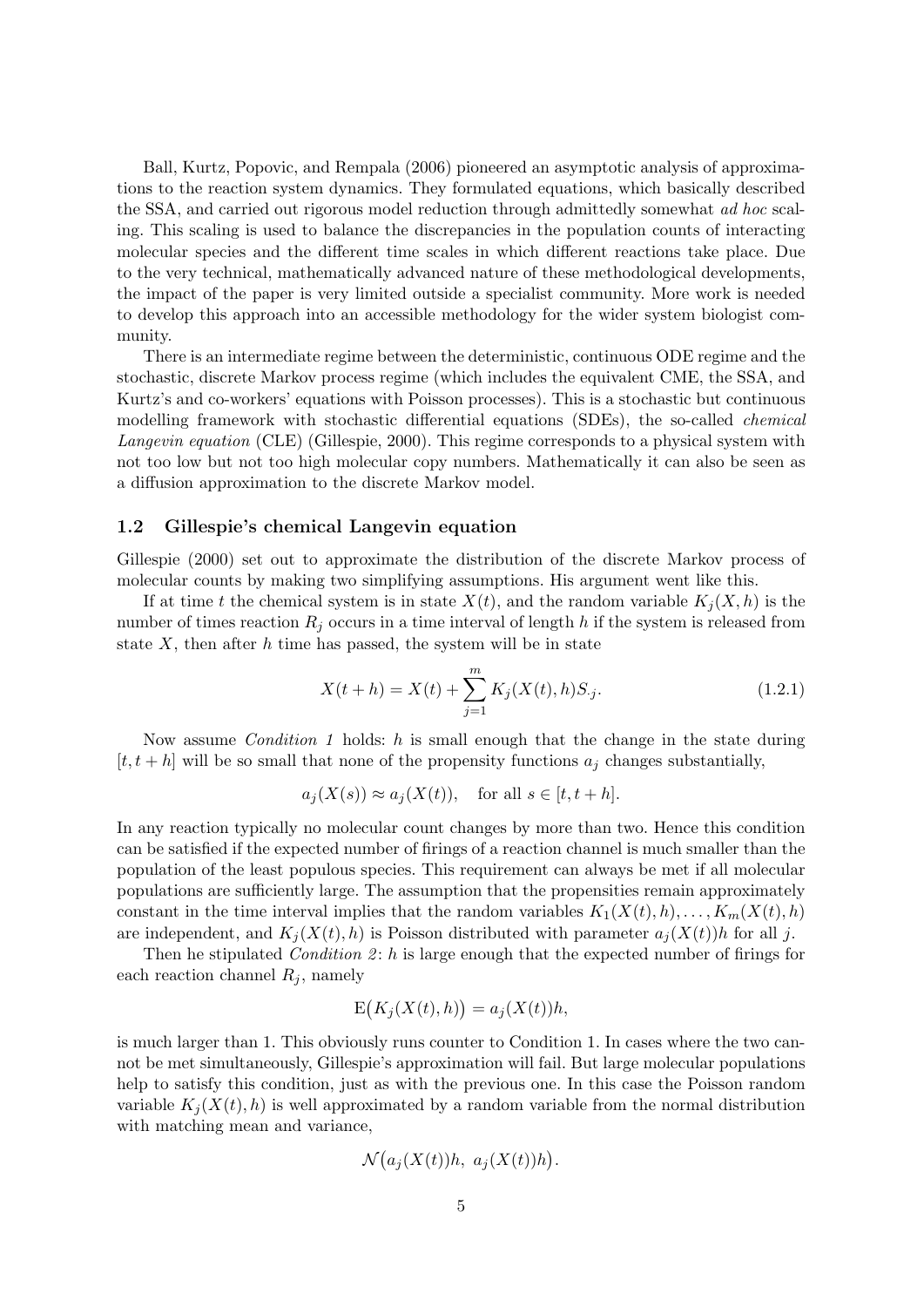(Here we use the standard notation  $\mathcal{N}(\mu, \sigma^2)$  for a normal distribution with mean  $\mu$  and variance  $\sigma^2$ .) Thus the independent, discrete Poisson random variables are replaced by the same number of independent but continuous normal random variables. It is well known that this distribution is a transformed standard normal distribution:

$$
\mathcal{N}(a_j(X(t))h, a_j(X(t))h) \sim a_j(X(t))h + \sqrt{a_j(X(t))h} \mathcal{N}(0,1).
$$

Substituting these approximations, (1.2.1) takes the form

$$
X(t+h) = X(t) + \sum_{j=1}^{m} a_j(X(t))h S_{\cdot j} + \sum_{j=1}^{m} \sqrt{a_j(X(t))h} S_{\cdot j} N_j
$$
(1.2.2)

with independent standard normal random variables  $N_1, \ldots, N_m$ . Here we keep t fixed and ignore the dependence of  $N_j$  on t. One should now recall the notion of *Brownian motion*, or Wiener process, which is an almost surely continuous, real-valued, one-dimensional stochastic process starting from zero, with independent increments following normal distribution: for  $0 \le t_0 \le t_1, B(t_1) - B(t_0) \sim \sqrt{t_1 - t_0} \mathcal{N}(0, 1)$ . Then clearly  $(1.2.2)$  is nothing else but an n-variable Itô stochastic differential equation (Øksendal, 2007)

$$
dX(t) = \sum_{j=1}^{m} a_j(X(t)) S_{\cdot j} dt + \sum_{j=1}^{m} \sqrt{a_j(X(t))} S_{\cdot j} dB_j(t),
$$

which we call the *chemical Langevin equation*.

We have seen that in Gillespie's derivation two approximative steps facilitated by two assumptions lead to an Itô SDE model.

## 1.3 Alternative formulations of the chemical Langevin equation: model reduction, alternative physical interpretations

Now that the background is sketched, in the forthcoming two sections a quick overview of the main contents of this report is given.

Through a second-order Taylor series expansion of the propensity functions  $a_i$ , the CME can be used to derive ODEs giving the first and second moments of the state variable,  $E(X_t)$ and  $E(X_t X_t^T)$  (van Kampen, 1992; Tomioka, Kimura, Kobayashi, and Aihara, 2004). The approximation is in fact exact when the law of mass action dynamics is assumed and all reactions are at most second-order. (That is, at most two molecules interact in any reaction channel.) Kevin Burrage proposed that this should impose a constraint on the CLE: Gillespie's derivation of the CLE can be correct only insofar as the first two moments of its solution match those of the CME (personal communication).

This requirement gives that the simplest way for an  $n$ -variable stochastic differential equation

$$
dX_t = f(X_t) dt + g(X_t) dB_t
$$

to be a valid chemical Langevin equation is to have

$$
f(x) = Sa(x),
$$

exactly as in Gillespie's CLE, and (recall the notation  $A(x) = \text{diag}(a(x))$ )

$$
g(x)g(x)^T = SA(x)S^T.
$$
\n(1.3.1)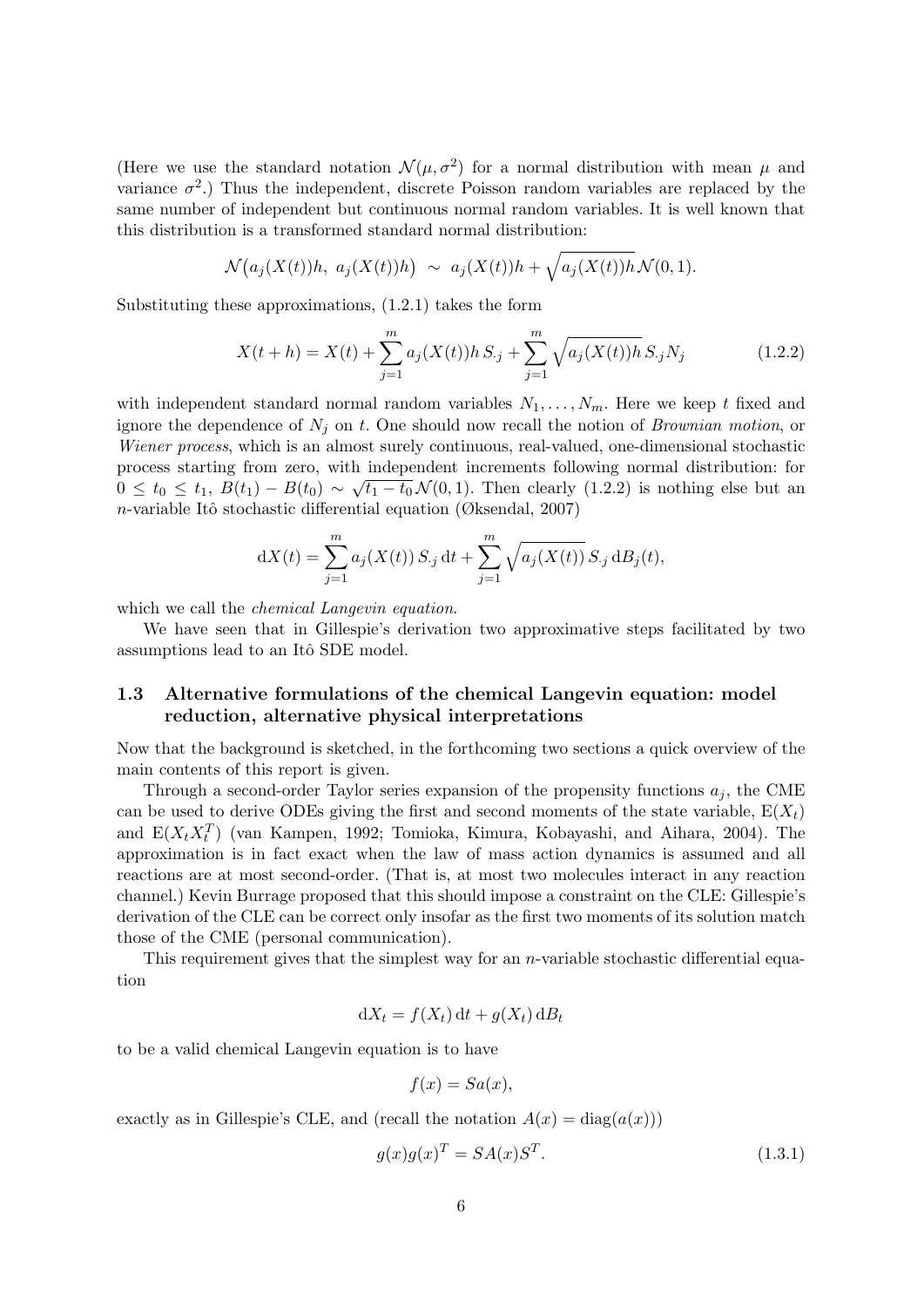In fact equality is not required pointwise, only in  $L_1$  for each t. Konstantinos Zygalakis observed that Gillespie's diffusion term satisfies this condition (personal communication). However, with this approach there are infinitely many parameterisations of the CLE, infinitely many functions q for which  $(1.3.1)$  holds.

If we pick some  $g^1$  and  $g^2$  which both satisfy (1.3.1), then the corresponding Itô diffusions must have identical first and second moments because they are both equal to those derived from the CME. In fact, a simple argument proves that not only the first two moments, but the full finite-dimensional distributions of these Itô diffusion processes will be identical. Therefore different g solutions to  $(1.3.1)$  will give equally valid CLEs (in the weak sense probabilistically), and Gillespie's CLE is just one possible parameterisation.

One can ask the question what the minimum size solution is to the square root problem  $(1.3.1)$ . The g with the minimum number of columns gives a CLE with the minimum number of independent Brownian motions. One finds that this number is  $n - \dim(\text{Ker } S^T)$ . This is equal to  $m - \dim(\text{Ker } S)$ , always less than or equal to m, the value given by Gillespie's argument. Theoretically this is minimal: we give two different constructions for  $g$  and also prove that it cannot be further improved. The physical interpretation of this result is intriguing: it is enough to use this many independent noise variables to describe the moments of the Itô diffusion process that matches the first two moments of the solution to the CME.

Another question is the practical use of this minimality result. For instance, is the minimum size construction able to speed up a pathwise numerical simulation scheme for the CLE? The minimal construction needs an eigendecomposition of  $SA(X)S<sup>T</sup>$  for each time step, which is computationally very costly. Following ideas of Tomioka et al. (2004) there is a construction with as many Brownian motions as lines given by the directions of the stoichiometry vectors (the columns of the stoichiometry matrix). The computations only require taking the square root of scalars and matrix multiplication. The most obvious application of this formulation is that it requires one independent Brownian motion for a pair of reversible reactions, which may be considered as a more natural description than one Brownian motion for each reaction channel. It is still an open question if there are smaller but computationally equally expensive or just slightly more expensive formulations.

The computationally fastest formulation will depend on the cost of random number generation versus the cost of floating point operations, as well as the size and structure of the stoichiometry matrix. Burrage, Mélykúti, and Zygalakis (2009) will present computational benchmarking of the different constructions alongside the theory that is also presented in this work. The three examples used for the benchmarking will also be discussed here to demonstrate these reduction techniques. The authors are not aware of other studies in this direction. To their knowledge this is the first time alternative forms of the CLE are proposed.

## 1.4 Moment estimation: the moment closure problem and estimation based on linearisation

It has been mentioned that the first two moments of the chemical Langevin equation are approximately equal to those of the chemical master equation, or the equivalent SSA. The approximation is actually exact when the law of mass action dynamics is assumed and all reactions  $R_i$  are at most second-order. As it has already been pointed out, most studies infer these via sampling from the distribution. This is achieved by repeated simulations with the SSA. In the second half of this report we investigate the moments of the state variables in the chemical Langevin equation. This calculation is lesser-known than the derivation of moments for the CME and therefore it will be discussed in detail (Lemma 2.0.1). To get the moments of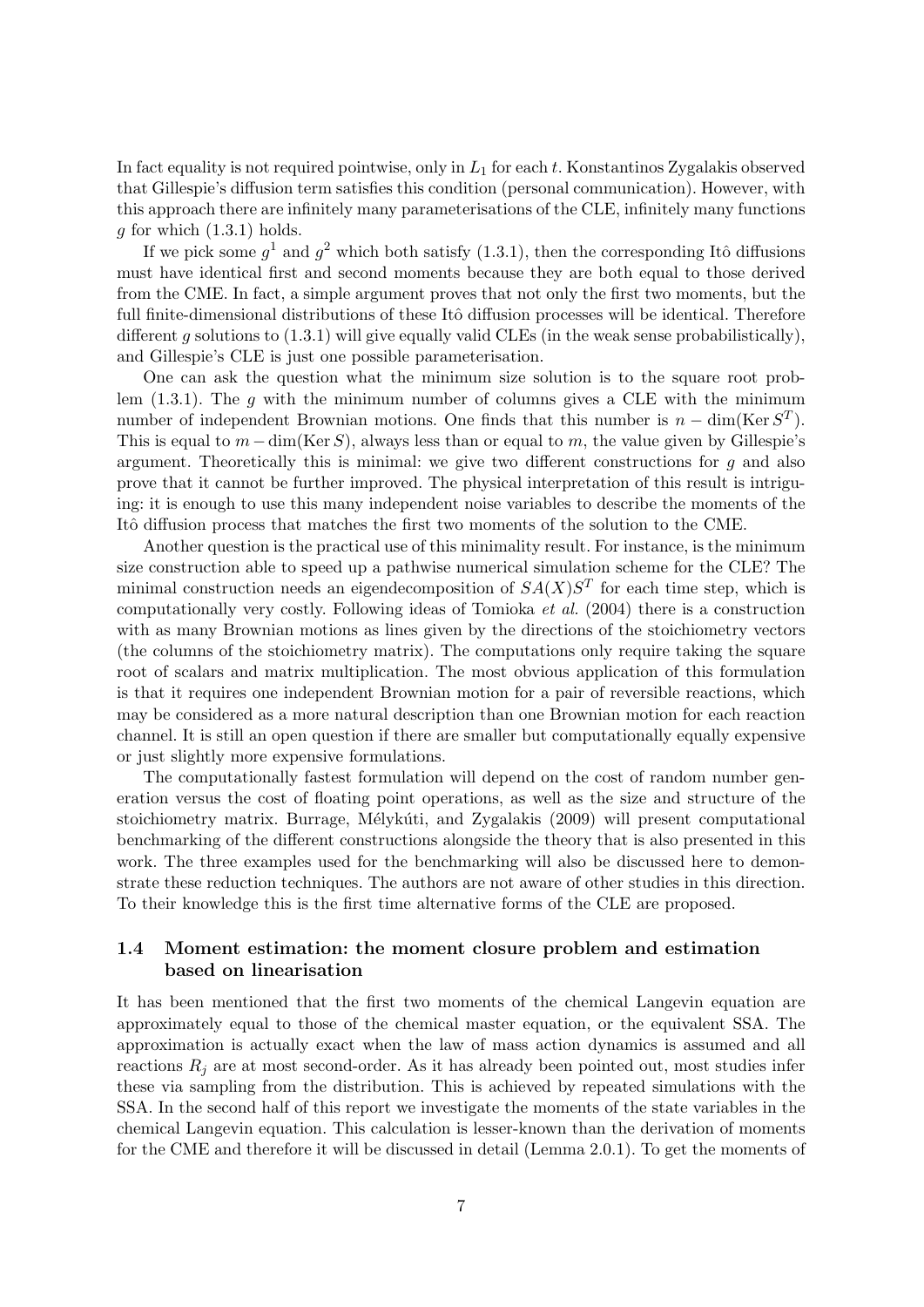the CME one can multiply each equation with a fixed monomial of the state vector coordinates and sum these for all states. It is not difficult to see that this will give an ODE for the time evolution of any given moment.

We will arrive at this observation through the application of Itô's formula. Either way, one can see that the time derivative of a state variable mean is a function of the means of propensity functions. Except for the simplest case when all reactions are at most first-order (each reaction  $R_j$  has at most a single molecule as its reactant), the propensities (under the law of mass action) are at least second-order polynomials of the state variables. Let us assume for simplicity that the reactions are at most second-order, in which case there will be polynomials of degree two. Their mean is not an information that can be read out from this equation. For that one needs the ODE for the time evolution of the second moments, which will be dependent on third (for at most second-order reactions) or higher moments (in the general case). This goes on ad infinitum; to specify the ODE of any moment the knowledge of higher moments is needed. How to close this open lattice of interdependent problems, or generally, that of any nonlinear stochastic system is called the moment closure problem and its solution is unknown. Only approximations are available, especially for one-variable problems.

The author proposes the approximation of the CLE by its linearisation driven by the observation that for linear SDEs the describing ODEs of the moments are self-contained and thus can be numerically integrated. We expect this approximation to be valid in steady states of the deterministic ODE model of the chemical system. To assess the validity of this approach we compare the prediction based on this linearisation to moments of the empirical distributions from simulations of the SSA, the CLE and the linearised CLE in two examples. We find that the linearisation technique gives a good estimate of the first two moments in our examples at a fraction of the computational cost of stochastic simulations.

This report will be concluded by outlining the proposed direction of future research.

## 2 Alternative formulations of the chemical Langevin equation: model reduction, alternative physical interpretations

In order to motivate the investigations of this section, we revise well-known facts about the CME, which we treat as our reference stochastic model. The time evolution of the first moment of the state variable of the CME is given by the ordinary differential equation

$$
\frac{\mathrm{d}}{\mathrm{d}t} \mathcal{E}(X_t) = S \mathcal{E}(a(X_t)),\tag{2.0.1}
$$

whereas the time evolution of the second moment is well approximated by

$$
\frac{d}{dt}E(X_t X_t^T) = E(h(X_t) X_t^T) + E(X_t h(X_t)^T) + E(B(X_t)),
$$
\n(2.0.2)

where  $h(x) = Sa(x)$ , and the diffusion matrix  $B(x)$  is defined as

$$
B(x) = S \operatorname{diag}(a(x)) S^T
$$

(van Kampen, 1992; Tomioka et al., 2004). It has already been mentioned in the Introduction that this approximation is based on a second-order truncation of the Taylor expansion of the propensity function. Under the law of mass action when all reactions are at most second-order the approximation is actually exact.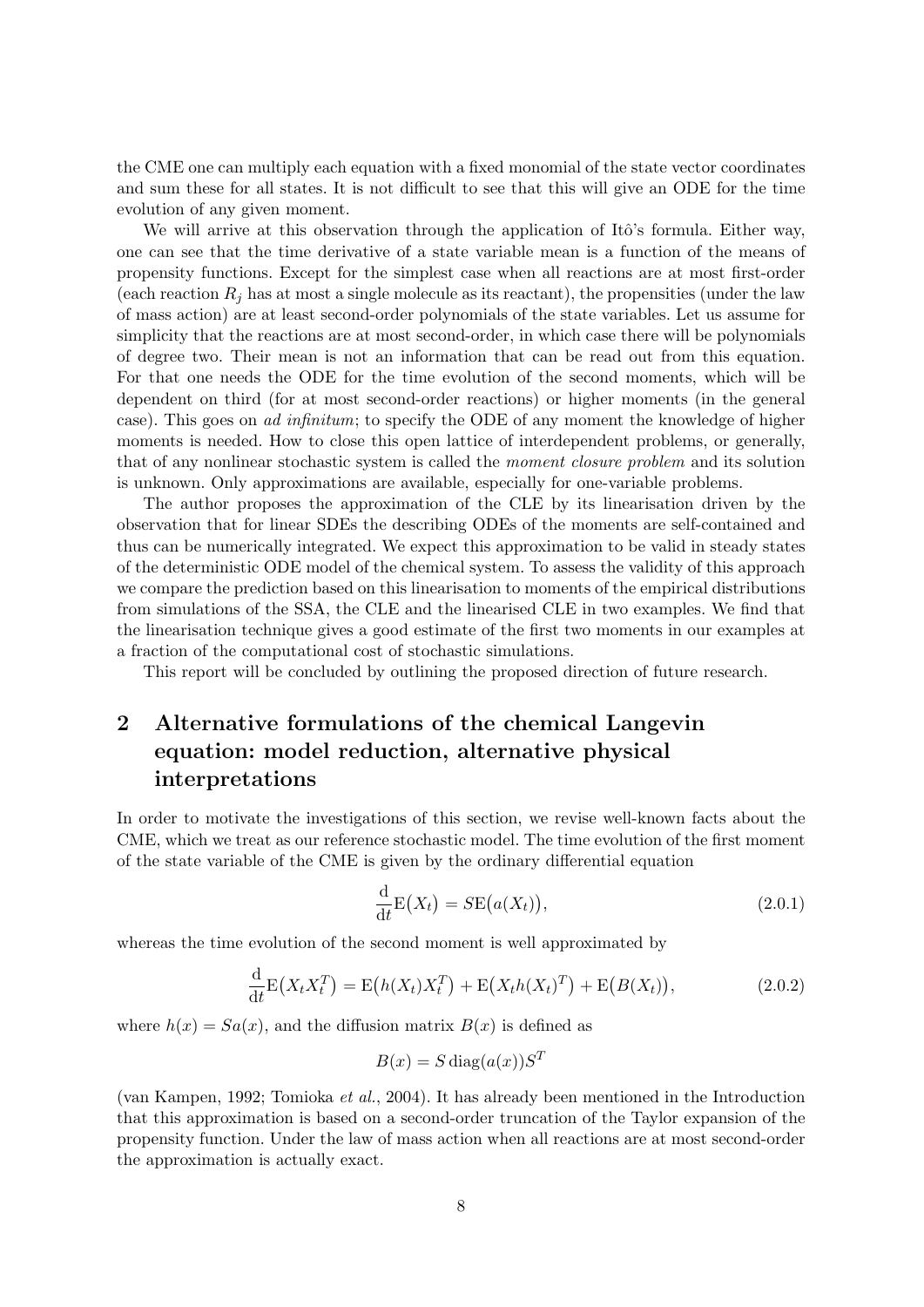The main goal of Section 2 is to explore the different possibilities of how the stochastic process solution of the CME can be approximated by a multi-dimensional Itô diffusion process given by a stochastic differential equation. We aim for a weak approximation, in other words, a diffusion process of which the distribution at each time instance approximates that of the distribution given by the CME. In particular, we design the diffusion process such that its first two moments match those of the solution to the CME.

Formally, we seek  $f: [0,\infty]^n \to \mathbb{R}^n$  and  $g: [0,\infty]^n \to \mathbb{R}^{n \times d}$  such that the solution to

$$
dX_t = f(X_t) dt + g(X_t) dB_t,
$$
\n(2.0.3)

with d-dimensional standard Brownian motion  $B$ , has its first two moments given in  $(2.0.1)$ , (2.0.2). This problem has been touched upon, for instance, by Wilkinson (2006) but has not been explored in depth.

Notice that satisfying (2.0.1) is trivial. One takes the expectation on both sides of (2.0.3) to get

$$
\frac{\mathrm{d}}{\mathrm{d}t} \mathrm{E}(X_t) = \mathrm{E}\big(f(X_t)\big).
$$

Comparing this to  $(2.0.1)$  gives  $f$ :

 $f(x) = Sa(x).$ 

Although this solution is not unique, this is the simplest choice (not only for matching the first moments but also for the second moments as we will see shortly). We now need to calculate the second moment for  $X_t$  from (2.0.3) and in order to do this it is enough to calculate  $E(X_{i,t}X_{k,t})$ for  $i, k \in \{1, \ldots, n\}$ . For the ease of notation we will often drop the time variable t from  $X_t$ in the following calculations.

**Lemma 2.0.1.** For equation  $(2.0.3)$ ,

$$
\frac{\mathrm{d}}{\mathrm{d}t} \mathrm{E}(X_{i,t} X_{k,t}) = \mathrm{E}(f_i(X_t) X_{k,t}) + \mathrm{E}(X_{i,t} f_k(X_t)) + \sum_{j=1}^d \mathrm{E}(g_{ij}(X_t) g_{kj}(X_t)). \tag{2.0.4}
$$

*Proof.* We apply the multi-dimensional Itô's formula. This claims that when substituting time t and a diffusion process  $X_t$  into a function  $u(t, x) : \mathbb{R} \times \mathbb{R}^n \to \mathbb{R}$ , then

$$
\mathrm{d}u(t, X_t) = \frac{\mathrm{d}u(t, X_t)}{\mathrm{d}t} + \sum_{i=1}^n \frac{\partial u(t, X_t)}{\partial x_i} \, \mathrm{d}X_{i,t} + \frac{1}{2} \sum_{i,j=1}^n \frac{\partial^2 u(t, X_t)}{\partial x_i \partial x_j} \, \mathrm{d}X_{i,t} \, \mathrm{d}X_{j,t}
$$

holds, where the rules for computing  $dX_{i,t} dX_{j,t}$  are  $dt dt = dt dB_{j,t} = dB_{j,t} dt = 0$ ,  $dB_{j,t} dB_{j',t} =$  $\delta_{ii'}$  dt (Kronecker delta). (One can find more details about Itô's formula in numerous standard textbooks, e.g. Øksendal (2007).) Let us apply the formula with  $u(t, x) = x_i x_k$ .

$$
d(X_i X_k) = 0 + (X_k dX_i + X_i dX_k) + \frac{1}{2} (dX_i dX_k + dX_k dX_i)
$$
  
=  $(X_k dX_i + X_i dX_k)$   
+  $\frac{1}{2} 2 \left( f_i(X) dt + \sum_{j=1}^d g_{ij}(X) dB_{j,t} \right) \left( f_k(X) dt + \sum_{j'=1}^d g_{kj'}(X) dB_{j',t} \right)$   
=  $(X_k dX_i + X_i dX_k) + \sum_{j=1}^d \sum_{j'=1}^d g_{ij}(X) g_{kj'}(X) dB_{j,t} dB_{j',t}$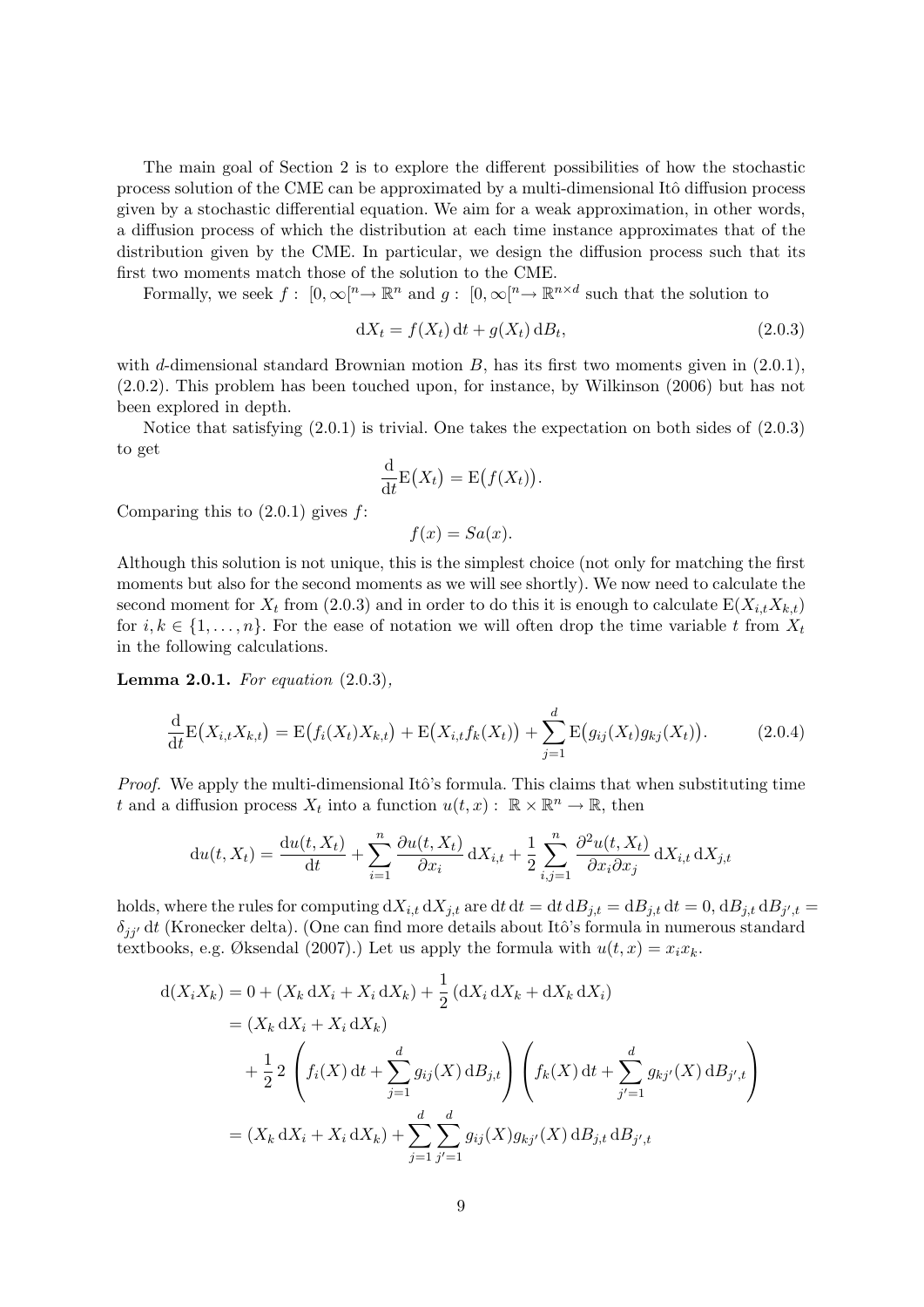$$
= \left( X_k f_i(X) dt + X_k \sum_{j=1}^d g_{ij}(X) dB_{j,t} + X_i f_k(X) dt + X_i \sum_{j=1}^d g_{kj}(X) dB_{j,t} \right) + \sum_{j=1}^d g_{ij}(X) g_{kj}(X) dt.
$$

Taking the expectation on both sides yields

$$
dE(X_iX_k) = E(X_kf_i(X)) dt + E(X_if_k(X)) dt + \sum_{j=1}^d E(g_{ij}(X)g_{kj}(X)) dt,
$$

which is just another form of  $(2.0.4)$ .

If one compares  $(2.0.4)$  with  $(2.0.2)$ , it is seen that enforcing

$$
\sum_{j=1}^{d} g_{ij}(x)g_{kj}(x) = B_{ik}(x)
$$

for all  $i$  and  $k$  is the most natural choice in order that the second moments match, which is just (1.3.1),

$$
g(x)g(x)^T = S \operatorname{diag}(a(x))S^T.
$$

**Corollary 2.0.2.** Any  $g: \mathbb{R}^n \to \mathbb{R}^{n \times d}$  for which (1.3.1) holds will give a chemical Langevin equation

$$
dX_t = Sa(X_t) dt + g(X_t) dB_t
$$
\n(2.0.5)

(B is d-dimensional standard Brownian motion) of which for every t the solution  $X_t$  has its first two moments evolving exactly as what the approximation gave for the chemical master equation,  $(2.0.1)$  and  $(2.0.2)$ .

Before exploring the set of solutions  $g$ , first note this insight.

Lemma 2.0.3. Different solutions g in Corollary 2.0.2 all give chemical Langevin equations which have the same finite-dimensional distributions. (In different terminology: which coincide in law.)

This means that although Corollary 2.0.2 allows for different gs to result in CLEs of which only the first two moments are the same, in fact, all their moments will be identical.

*Proof.* This can be easily derived by applying Theorem 8.4.3 of Øksendal (2007), but we give a direct proof. We will, however, assume previous knowledge of a standard tool, the Kolmogorov forward equation (Øksendal, 2007). For the solution g of  $(2.0.5)$ , the probability distribution function  $p_t(X_0, X)$  of a transition from  $X_0$  to X in a time interval of length t evolves according to the partial differential equation

$$
\frac{dp_t(X_0, X)}{dt} = -\sum_{i=1}^n \frac{\partial (p_t(X_0, X)(Sa(X))_i)}{\partial X_i} + \frac{1}{2} \sum_{i,k=1}^n \frac{\partial^2 (p_t(X_0, X)(g(X)g(X)^T)_{ik})}{\partial X_i \partial X_k}.
$$

 $p_t(X_0, X)$  evolves identically for all solutions g to (2.0.5), because  $p_0(X_0, X) = \delta_{X_0}(X)$  (the Dirac delta function at  $X_0$  does not depend on g, and the parameters in the Kolmogorov forward equation  $Sa(X)$  and  $g(X)g(X)^{T} = B(X)$  are identical for any g.  $\Box$ 

 $\Box$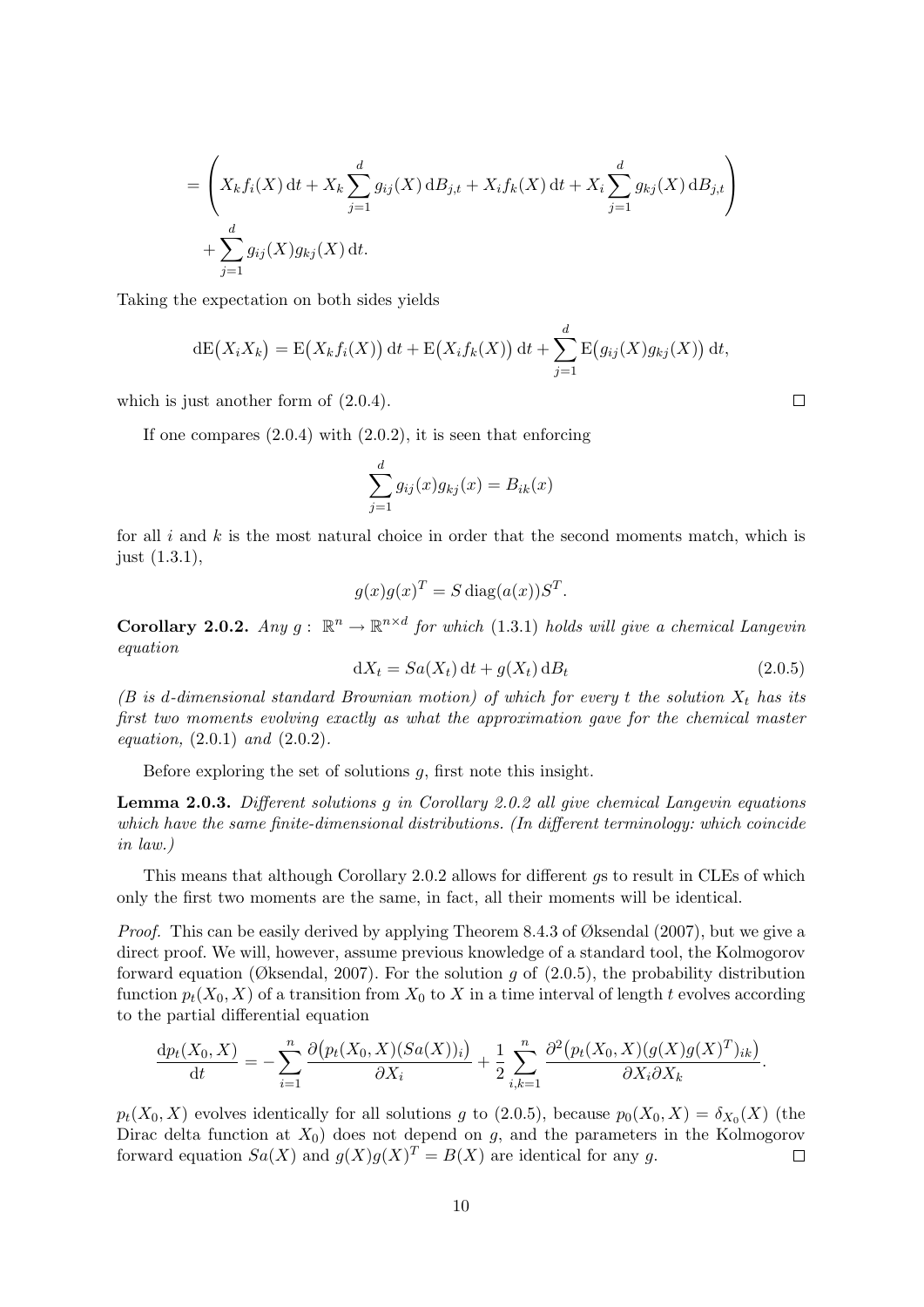#### 2.1 Gillespie's original solution

Construction 1. Using the physical and probabilistic assumptions discussed in Section 1.2, in his seminal paper Gillespie (2000) derived that g is of the form

$$
g(X) = S \operatorname{diag}(\sqrt{a_1(X)}, \ldots, \sqrt{a_m(X)}).
$$

This is trivially a special case of  $(1.3.1)$  with  $d = m$ . Here every independent Brownian motion corresponds to one reaction channel. Hence the physical interpretation of this model is quite clear. Every variable is forced by as many Brownian motions as there are reaction channels which change its count.

Gillespie himself mentioned (Gillespie, 2000) that this is not the only possible formulation, and other formulations with differing numbers of Brownian motions are conceivable. He referred to his former work (Gillespie, 1996), where equations were laid down which if satisfied by both a  $g^1$  and a  $g^2$  then the two Langevin equations with either  $g^1$  or  $g^2$  would have increments with identical distributions. This is analogous to our Lemma 2.0.3.

#### 2.2 The minimal solution

In this part we are exploring different natural choices for the formulation of the CLE and hence for the choice of d. A natural question is what is the minimum number of Brownian motions in the CLE  $(2.0.5)$ , or equivalently, what is the minimum d for which the factorisation of

$$
B(X) = SA(X)S^T
$$

in  $(1.3.1)$  is possible.

As  $B(X)$  is a symmetric square matrix for all X, it can be diagonalised by a change of basis with an orthonormal matrix  $U(X)$  of which the columns are eigenvectors of  $B(X)$ :

$$
B(X) = U(X)D(X)U(X)^{T}.
$$
\n(2.2.1)

Let us partition the eigenvectors based on whether they belong to zero eigenvalue  $(U_0(X))$  or some nonzero eigenvalue  $(U_1(X))$  and arrange them such that  $U(X) = [U_1(X) U_0(X)]$ . Then there are  $n - \dim(\text{Ker } B(X))$  nonzero eigenvalues, so  $D(X)$  is of the form

$$
D(X) = \left[ \begin{array}{cc} D_1(X) & 0 \\ 0 & 0 \end{array} \right]
$$

with a diagonal  $D_1(X) \in \mathbb{R}^{(n-\dim(\text{Ker }B(X))) \times (n-\dim(\text{Ker }B(X)))}$ .

The construction for  $g(X)$  is then

$$
g(X) = U(X)D(X)^{1/2} = [U_1(X)D_1(X)^{1/2} \quad 0],
$$

or simply  $g(X) = U_1(X)D_1(X)^{1/2} \in \mathbb{R}^{n \times (n-\dim(\text{Ker }B(X)))}$ . Indeed,

$$
g(X)g(X)^{T} = U(X)D(X)^{1/2}D(X)^{1/2}U(X)^{T} = B(X).
$$

This formulation shows that  $n-\dim(\text{Ker }B(X))$  Brownian motions are enough to define (2.0.5).

This factorisation is minimal indeed, since the rank of  $g(X)$  cannot be less than the rank of  $B(X) = g(X)g(X)^{T}$ , that is,  $n - \dim(\text{Ker } B(X))$ .

In order to avoid digression the proofs of the next two lemmas are found in the Appendix.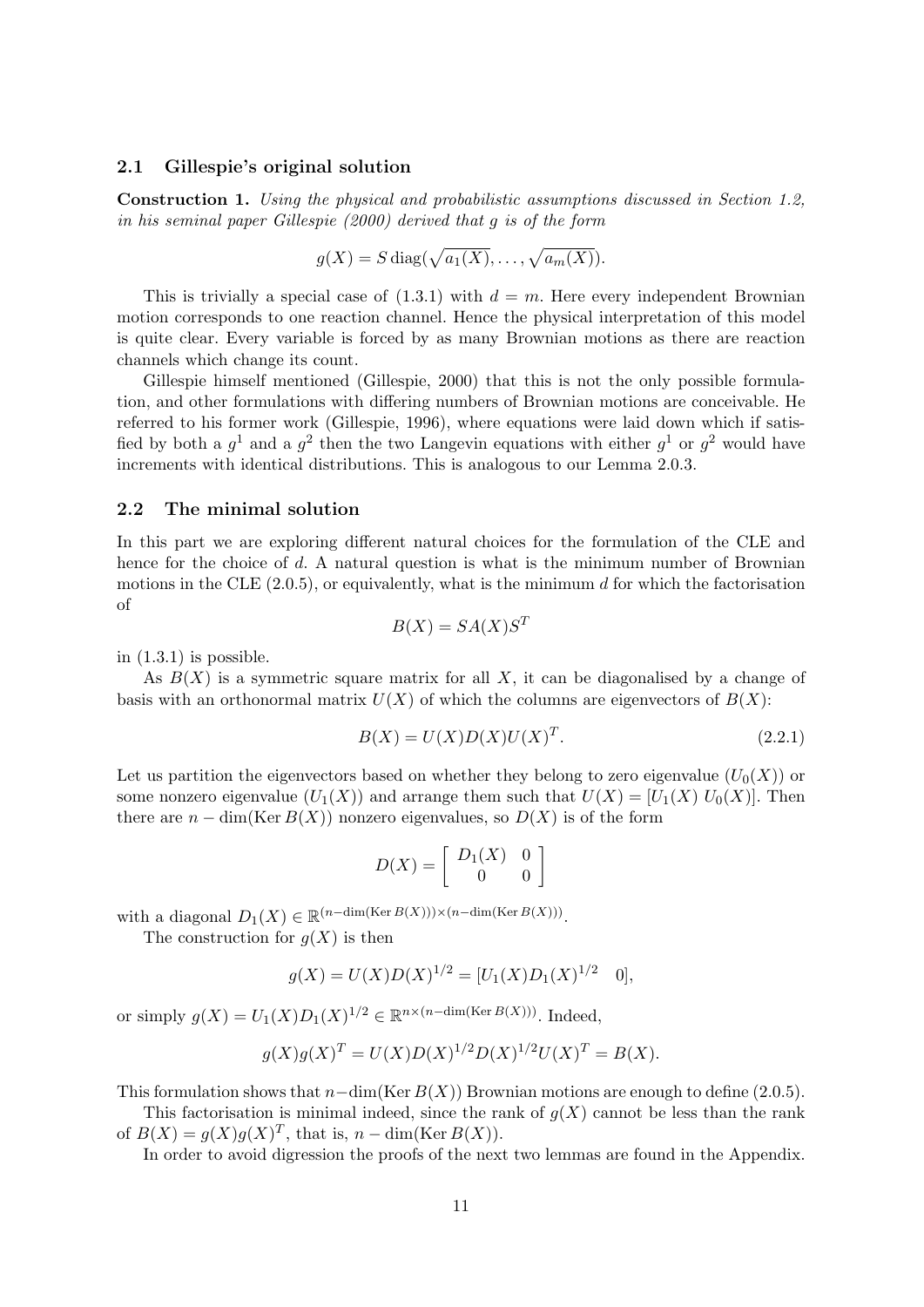**Lemma 2.2.1.** For every strictly positive  $X$  (it is enough that for all  $X$  and each reaction channel j,  $a_i(X) > 0$  holds), dim(Ker  $B(X)$ ) is equal to the number of linearly independent conservation laws of the reaction network,  $\dim(\text{Ker } S^T)$ . In fact, a vector  $y \in \mathbb{R}^n \setminus \{0\}$  is a (right) nullvector of  $B(X)$  if and only if it is a left nullvector of the stoichiometry matrix S.

The following lemma explains when and by how much this construction decreases the number of Brownian motions compared to the m of Gillespie's construction.

**Lemma 2.2.2.**  $n - \dim(\text{Ker } S^T) = m - \dim(\text{Ker } S)$ .

We summarise the results of this section.

Construction 2. The previously described

$$
g(X) = U_1(X)D_1(X)^{1/2}
$$

gives a chemical Langevin equation (2.0.5) with  $n-\dim(\text{Ker }S^T) = m-\dim(\text{Ker }S)$  independent standard Brownian motions. Any CLE requires at least this many Brownian motions.

Note that Gillespie (2000) (Appendix B) and Wilkinson (2006) (p 189) are both inaccurate when claiming that generally the number of Brownian motions  $d$  must be no less than  $n$ . We will return to the problem of state space reduction where we prove that there is an equivalent formulation of the CLE with  $n - \dim(\text{Ker } S^T)$  states, and as we see here,  $n - \dim(\text{Ker } S^T)$ Brownian motions (Section 2.4).

The minimum number of Brownian motions needed is interesting for efficient numerical simulation. Notice that the solution in Construction 2 is not satisfactory since  $U_1$  is dependent on X. Hence in a numerical simulation scheme for each time step a new diagonalisation of  $B(X)$  is required, which is computationally expensive.

As a first improvement, we propose another approach which results in a  $q$  of the same size, but potentially decreases the requirement for repeated computation at the cost of increased initial, one-off computation. A substantially different construction will be presented in the next section (Construction 4).

Let  $W = [W_1 \ W_0] \in \mathbb{R}^{n \times n}$  be an orthogonal matrix such that the columns of  $W_0 \in$  $\mathbb{R}^{n \times \dim(\text{Ker } S^T)}$  form an orthonormal basis in the left nullspace of S, Ker  $S^T$ , and the columns of  $W_1 \in \mathbb{R}^{n \times (n-\dim(\text{Ker } S^T))}$  are an othonormal basis in the orthogonal complement, Im S. Let us define the *square root*  $\overline{M} = \sqrt{M}$  of a square matrix  $M \in \mathbb{R}^{k \times k}$  as any square matrix  $\bar{M} \in \mathbb{R}^{k \times k}$  such that  $\bar{M}\bar{M}^T = M$ , if such an  $\bar{M}$  exists.

#### Construction 3.

$$
g(X) = W_1 \sqrt{W_1^T S A(X) S^T W_1}
$$

gives a chemical Langevin equation (2.0.5) with  $n-\dim(\text{Ker }S^T) = m-\dim(\text{Ker }S)$  independent standard Brownian motions.

*Proof.* We verify that  $\hat{g}(X) = W\sqrt{W^{T}SA(X)S^{T}W}$  is a valid diffusion term (it satisfies (1.3.1)) and that the stated g is equivalent to  $\hat{g}$ . Note that  $W<sup>T</sup>SA(X)S<sup>T</sup>W$  and  $W<sub>1</sub><sup>T</sup>SA(X)S<sup>T</sup>W<sub>1</sub>$  are symmetric positive semidefinite matrices, therefore their square root can be taken the way it was done with  $B(X)$  earlier in this section.

$$
\hat{g}(X)\hat{g}(X)^{T} = WW^{T}SA(X)S^{T}WW^{T} = SA(X)S^{T}
$$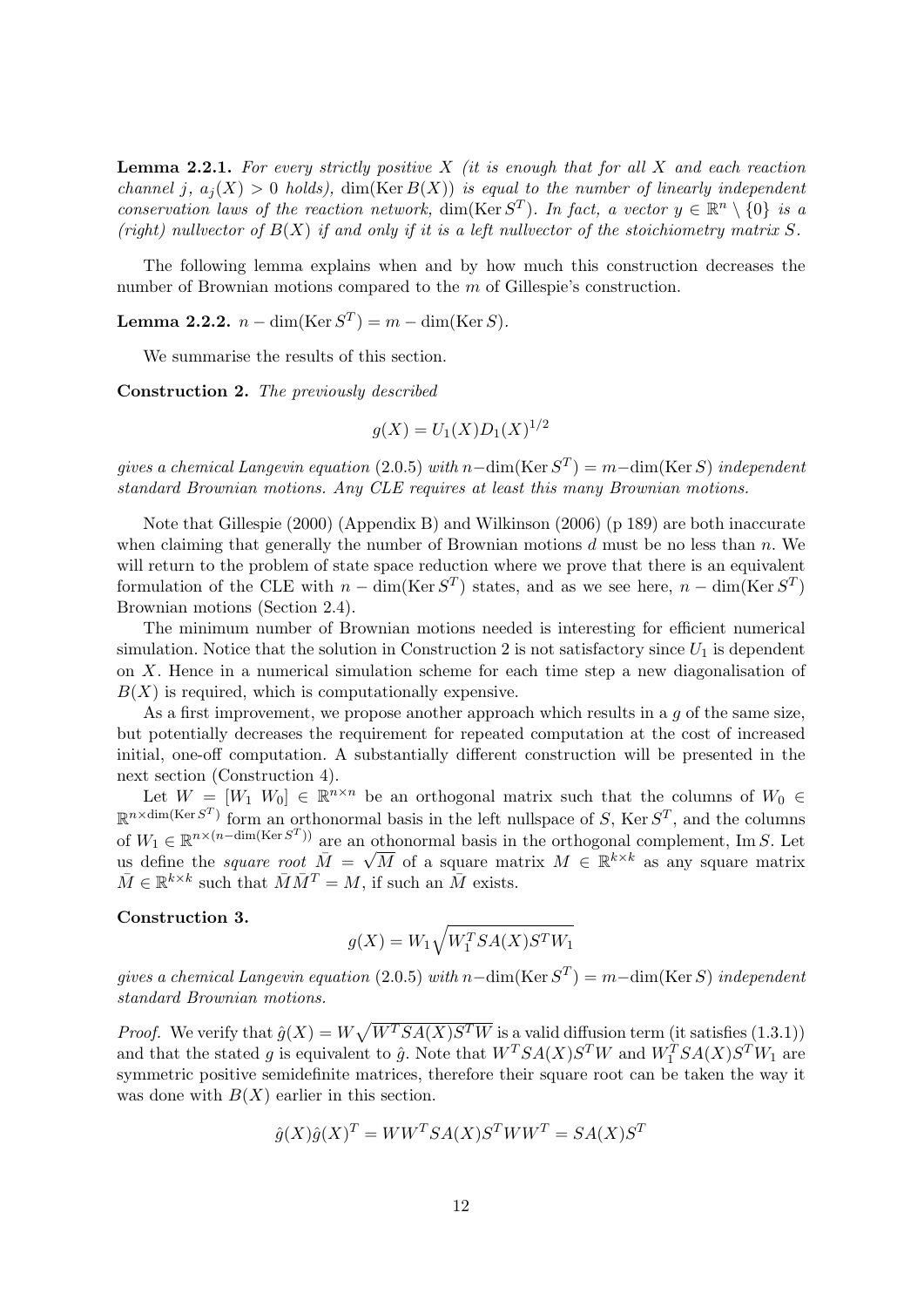since  $W$  is orthogonal, so  $(1.3.1)$  is satisfied. Also,

$$
W^{T}SA(X)S^{T}W = \begin{bmatrix} W_{1}^{T}S \\ 0 \end{bmatrix} A(X) \begin{bmatrix} S^{T}W_{1} & 0 \end{bmatrix}
$$

$$
= \begin{bmatrix} W_{1}^{T}SA(X)S^{T}W_{1} & 0 \\ 0 & 0 \end{bmatrix}
$$

shows that it is enough to use the top left block with  $W_1^T SA(X)S^T W_1$ : on the right the last dim(Ker  $S^T$ ) Brownian motions, on the left the columns of  $W_0$  would be multiplied by zeros.  $\Box$ 

This is an improvement over Construction 2 in that here the square root of a statedependent  $(n - \dim(\text{Ker } S^T)) \times (n - \dim(\text{Ker } S^T))$  matrix is taken instead of an  $n \times n$  matrix.

## 2.3 A general, state-independent, 'small' (as opposed to minimal) solution

In the previous section a practical constraint for numerical simulations was discussed. Constructions which require in each time step an eigendecomposition of a state-dependent matrix are computationally too costly. In the following we develop a construction in which to compute  $g(X)$  only matrix products and taking the square root of a state-dependent diagonal matrix are required. This construction will give a CLE which generally may need more than  $n - \dim(\text{Ker } S^T) = m - \dim(\text{Ker } S)$  independent standard Brownian motions, but certainly not more than m.

For a positive integer k, let  $I_k$  denote the  $k \times k$  identity matrix. We say two nonzero vectors  $y_1, y_2 \in \mathbb{R}^n \setminus \{0\}$  represent the same direction, if there is a  $\lambda \in \mathbb{R} \setminus \{0\}$  such that  $y_1 = \lambda y_2$ .

Construction 4. Let s be the number of different directions given by the columns of S. There exist matrices  $J \in \mathbb{R}^{m \times s}$  and  $V \in \mathbb{R}^{s \times m}$  such that  $VA(X)V^T \in \mathbb{R}^{s \times s}$  is diagonal with only nonnegative entries and

$$
g(X) = SJ\sqrt{VA(X)V^T}
$$
\n(2.3.1)

gives a chemical Langevin equation (2.0.5) with s independent standard Brownian motions,  $m - \dim(\text{Ker } S) \leq s \leq m$ .

*Proof.* Let us permute the columns of  $S \in \mathbb{R}^{n \times m}$  such that we have  $S = [S_1 \ S_2]$ , where  $S_1 \in \mathbb{R}^{n \times s}$  has one representative column vector for each direction given by the columns of S. Then the columns that are left  $(S_2)$  are each a constant multiple of one column in  $S_1$ . One has to permute the entries of  $A(X)$  accordingly.

Let

$$
S_2 = [S_1 v^{(1)} \dots S_1 v^{(m-s)}],
$$

where for all  $i, v^{(i)} \in \mathbb{R}^s$  has one nonzero entry.

Introducing  $M = [v^{(1)} \dots v^{(m-s)}] \in \mathbb{R}^{s \times (m-s)}$ , the definitions are

$$
J = \begin{bmatrix} I_s \\ 0 \end{bmatrix} \in \mathbb{R}^{m \times s},
$$
  

$$
V = \begin{bmatrix} I_s & M \end{bmatrix} \in \mathbb{R}^{s \times m}.
$$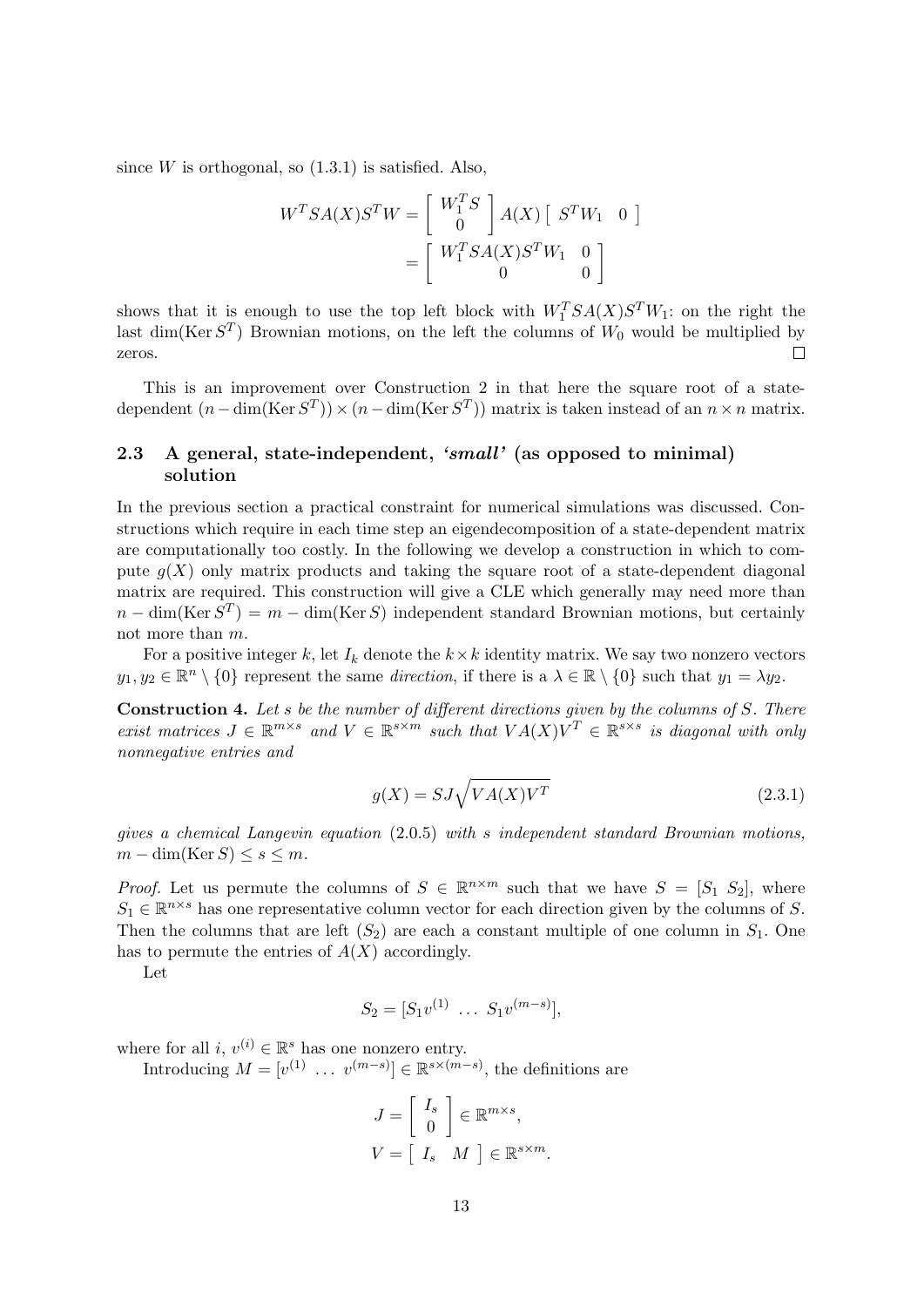First, partitioning  $A(X)$  according to the sizes of blocks of V,

$$
VA(X)V^{T} = \begin{bmatrix} I_s & M \end{bmatrix} \begin{bmatrix} A_1(X) & 0 \\ 0 & A_2(X) \end{bmatrix} \begin{bmatrix} I_s \\ M^T \end{bmatrix}
$$
  
=  $A_1(X) + MA_2(X)M^T$   
=  $A_1(X) + \sum_{j=1}^{m-s} (A_2(X))_{jj} v^{(j)} v^{(j)^T},$ 

where the last step follows from

$$
(MA_2(X)M^T)_{ik} = \sum_{j=1}^{m-s} (v^{(j)})_i (A_2(X))_{jj} (v^{(j)})_k^T.
$$

Since  $v^{(j)}$  have only one nonzero entry for all  $j$ ,  $\sum_{j=1}^{m-s} (A_2(X))_{jj} v^{(j)} v^{(j)}^T$  is diagonal with only nonnegative entries, and consequently  $VA(X)V^T$  too.

Secondly,

$$
SJV = [S_1 \ S_2] \left[ \begin{array}{cc} I_s & M \\ 0 & 0 \end{array} \right] = [S_1 \ S_1 M] = [S_1 \ S_2] = S.
$$

Hence  $\sqrt{VA(X)V^T}$  exists trivially, and

$$
g(X)g(X)^{T} = SJ\sqrt{VA(X)V^{T}} \left(SJ\sqrt{VA(X)V^{T}}\right)^{T}
$$

$$
= SYVA(X)V^{T}J^{T}S^{T} = SA(X)S^{T}
$$

so  $(1.3.1)$  is satisfied. The actual form of g is

$$
g(X) = [S_1 \ S_2] \left[ \begin{array}{c} \sqrt{A_1(X) + M A_2(X) M^T} \\ 0 \end{array} \right]
$$
  
=  $S_1 \sqrt{A_1(X) + M A_2(X) M^T} = S_1 \sqrt{A_1(X) + \sum_{j=1}^{m-s} (A_2(X))_{jj} v^{(j)} v^{(j)T}}.$ 

 $\Box$ 

Corollary 2.3.1. There is a formulation of the chemical Langevin equation (2.0.5) which is constructed from Gillespie's original CLE by omitting one independent Brownian motion for each pair of reversible reactions and assigning to the retained Brownian motion either respective stoichiometry vector multiplied by the square root of the sum of the two propensities and which is computationally inexpensive to numerically simulate. If  $\tilde{m}$  is the number of pairs of reversible reactions, then in Gillespie's formulation there would be  $2m$  Brownian motions for the reversible reactions, while in this formulation there would only be  $\tilde{m}$ .

In fact, the result is slightly more general than what Corollary 2.3.1 claims. Consider chemical systems with reactions

$$
\begin{array}{ccc}\nA+B & \longrightarrow & C \\
2C & \longrightarrow & 2A+2B\n\end{array}\n\bigg\}, \quad \text{or} \quad \begin{array}{ccc}\nA & \xrightarrow{k_1} & B \\
2A & \xrightarrow{k_2} & 2B\n\end{array}\n\bigg\}.
$$

In both cases one independent Brownian motion can be spared. Note that the reactions in these examples are at most bimolecular.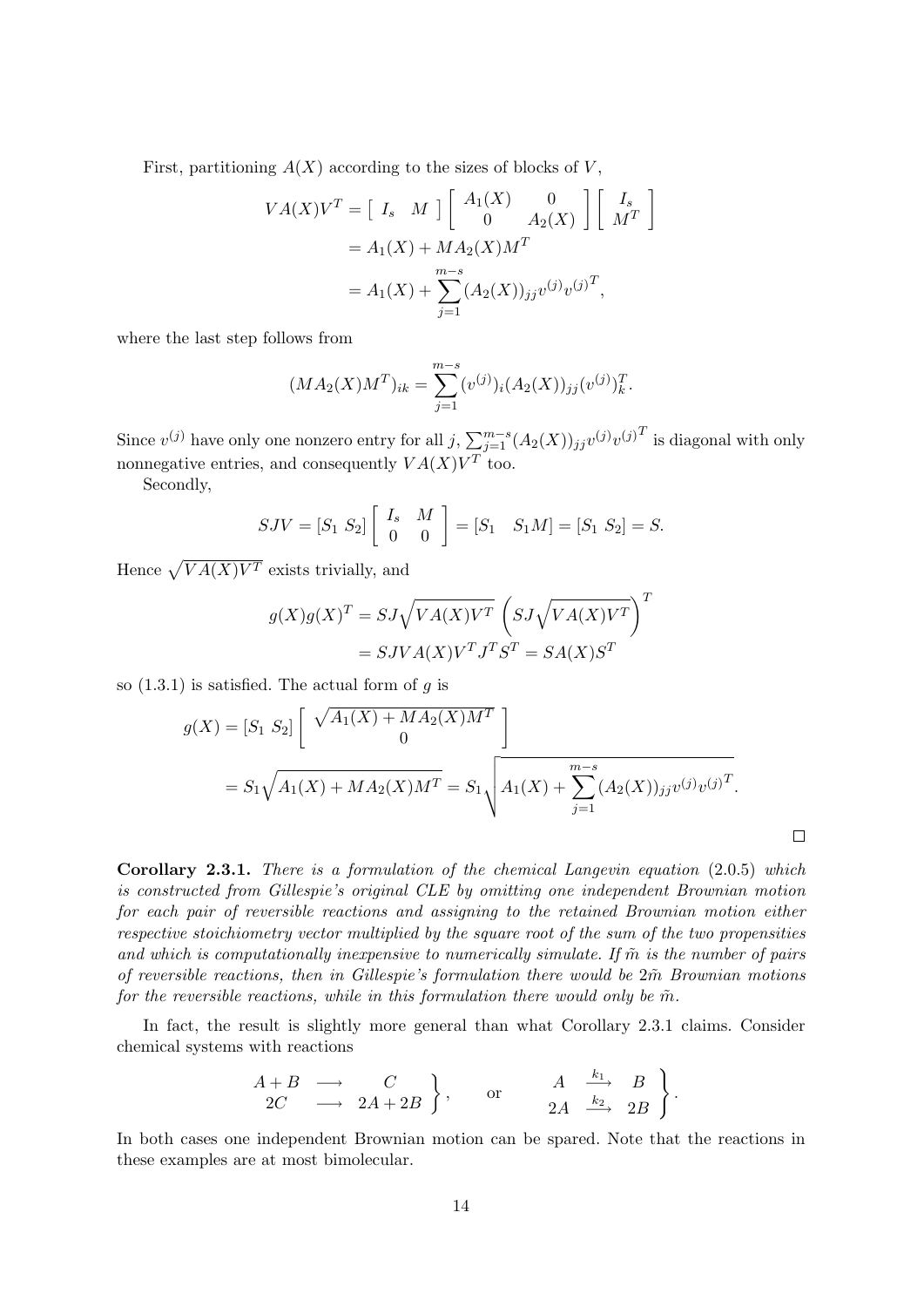#### 2.4 State space reduction

Another form of model reduction we have not discussed yet is the reduction of the number of variables. The conservation laws describe linear dependencies between the counts of molecular species. This can be used to express certain variables as functions of others. Having  $\dim(\text{Ker } S^T)$  linearly independent conservation laws it is possible to reduce the number of variables from *n* to  $n - \dim(\text{Ker } S^T)$ .

To this end we specify an invertible matrix  $T \in \mathbb{R}^{n \times n}$  such that TS will take over the role of S. (For aesthetic reasons one may prefer  $T \in \mathbb{Z}^{n \times n}$ .)

 $T$  is just a change of basis of the state space. To see this, multiply the CLE (2.0.5) with  $T$ from the left to get an equation in a new variable  $Z = TX$ :

$$
d(TX_t) = TSa(T^{-1}TX_t) dt + Tg(T^{-1}TX_t) dB_t,
$$

or, by letting ◦ denote the composition of functions, and · multiplication (a special composition), we have

$$
dZ_t = (T \cdot S \cdot a \circ T^{-1})(Z_t) dt + (T \cdot g \circ T^{-1})(Z_t) dB_t.
$$

We define T such that the last  $\dim(\text{Ker } S^T)$  coordinates of the new state variable Z are the conservation laws, which do not change at all.

We give T for Construction 1 first. Let us order the columns of  $S \in \mathbb{R}^{n \times m}$  such that we have  $S = [S_b S_c]$ , where the columns of  $S_b \in \mathbb{R}^{n \times (m-\dim(\text{Ker }S))}$  form a basis for Im S, and  $S_c \in \mathbb{R}^{n \times \dim(\text{Ker } S)}$  is the collection of the rest of the column vectors. These are linearly dependent on columns of  $S_b$ . Then, similarly to Construction 4, there are vectors

$$
w^{(1)}, \dots, w^{(\dim(\text{Ker }S))} \in \mathbb{R}^{m-\dim(\text{Ker }S)},
$$

and a matrix

$$
N = [w^{(1)} \ \dots \ w^{(\dim(\text{Ker } S))}] \in \mathbb{R}^{(m - \dim(\text{Ker } S)) \times \dim(\text{Ker } S)}
$$

such that  $S_c = S_b N$ .

Let us define  $S_b^{\perp} \in \mathbb{R}^{n \times \dim(\text{Ker } S^T)}$  such that its columns form a basis of the orthogonal complement space of Im S, and let

$$
T = \left[ \begin{array}{c} (S_b^T S_b)^{-1} S_b^T \\ (S_b^{\perp})^T \end{array} \right].
$$

(To get an integer-valued  $T$ , one may put an appropriate diagonal matrix

 $D_0 \in \mathbb{Z}^{(n-\dim(\text{Ker } S^T))\times(n-\dim(\text{Ker } S^T))}$  in front of  $(S_b^T S_b)^{-1} S_b^T$ , and choose  $S_b^{\perp} \in \mathbb{Z}^{n \times \dim(\text{Ker } S^T)}$ .) Hence

$$
TS = \begin{bmatrix} (S_b^T S_b)^{-1} S_b^T \\ (S_b^{\perp})^T \end{bmatrix} [S_b S_c]
$$
  
= 
$$
\begin{bmatrix} I_{m-\dim(\text{Ker } S)} & (S_b^T S_b)^{-1} S_b^T S_c \\ 0 & 0 \end{bmatrix}
$$
  
= 
$$
\begin{bmatrix} I_{m-\dim(\text{Ker } S)} & N \\ 0 & 0 \end{bmatrix}.
$$

Therefore in no CLE formulation will the last  $\dim(\text{Ker } S^T)$  variables be affected by the drift term  $TSa(X)$ . Since in Constructions 1 and 4 the first factor in  $g(X)$  is S, the last dim(Ker  $S<sup>T</sup>$ )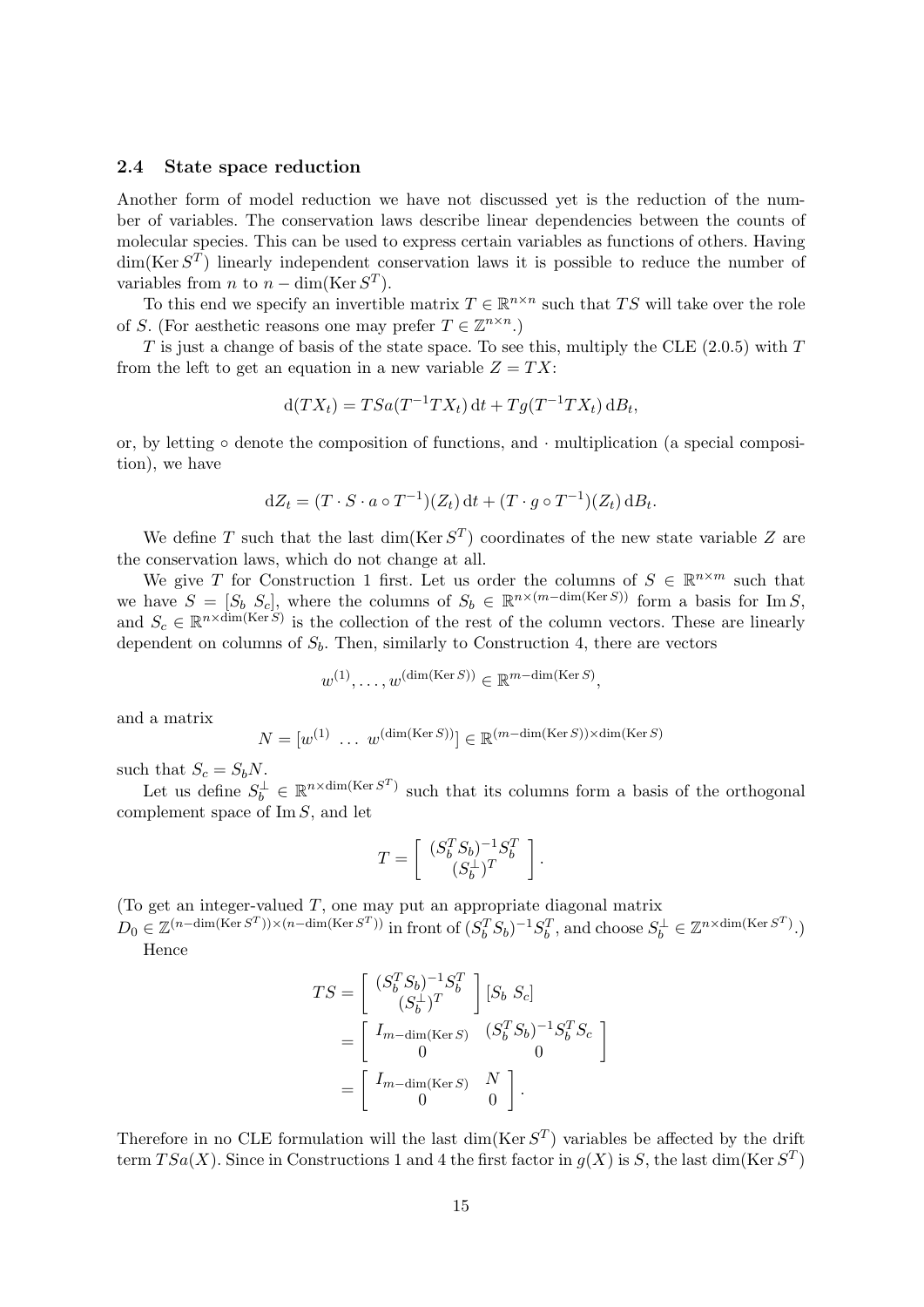rows of the diffusion term  $Tg(X)$  will vanish too. Consequently, the last dim(Ker  $S^T$ ) variables of Z are constant, and can be omitted from a numerical simulation.

The same argument holds for Construction 3, using  $W_1$  and  $W_0$  instead of  $S_b$  and  $S_b^{\perp}$ , respectively, in T. In the case of Construction 2, the state space reduction must precede the reduction of Brownian motions. This method is actually very similar to Construction 3. For Construction 4 a finer partitioning of matrices  $S, J, V$  is proposed. The detailed calculations are in the Appendix. These considerations prove the following result.

**Theorem 2.4.1.** For Constructions  $1-\frac{1}{4}$  a state space transformation is possible which reduces the number of variables from n to  $n - \dim(\text{Ker } S^T) = m - \dim(\text{Ker } S)$  without changing the number of independent Brownian motions.

We illustrate the reduction of the number of independent Brownian motions in the CLE in three examples. In order to focus on the application of our main results we will not carry out the fairly well-known state space reduction in any example.

#### 2.5 Example 1: A cyclical reaction system

Consider the following ring of  $m = 3$  reactions with  $n = 3$  species,  $(A_1, A_2, A_3)^T$ :

$$
A_1 \xrightarrow{k_1} A_2
$$
  

$$
k_3 \searrow A_3
$$
  

$$
A_3
$$

The indexing of reactions  $R_i$  follows that of rate constants  $k_i$ . This specifies the order of columns in the stoichiometry matrix,

$$
S = \left[ \begin{array}{rrr} -1 & 0 & 1 \\ 1 & -1 & 0 \\ 0 & 1 & -1 \end{array} \right].
$$

This has rank 2. The propensity function is just

$$
a(X) = \left(\begin{array}{c} k_1 X_1 \\ k_2 X_2 \\ k_3 X_3 \end{array}\right).
$$

Gillespie's diffusion term (Construction 1) from this is

$$
g^{1}(X) = \begin{bmatrix} -\sqrt{k_{1}X_{1}} & 0 & \sqrt{k_{3}X_{3}} \\ \sqrt{k_{1}X_{1}} & -\sqrt{k_{2}X_{2}} & 0 \\ 0 & \sqrt{k_{2}X_{2}} & -\sqrt{k_{3}X_{3}} \end{bmatrix}.
$$

As there are no parallel stoichiometry vectors, Construction 4 cannot reduce the number of Brownian motions.

Constructions 2 and 3 can be computed analytically for such a small example. In Construction 2 finding the eigenvalues of the rank 2,  $3 \times 3$  matrix requires the solution of a cubic equation (roots of the characteristic polynomial). But we know that one eigenvalue is zero and this reduces the problem to quadratic. This gives  $D(X)$ . Finding the eigenvectors is done by solving a linear equation for each nonzero eigenvalue, and then the vectors need to be normalised to create  $U_1(X)$ .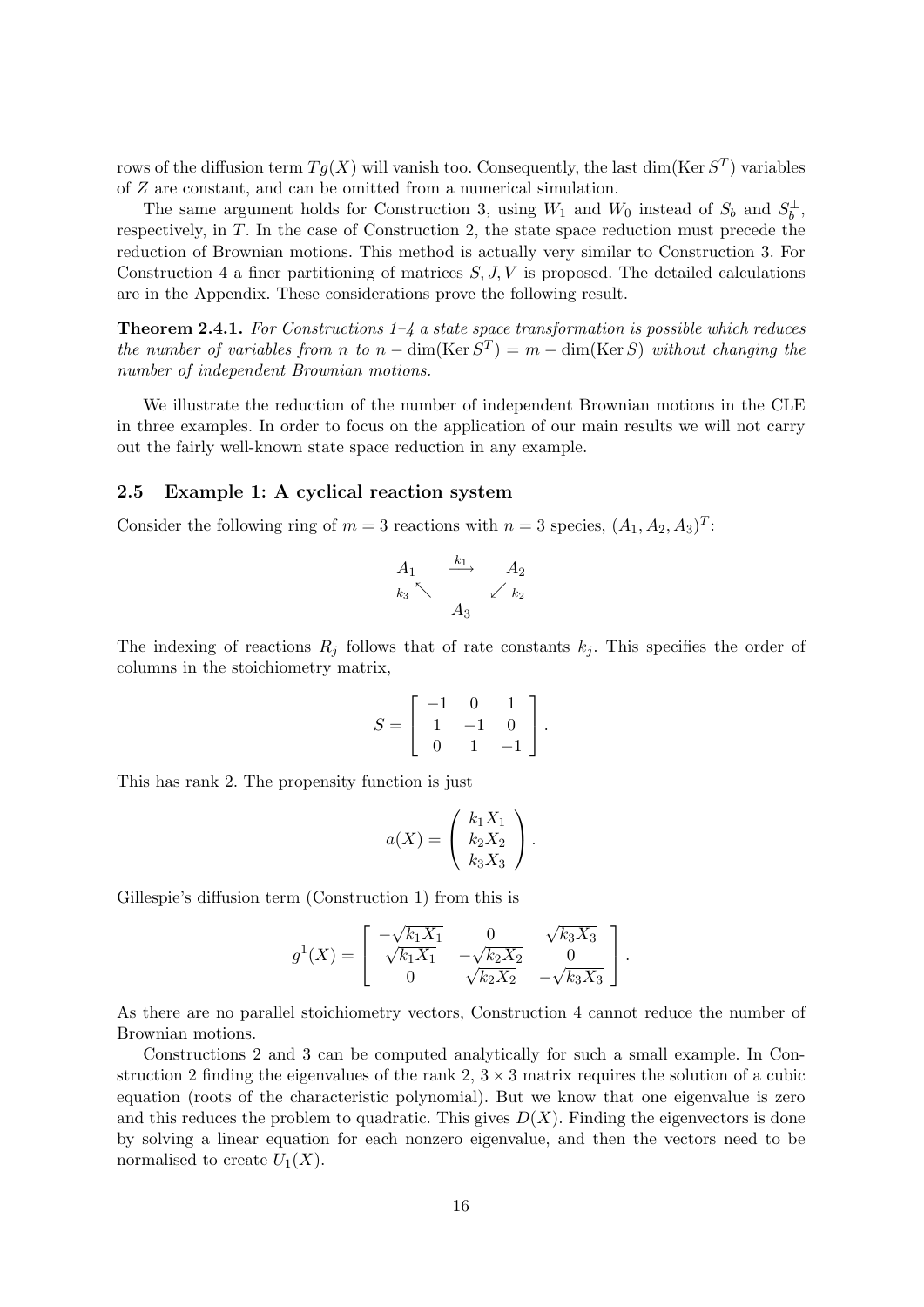The calculations giving Construction 3 can be coded up in step-by-step instructions. The orthogonal matrix W can be chosen as

$$
W = [W_1 \ W_0] = \begin{bmatrix} -1/\sqrt{2} & -1/\sqrt{6} & 1/\sqrt{3} \\ 1/\sqrt{2} & -1/\sqrt{6} & 1/\sqrt{3} \\ 0 & 2/\sqrt{6} & 1/\sqrt{3} \end{bmatrix}.
$$

This is computed only once, therefore its computational cost is almost irrelevant. Then one needs

$$
W_1^T SA(X)S^T W_1 = \begin{bmatrix} 2a_1(X) + \frac{1}{2}a_2(X) + \frac{1}{2}a_3(X) & -\frac{\sqrt{3}}{2}a_2(X) + \frac{\sqrt{3}}{2}a_3(X) \\ -\frac{\sqrt{3}}{2}a_2(X) + \frac{\sqrt{3}}{2}a_3(X) & \frac{3}{2}a_2(X) + \frac{3}{2}a_3(X) \end{bmatrix}.
$$

To take the square root of this or, in general, of a matrix

$$
\left[\begin{array}{cc} M_{11} & M_{12} \\ M_{12} & M_{22} \end{array}\right] \in \mathbb{R}^{2 \times 2},
$$

one can compute the two eigenvalues as the roots of the characteristic polynomial, which is quadratic. These are

$$
\lambda_{1,2} = \frac{M_{11} + M_{22} \pm \sqrt{(M_{11} - M_{22})^2 + 4M_{12}^2}}{2}.
$$

The corresponding normalised eigenvectors are

$$
v_1 = \frac{1}{\sqrt{(\lambda_1 - M_{22})^2 M_{12}^{-2} + 1}} \left( \begin{array}{c} (\lambda_1 - M_{22}) M_{12}^{-1} \\ 1 \end{array} \right),
$$
  

$$
v_2 = \frac{1}{\sqrt{(\lambda_2 - M_{22})^2 M_{12}^{-2} + 1}} \left( \begin{array}{c} (\lambda_2 - M_{22}) M_{12}^{-1} \\ 1 \end{array} \right).
$$

Thus

$$
g^{3}(X) = W_1\left[\sqrt{\lambda_1(X)}v_1(X) \quad \sqrt{\lambda_2(X)}v_2(X)\right]
$$

is the product of a  $3 \times 2$  and a  $2 \times 2$  matrix, and requires 2 Brownian motions.

Which construction requires the least computation time hinges on how the cost of these computations compares to the cost of generating time increments of Brownian motions (that is, normal random variables). This question is beyond the scope of this work.

## 2.6 Example 2: Markov model for a  $K^+$  channel

We model the transformations of human ether a-go-go related gene (HERG) encoded  $K^+$ channels between three closed states  $(C_1, C_2, C_3)$ , one open state  $(O)$  and one inactivation state (I) as  $n = 5$  chemical species  $(C_1, C_2, C_3, O, I)^T$  reacting through  $m = 10$  reactions:

$$
C_1 \stackrel{k_1}{\underset{k_2}{\rightleftharpoons}} C_2 \stackrel{k_3}{\underset{k_4}{\rightleftharpoons}} C_3 \stackrel{k_5}{\underset{k_8}{\rightleftharpoons}} \stackrel{O}{\underset{k_6}{\rightleftharpoons}} C_1
$$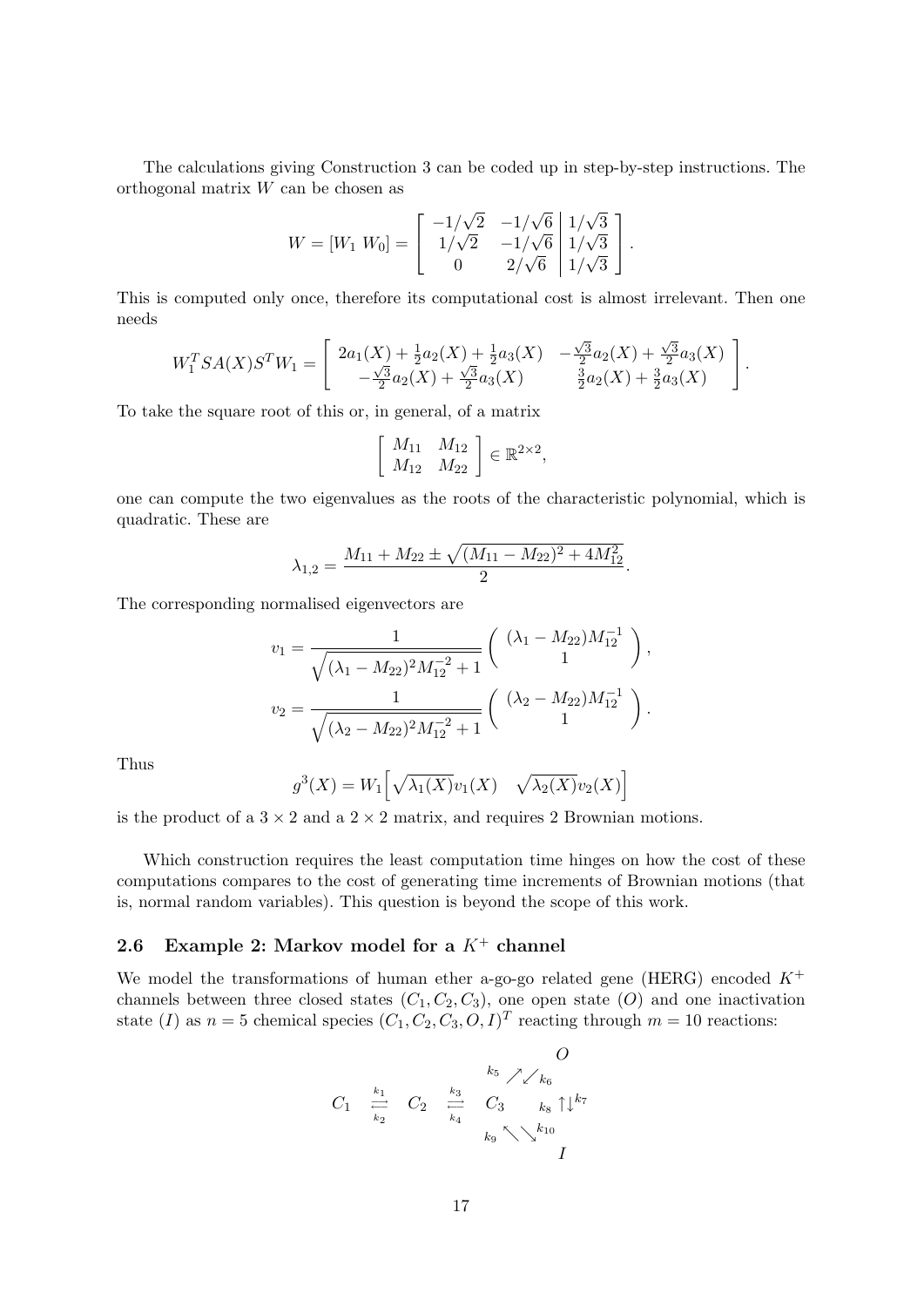(For details see Brennan et al. (2009) and references therein.) Thus the stoichiometry matrix is

$$
S = \left[ \begin{array}{rrrrrrrr} -1 & 1 & 0 & 0 & 0 & 0 & 0 & 0 & 0 & 0 \\ 1 & -1 & -1 & 1 & 0 & 0 & 0 & 0 & 0 & 0 \\ 0 & 0 & 1 & -1 & -1 & 1 & 0 & 0 & 1 & -1 \\ 0 & 0 & 0 & 0 & 1 & -1 & -1 & 1 & 0 & 0 \\ 0 & 0 & 0 & 0 & 0 & 0 & 1 & -1 & -1 & 1 \end{array} \right],
$$

and the propensity function is

$$
a(X) = \begin{pmatrix} k_1 X_1 \\ k_2 X_2 \\ k_3 X_2 \\ k_4 X_3 \\ k_5 X_3 \\ k_6 X_4 \\ k_7 X_4 \\ k_8 X_5 \\ k_9 X_5 \\ k_1 0 X_3 \end{pmatrix}
$$

.

The Gillespie formulation (Construction 1) from this is

$$
g^1(X) = S\sqrt{\text{diag}(a(X))}.
$$

The rank of the stoichiometry matrix  $S$  is 4, which allows for a CLE specification with 4 Brownian motions. Thus our minimal solutions  $g^2$  and  $g^3$  from Constructions 2 and 3, respectively, are of the form

$$
g^{2}(X) = U_{1}(X)D_{1}(X)^{1/2},
$$
  

$$
g^{3}(X) = W_{1}\sqrt{W_{1}^{T}SA(X)S^{T}W_{1}},
$$

where  $U_1(X), W_1$  are  $5 \times 4$ ,  $D_1(X)$  and  $\sqrt{W_1^T SA(X)S^T W_1}$  are  $4 \times 4$  matrices, respectively. With the exception of  $W_1$ , we could only compute either of these matrices analytically if we solved a quartic equation. To avoid this extremely laborious task one resorts to standard numerical computations which we do not present here.

On the other hand, Construction 4 gives a simple closed form diffusion term. Indeed, this is a classical example where the number of Brownian motions can be decreased by half, to 5:

$$
g^{4}(X) = \begin{bmatrix} -1 & 0 & 0 & 0 & 0 \ 1 & -1 & 0 & 0 & 0 \ 0 & 1 & -1 & 0 & 1 \ 0 & 0 & 1 & -1 & 0 \ 0 & 0 & 0 & 1 & -1 \ \end{bmatrix} \text{diag} \begin{bmatrix} \sqrt{a_{1}(X) + a_{2}(X)} \\ \sqrt{a_{3}(X) + a_{4}(X)} \\ \sqrt{a_{5}(X) + a_{6}(X)} \\ \sqrt{a_{7}(X) + a_{8}(X)} \\ \sqrt{a_{9}(X) + a_{10}(X)} \end{bmatrix}.
$$

#### 2.7 Example 3: The Goldbeter–Koshland switch

This example studied by Goldbeter and Koshland (1981) is a system of covalent modifications facilitated by two converter enzymes,  $E_1$  and  $E_2$ . A typical example is a phosphorylation–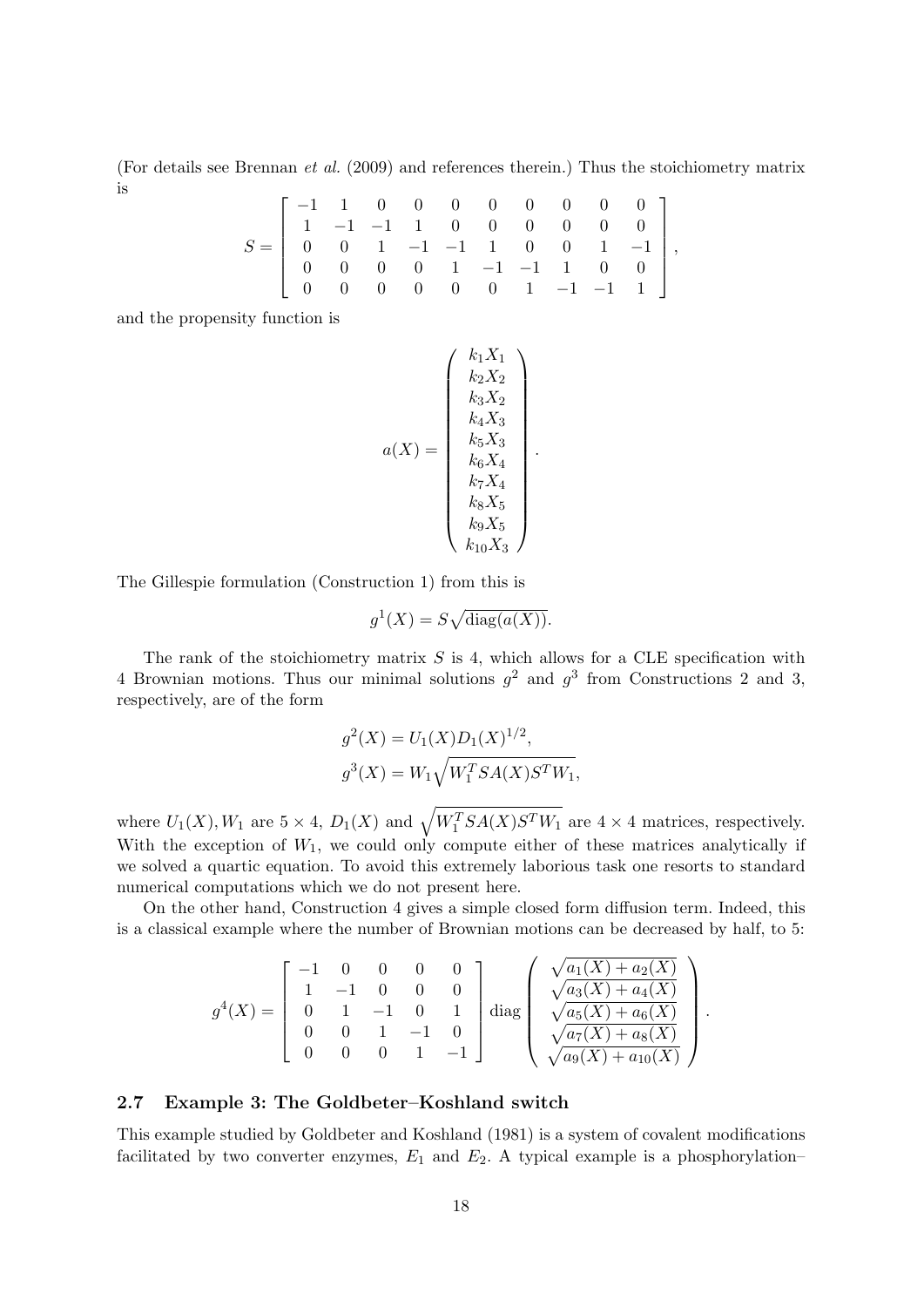dephosphorylation system. It consists of the following  $m = 6$  reactions:

$$
S + E_1 \xrightarrow[k_2]{k_1} C_1 \xrightarrow[k_3]{k_3} P + E_1,
$$
  

$$
P + E_2 \xrightarrow[k_5]{k_4} C_2 \xrightarrow[k_6]{k_6} S + E_2,
$$

with  $n = 6$  chemical species,  $(S, E_1, C_1, P, E_2, C_2)^T$ . The corresponding stoichiometry matrix is

$$
S = \left[ \begin{array}{rrrrrrr} -1 & 1 & 0 & 0 & 0 & 1 \\ -1 & 1 & 1 & 0 & 0 & 0 \\ 1 & -1 & -1 & 0 & 0 & 0 \\ 0 & 0 & 1 & -1 & 1 & 0 \\ 0 & 0 & 0 & -1 & 1 & 1 \\ 0 & 0 & 0 & 1 & -1 & -1 \end{array} \right],
$$

while the propensity function  $a(X)$  is given by

$$
a(X) = \begin{pmatrix} k_1 X_1 X_2 \\ k_2 X_3 \\ k_3 X_3 \\ k_4 X_4 X_5 \\ k_5 X_6 \\ k_6 X_6 \end{pmatrix}.
$$

The Gillespie formulation (Construction 1) from this is

$$
g^1(X) = S\sqrt{\text{diag}(a(X))}.
$$

However, the rank of the stoichiometry matrix  $S$  is 3, which implies that we only need 3 Brownian motions in the CLE. As with the  $K^+$  channel, this can only be practically computed through numerical computations.

The closed form diffusion term from Construction 4 requires 4 Brownian motions. Removing the stoichiometry vectors corresponding to reactions 2 and 5, we have

$$
g^{4}(X) = \begin{bmatrix} -\sqrt{a_{1}(X) + a_{2}(X)} & 0 & 0 & \sqrt{a_{6}(X)} \\ -\sqrt{a_{1}(X) + a_{2}(X)} & \sqrt{a_{3}(X)} & 0 & 0 \\ \sqrt{a_{1}(X) + a_{2}(X)} & -\sqrt{a_{3}(X)} & 0 & 0 \\ 0 & \sqrt{a_{3}(X)} & -\sqrt{a_{4}(X) + a_{5}(X)} & 0 \\ 0 & 0 & -\sqrt{a_{4}(X) + a_{5}(X)} & \sqrt{a_{6}(X)} \\ 0 & 0 & \sqrt{a_{4}(X) + a_{5}(X)} & -\sqrt{a_{6}(X)} \end{bmatrix}
$$

.

These examples demonstrated cases in which the stoichiometry matrix is rank deficient and a reduction in the number of Brownian motions is possible. In Example 1 there were no parallel stoichiometry vectors, thus Construction 4 could not be deployed. In Examples 2 and 3 some Brownian motions could be spared for reversible reactions. These were also cases in which Constructions 2 and 3 could reduce the system size even further.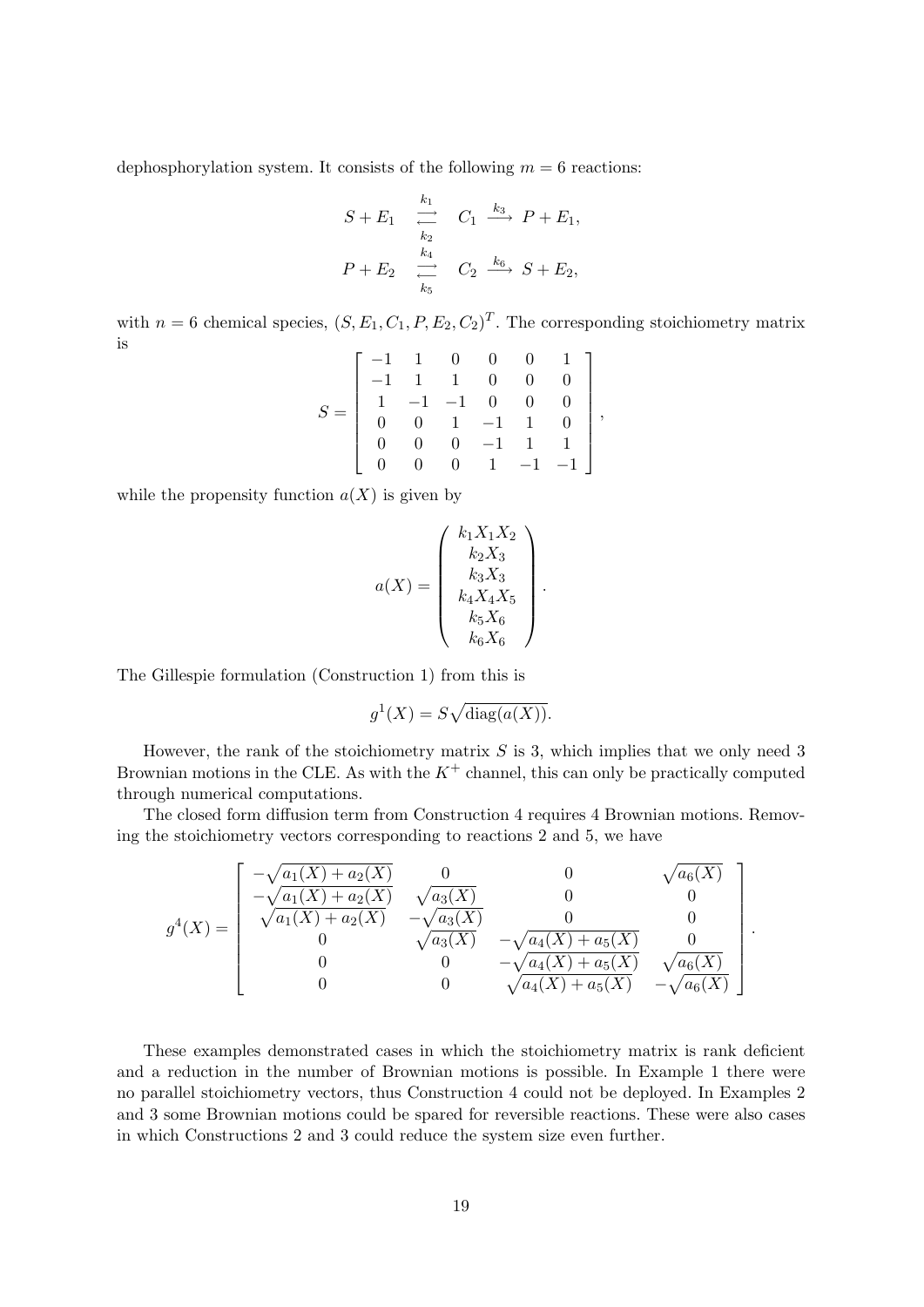## 3 Estimating the fluctuations of a biochemical reaction system around a strictly positive steady state by the linearisation of the chemical Langevin equation

#### 3.1 Mean and variance

Let us revisit the discussion of the CLE mean and second moment at the beginning of Section 2. We called an *n*-variable Itô stochastic differential equation the chemical Langevin equation if it is the form

$$
dX_t = Sa(X_t) dt + g(X_t) dB_t,
$$
\n(2.0.5)

with a  $g: [0, \infty]^n \to \mathbb{R}^{n \times d}$  that satisfies

$$
g(x)g(x)^T = S \operatorname{diag}(a(x))S^T.
$$
\n(1.3.1)

**Theorem 3.1.1.** In the chemical Langevin equation, the mean  $\hat{X}_t = E(X_t)$  satisfies the ordinary differential equation

$$
\frac{\mathrm{d}}{\mathrm{d}t} \mathcal{E}(X_t) = S \mathcal{E}(a(X_t)),\tag{2.0.1}
$$

whereas the covariance  $P_t = \mathrm{E}((X_t - \hat{X}_t) (X_t - \hat{X}_t)^T)$  satisfies

$$
\frac{d}{dt}P_t = S\Big(E\big(a(X_t)X_t^T\big) - E\big(a(X_t)\big)E(X_t)^T\Big) + \Big(E\big(X_t a(X_t)^T\big) - E(X_t)E\big(a(X_t)\big)^T\Big)S^T + \sum_{j=1}^m E\big(a_j(X_t)\big)S_{\cdot j}(S_{\cdot j})^T.
$$
\n(3.1.1)

Proof. We have proved the equation for the mean in the introduction of Section 2. For the covariance matrix  $P_t = \mathbb{E}(X_t \overline{X}_t^T) - \hat{X}_t \hat{X}_t^T$ , we compute the infinitesimal increments of these two terms separately. Lemma 2.0.1 gave the equation for the second moment,

$$
\frac{\mathrm{d}}{\mathrm{d}t} \mathbf{E}(X_t X_t^T) = S \mathbf{E}(a(X_t) X_t^T) + \mathbf{E}(X_t a(X_t)^T) S^T + \sum_{j=1}^m \mathbf{E}(a_j(X_t)) S_{\cdot j} (S_{\cdot j})^T.
$$
 (2.0.4)

More generally, the same calculation with Itô's formula gives that for *n*-dimensional Itô processes  $X$  and  $Y$ ,

$$
d(X_t Y_t^T) = (dX_t) Y_t^T + X_t dY_t^T + dX_t dY_t^T.
$$
\n(3.1.2)

If we apply this to  $d(\hat{X}_t \hat{X}_t^T)$ , we get

$$
d(\hat{X}_t \hat{X}_t^T) = (d\hat{X}_t) \hat{X}_t^T + \hat{X}_t d\hat{X}_t^T + d\hat{X}_t d\hat{X}_t^T
$$
  
= 
$$
S \mathbb{E}(a(X_t)) \hat{X}_t^T dt + \hat{X}_t \mathbb{E}(a(X_t)^T) S^T dt,
$$

by (2.0.1). The third term vanishes. These two equations give

$$
\frac{\mathrm{d}}{\mathrm{d}t}P_t = S\Big(\mathrm{E}\big(a(X_t)X_t^T\big) - \mathrm{E}\big(a(X_t)\big)\hat{X}_t^T\Big) + \Big(\mathrm{E}\big(X_t a(X_t)^T\big) - \hat{X}_t \mathrm{E}\big(a(X_t)^T\big)\Big)S^T
$$
\n
$$
+ \sum_{j=1}^m \mathrm{E}\big(a_j(X_t)\big)S_{\cdot j}(S_{\cdot j})^T.
$$

and the proof is complete.

 $\Box$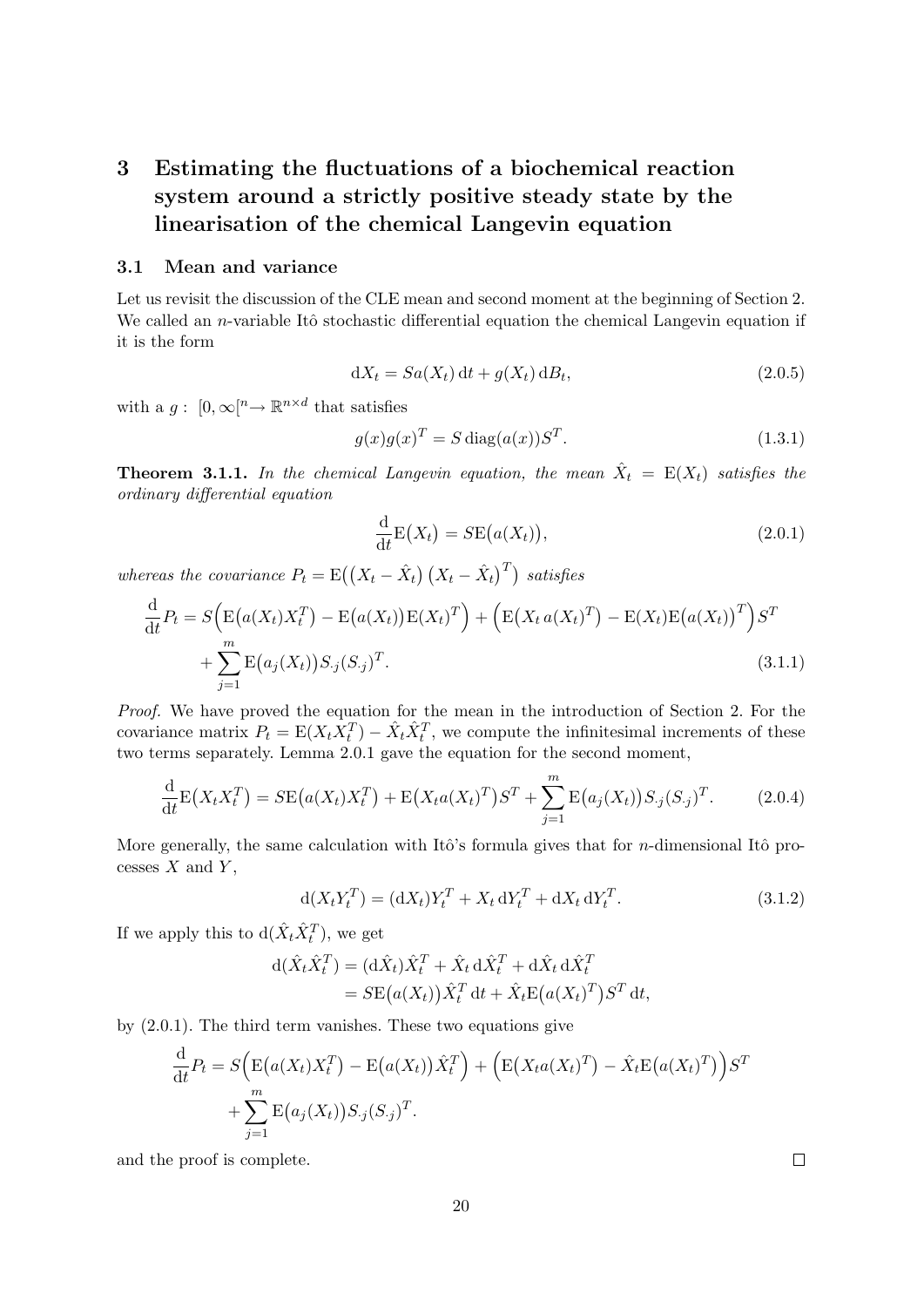Let us examine what this result tells us. For every  $t, P_t$  is a symmetric matrix. Its entries together with the entries of  $\hat{X}_t$  form an  $n + \frac{n(n+1)}{2}$  $\frac{l+1}{2}$ -dimensional ODE. Given the initial conditions for the mean and covariance, one wishes to numerically integrate this ODE.

We now make two already familiar assumptions. First, that the kinetics follow the law of mass action. Secondly, that reactions are at most second-order. This means that for all  $j$ ,  $a_i(X_t)$  is either a constant (if reaction  $R_i$  is zeroth-order), or its form is  $c_iX_{i,t}$  or  $c_iX_{i,t}X_{k,t}$ for some constant  $c_j > 0$  (for first-order or second-order reactions, respectively). If  $i = k$  in a second-order reaction, then we will approximate the propensity  $a_i(X_t) = c_i X_{i,t}(X_{i,t} - 1)$  with  $c_j X_{i,t}^2$ .

A zeroth-order reaction (a reaction of the form  $\varnothing \to \ldots$ ) means the consecutive production of molecules. For instance, if the number of genes from which a protein is expressed is fixed, and all constituents of the molecular machinery involved are present in a constant concentration, then the modelling assumption of consecutive expression is reasonable.

If no reactions are second-order, then the ODE (2.0.1) can be integrated separately from (3.1.1). In this case equation  $(3.1.1)$  is basically the *fluctuation-dissipation theorem* (Paulsson, 2004, 2005) and it also can be integrated numerically.

However, if there is at least one second-order reaction, then this (quadratic) nonlinearity will render the integration impossible. To see this note that the right-hand side of  $(2.0.1)$  can be computed if one knows  $P_t$ . If  $a_j(X_t) = c_j X_{i,t} X_{k,t}$ , then  $E(a_j(X_t)) = c_j(\hat{X}_{i,t} \hat{X}_{k,t} + \hat{P}_{ik,t})$ . But the right-hand side of (3.1.1) cannot be determined:  $E(a(X_t)X_t^T)$  will have third-order moments of the coordinates of  $X_t$ .

In fact, to compute any moments the knowledge of higher moments is required, which leads to an infinite lattice of dependent tasks. It is not known how this problem can be solved. There are only approximative methods, in which higher-order moments are estimated with nonlinear functions of lower-order moments. (See, for instance, Singh and Hespanha (2006a).) Often this function is just the product of lower moments. This may arise when the random variable is assumed to be approximately following a certain known distribution, and the higher-order moments of this distribution can be expressed from lower-order ones (Singh and Hespanha, 2006b). How the infinite problem can best be turned into a finite one by some approximation is generally called the moment closure problem.

#### 3.2 Linearisation

Since one cannot integrate the ODE (3.1.1) in the general nonlinear case, we approximate the system equation (2.0.5) with its linearisation. In this linear case the equations for the mean and covariance will be self-contained, and will allow integration. Partly because fluctuations are most important in states where there is no deterministic drift, and partly because of the relative mathematical simplicity of linearisation in a steady state compared to other states, we will initially linearise only around steady states. But first let us see the definition.

We call  $X^* \in \mathbb{R}^n$  a steady state of the CLE, if  $Sa(X^*) = 0$ . If there is no zeroth-order reaction in the model, then we can get a steady state by setting 'enough'  $X_i$  to zero (that is, by ensuring that all reaction channels are switched off). However, here we are interested in the system behaviour in a steady state where all reaction channels are active. From now on we require that for all  $j \in \{1, \ldots, m\}$ ,  $a_j(X^*) > 0$ . Let us consider what this restriction means. An inactive reaction channel has no effect on the system dynamics in the steady state, consequently it could be excluded from the model. However, in a perturbed state it may be switched on, so if the gradient of such an  $a_j$  is small, then the linearisation with the assumption of strict positivity may still be rather accurate.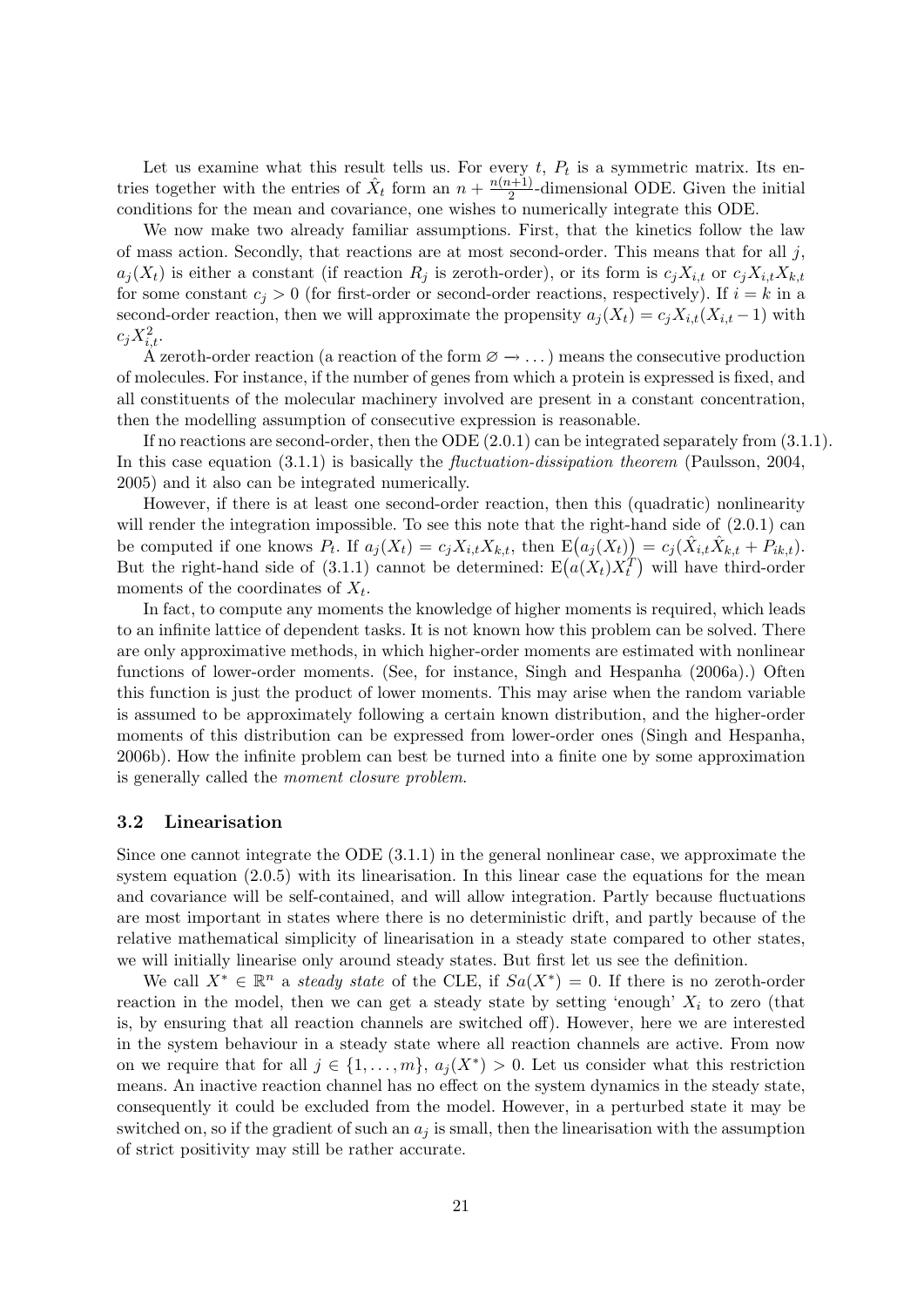For a differentiable function  $f: \mathbb{R}^n \to \mathbb{R}$  the derivative of f in  $x \in \mathbb{R}^n$  is an *n*-dimensional row vector (the *gradient* vector), which we denote by the nabla symbol:

$$
f'(x) = \nabla f(x) = \left(\frac{\partial}{\partial x_1} f(x), \dots, \frac{\partial}{\partial x_n} f(x)\right).
$$

The derivative of the differentiable  $g = (g_1, \ldots, g_n)^T : \mathbb{R}^n \to \mathbb{R}^n$  in  $x \in \mathbb{R}^n$  is an  $n \times n$  matrix, the *Jacobian*: for all  $i, k \in \{1, \ldots, n\},\$ 

$$
(g'(x))_{ik} = (Dg(x))_{ik} = \frac{\partial}{\partial x_k} g_i(x).
$$

We expect that the linearisation of (2.0.3) with respect to the state space is

$$
d\tilde{X}_t = f(X^*) dt + f'(X^*)(\tilde{X}_t - X^*) dt + g(X^*) dB_t + g'(X^*)(\tilde{X}_t - X^*) dB_t
$$
 (3.2.1)

now with a new stochastic process  $\tilde{X}$ . Let us drop the tilde, keeping in mind that this new X is an approximation of the original one. Here  $f(X^*) = 0$  by the definition of a steady state. However, (3.2.1) is incorrect (even dimensions do not match) as long as we do not explain how we mean the differentiation of g.

For simplicity, let us only consider Gillespie's original construction:

$$
dX_t = Sa(X_t) dt + \sum_{j=1}^{m} \sqrt{a_j(X_t)} S_{\cdot j} dB_{j,t}.
$$
 (3.2.2)

From this form it is clear that we can linearise the  $\mathbb{R}^n \to \mathbb{R}^n$  functions  $x \mapsto (a_j(x))^{1/2} S_{j}$  $(j \in \{1, \ldots, m\})$  independently. Their differentiation is straightforward, then we multiply by  $X - X^*$ , and by  $dB_{j,t}$ .

**Proposition 3.2.1.** The linearisation of Gillespie's CLE in a steady state  $X^* \in \mathbb{R}^n$  where for all  $j \in \{1, ..., m\}$ ,  $a_j(X^*) > 0$  is

$$
dX_t = F(X_t - X^*) dt + G dB_t + \sum_{j=1}^{m} G_j (X_t - X^*) dB_{j,t},
$$
\n(3.2.3)

where

$$
F = S \operatorname{Da}(X^*) \in \mathbb{R}^{n \times n},
$$
  
\n
$$
G = \left[ \sqrt{a_1(X^*)} S_{\cdot 1} \quad \dots \quad \sqrt{a_m(X^*)} S_{\cdot m} \right] \in \mathbb{R}^{n \times m},
$$
  
\n
$$
G_j = \frac{1}{2\sqrt{a_j(X^*)}} S_{\cdot j} \nabla a_j(X^*) \in \mathbb{R}^{n \times n}, \quad \text{for all } j \in \{1, \dots, m\}.
$$

#### 3.3 Displacement mean and variance

Let us define the *displacement* of the state as the difference between the state and the steady state:  $x_t := X_t - X^*$ . In this section we derive the ordinary differential equations governing the time evolution of the mean

$$
\hat{x}_t = \mathbf{E}(x_t)
$$

and the covariance

$$
P_t := \mathbf{E}\big((x_t - \hat{x}_t)(x_t - \hat{x}_t)^T\big)
$$

of the displacement for the linearised model (3.2.3) of Proposition 3.2.1.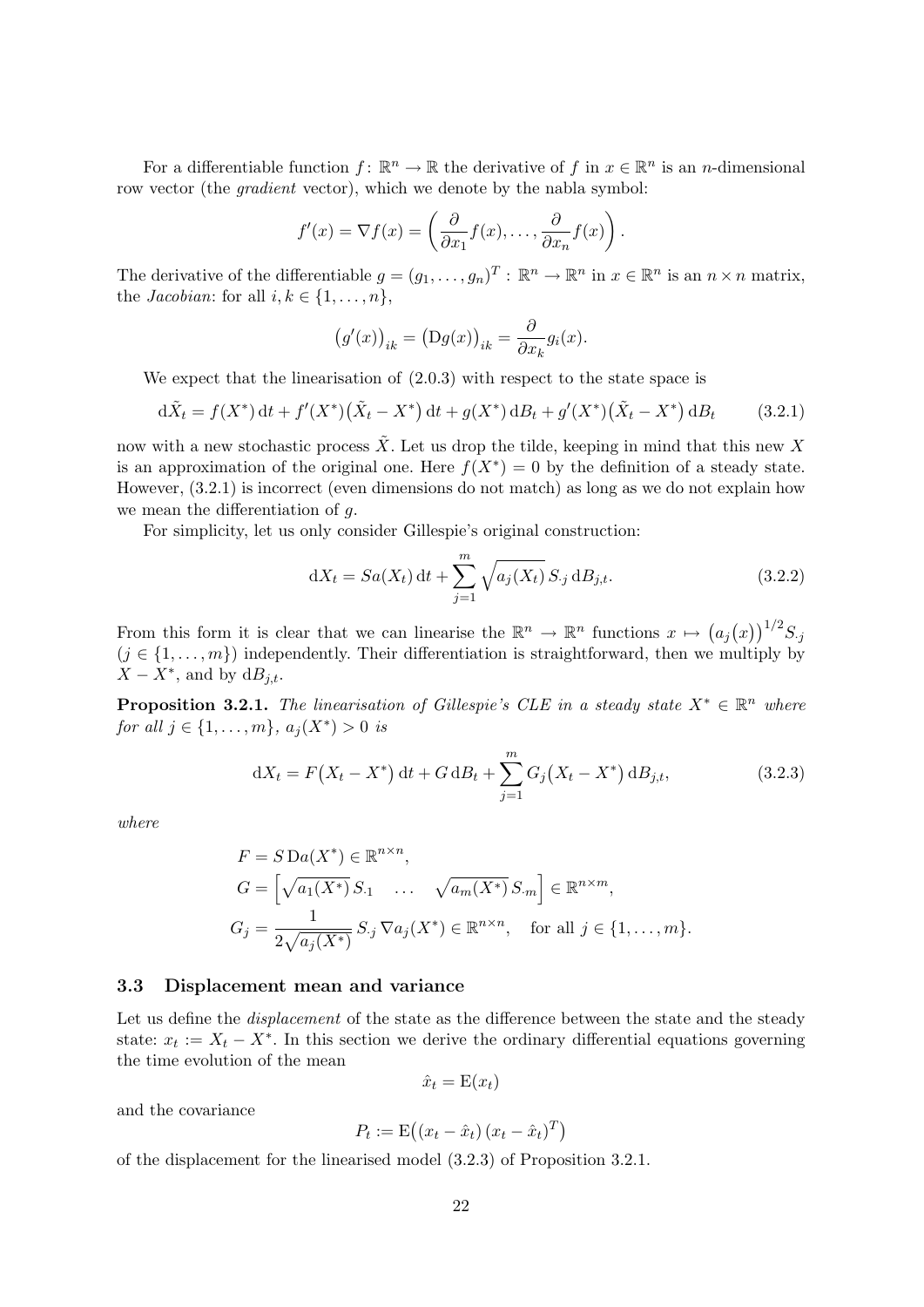**Theorem 3.3.1.** In a steady state  $X^* \in \mathbb{R}^n$  of the linearised chemical Langevin equation in which for all  $j \in \{1, \ldots, m\}$ ,  $a_j(X^*) > 0$ , the mean displacement  $\hat{x}_t = E(X_t - X^*)$  satisfies the ordinary differential equation

$$
\frac{\mathrm{d}}{\mathrm{d}t}\hat{x}_t = F\hat{x}_t,\tag{3.3.1}
$$

whereas the covariance  $P_t = \mathrm{E}((x_t - \hat{x}_t)(x_t - \hat{x}_t)^T)$  satisfies

$$
\frac{\mathrm{d}}{\mathrm{d}t}P_t = FP_t + P_t F^T + \sum_{j=1}^m (G_{\cdot j} + G_j \hat{x}_t)(G_{\cdot j} + G_j \hat{x}_t)^T + \sum_{j=1}^m G_j P_t G_j^T. \tag{3.3.2}
$$

*Proof.* The proof closely follows that of Theorem 3.1.1 and is to be found in the Appendix.  $\square$ 

One should appreciate that through linearisation we could derive an equation for the covariance matrix that can be integrated without further obstacles. This covariance matrix is informative, but has its weaknesses.

First, as with any linearisation, we can only expect it to be reliable if the state remains in a small neighbourhood of the steady state  $X^*$  around which we linearise.

We suspect that this linearisation method will give incorrect estimates in certain situations where nonlinearity plays an important role. This can be expected, for instance, in bistable systems, where in equilibrium internal noise causes occasional jumps between neighbourhoods of two steady states (which corresponds to a bimodal probability mass distribution). A wellknown example is the lysogeny-to-lysis switching of  $\lambda$  phage (Arkin, Ross, and McAdams, 1998; Hasty, Pradines, Dolnik, and Collins, 2000).

Secondly, this first requirement cannot be enforced. To see this, note that there are two different notions of steady state we must deal with. One is what we defined as a steady state:  $X^* \in \mathbb{R}^n$  for which  $Sa(X^*) = 0$ . This can be found numerically. More relevant here is the steady state of the ODE (2.0.1). If the CLE is in its equilibrium distribution (let us assume it has one and it is unique), then the mean of this distribution  $\widehat{X^{eq}} \in \mathbb{R}^n$  is a steady state of  $(2.0.1): 0 = \frac{d}{dt}\widehat{X}^{eq} = SE(a(\widehat{X}^{eq})).$ 

This is a general phenomenon with nonlinear stochastic differential equations. Taking the expectation of (2.0.3), we get an ODE describing the time evolution of the mean of the process,

$$
dE(X_t) = E(f(X_t)) dt.
$$

Even if at time t we know  $E(X_t)$  (at  $t=0$  from the initial condition), hence  $f(E(X_t))$ , we could integrate further only if we knew  $E(f(X_t))$ . For a nonlinear f these two are not equal in general and one usually cannot know much about their difference.

#### 3.4 Iterated linearisation

It was discussed after Theorem 3.1.1 that in the CLE, if one stipulates law of mass action kinetics and at most second-order reactions, the previously presented difficulty becomes more benign. Consider the jth propensity function. The problematic term on the right-hand side of (2.0.1) can be expressed as

$$
E(a_j(X_t)) = a_j(\hat{X}_t) + \Big(E(a_j(X_t)) - a_j(\hat{X}_t)\Big).
$$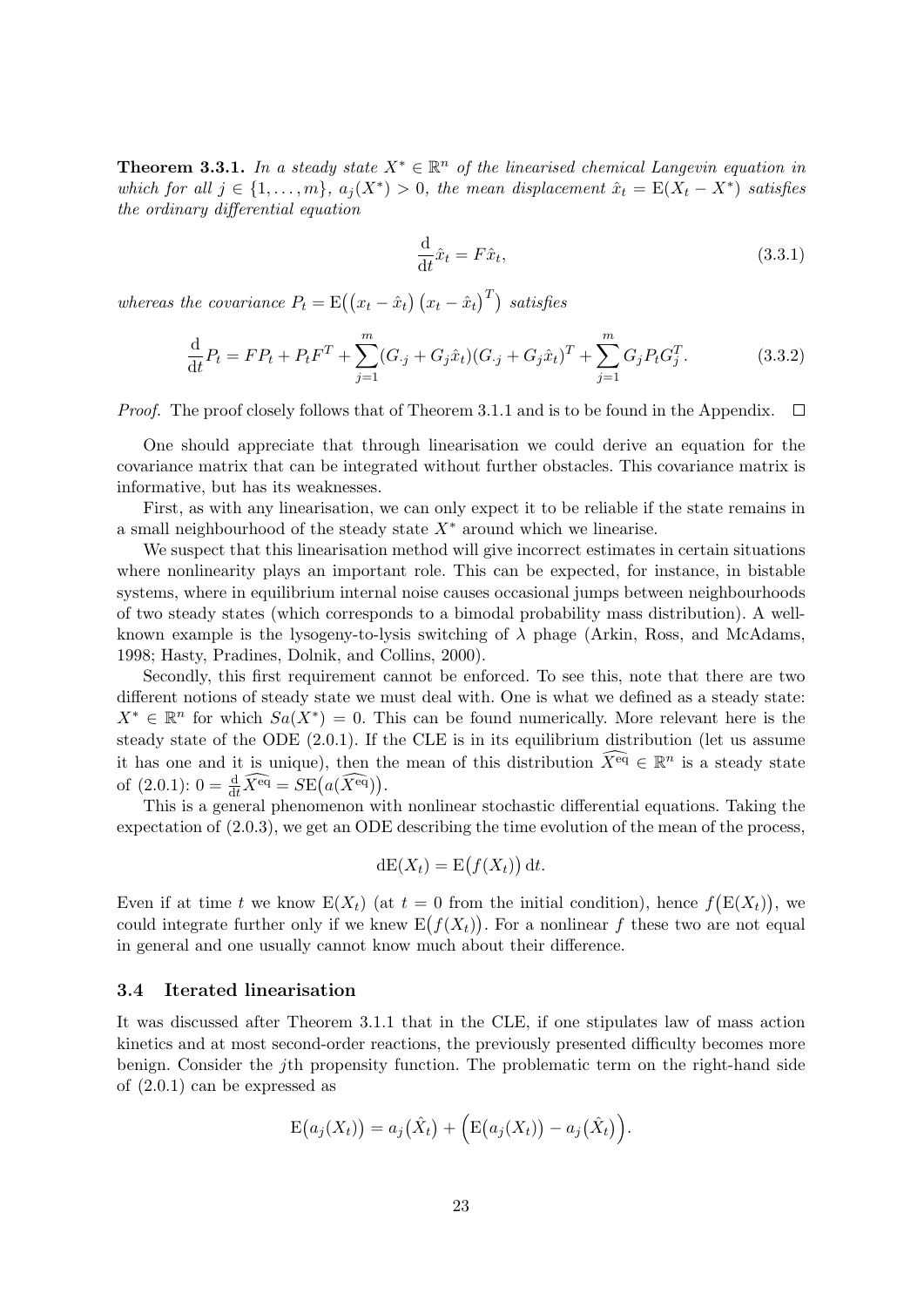For zeroth and first-order reactions  $E(a_j(X_t)) = a_j(\hat{X}_t)$ . For second-order reactions, when  $a_i(X_t) = c_i X_{i,t} X_{k,t}$ , the term in brackets is just

$$
E(a_j(X_t)) - a_j(\hat{X}_t) = c_j P_{ik,t}.
$$

Therefore we could compute the time evolution of the mean approximately if we had an estimate for the covariance matrix. For simplicity, let us investigate the system in stationary distribution only. It is natural to use the linearisation around the steady state, for which we can compute the covariance, and use this to update the steady state in the hope that this will be closer to the true mean. This procedure of linearisation, followed by the computation of the covariance for the linear approximation, and updating of the point of linearisation based on this covariance can be repeated indefinitely. Algorithm 1 is just this method which aims to estimate the mean of the equilibrium distribution.

As we will linearise in points other than steady states, we need to extend the scope of (3.2.3) slightly. The linearisation in a point  $\tilde{X} \in \mathbb{R}^n$  is

$$
dX_t = f(\tilde{X}) dt + F(X_t - \tilde{X}) dt + G dB_t + \sum_{j=1}^m G_j (X_t - \tilde{X}) dB_{j,t}.
$$
 (3.4.1)

Repeating the calculation in Theorem 3.3.1 with  $x_t := X_t - \tilde{X}$ , (3.3.1) becomes

$$
\frac{\mathrm{d}}{\mathrm{d}t}\hat{x}_t = f(\tilde{X}) + F\hat{x}_t,\tag{3.4.2}
$$

but the ODE for the covariance remains (3.3.2).  $F^{-1}$  may not exist, hence computing  $\hat{x} =$  $\hat{X} - \tilde{X}$  as  $\hat{x} := -F^{-1}f(\tilde{X})$  may be impossible, but in equilibrium  $\hat{x}$  is just zero, therefore (3.1.1) will be well approximated by

$$
FP + PF^{T} + \sum_{j=1}^{m} G_{j}G_{j}^{T} + \sum_{j=1}^{m} G_{j}PG_{j}^{T} = 0.
$$
 (3.4.3)

We will use this form in our algorithm.

In order to illustrate the use of the linearisation technique and to assess its accuracy we will present two examples. The iterated linearisation method has also been applied to some simple problems. Experience shows that in these examples it converges and the convergence is very quick (some 5–7 steps are enough to reach a fixed point). However, it has so far remained unclear how much this iteration improved the estimate of the mean in comparison with our simple linearisation method. We have pursued to find a general sufficient condition for convergence of the iteration method and to understand its connection with previously proposed solutions to the moment closure problem. Establishing such a connection would give an interpretation of the fixed point. Further scrutiny is required to achieve these goals.

Before discussing our two examples, first a technical point needs to be addressed.

## 3.5 Transforming the chemical Langevin equation between counts and concentrations formulations

Although the CLE model was developed to describe changes in molecular counts (Gillespie, 2000), it is often beneficial to track changes in molecular concentrations. In our second example reaction volume will change while the reactions take place, and we will only talk about the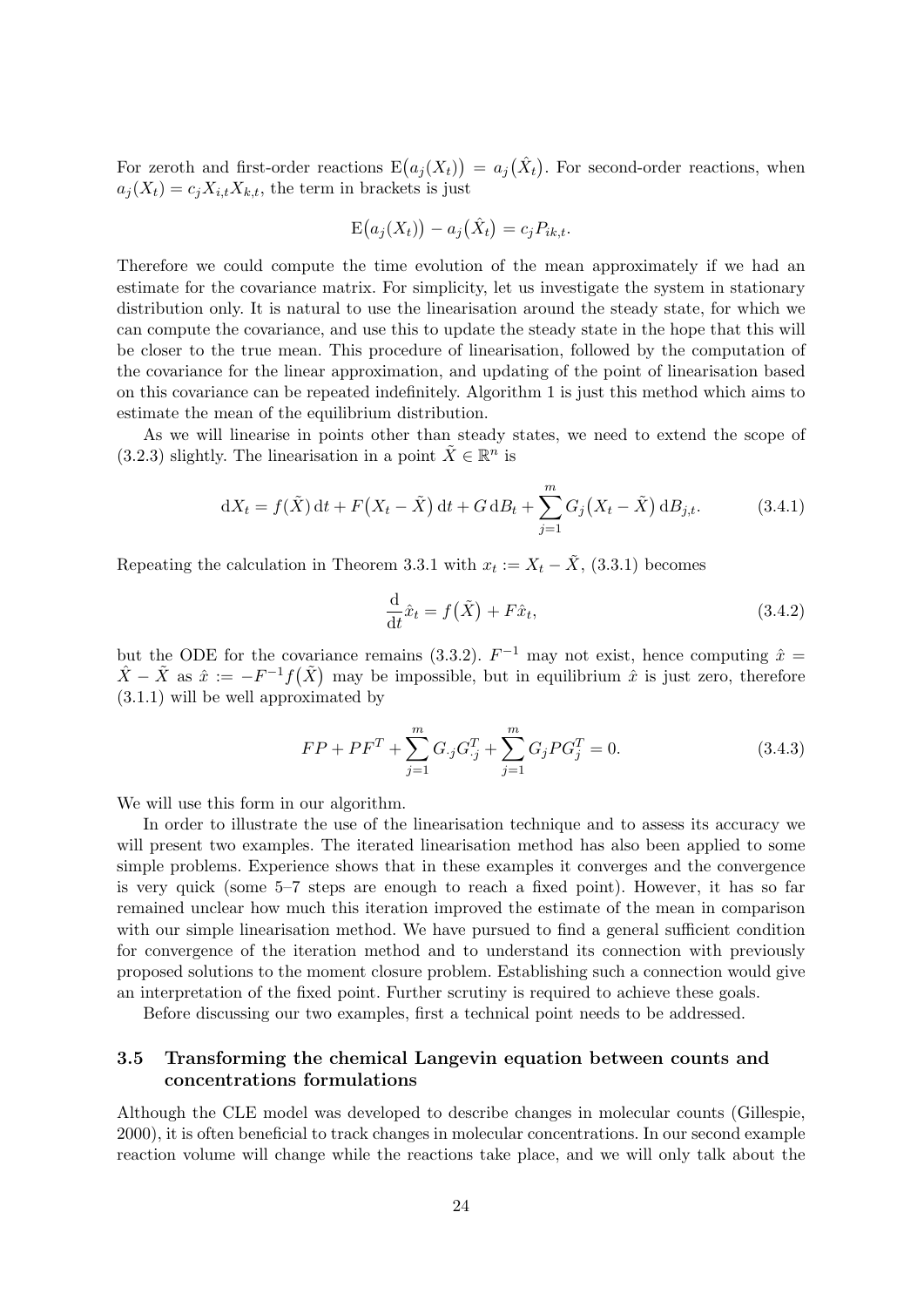Algorithm 1 Iterated linearisation

 $i := 0$ ; fix  $\varepsilon > 0$  $\hat{X}^{(0)} := X^*$ , for which  $f(X^*) = 0$  (steady state) while  $i = 0$  or  $|\hat{X}^{(i)} - \hat{X}^{(i-1)}| > \varepsilon$  do linearise around  $\hat{X}^{(i)}$ solve (3.4.3) for P symmetric, and call its solution  $P^{(i+1)}$ for all j do if  $R_i$  is second-order then let r, s be the indices of the reactants in reaction  $R_j$  $\tilde{a}_j(X) := c_j \Big( X_r X_s + \big( P^{(i+1)} \big)_{rs} \Big)$ else if  $R_j$  is first-order then let r be the index of the reactant in reaction  $R_i$  $\tilde{a}_i(X) := c_i X_r$ else if  $R_j$  is zeroth-order then  $\tilde{a}_j(X) := c_j$ end if end for solve  $S\tilde{a}(X) = 0$ , and call its solution  $\hat{X}^{(i+1)}$  $i := i + 1$ end while Output:  $\hat{X}^{(i)}$ 

steady state of concentrations, and not counts, which must increase to keep up with the volume growth.

Let  $v_t$  denote the volume of the solution in which the reaction system is found (e.g. the cytoplasm) at time t. This may be constant, or may change deterministically (and smoothly).

With  $N_A$  denoting the *Avogadro constant*, the relationship between counts  $X_t \in \mathbb{R}^n$  and concentrations  $c_t \in \mathbb{R}^n$  is

$$
X_t = N_A v_t c_t. \tag{3.5.1}
$$

(The units we use are litres for volume, and  $\text{mol}/\ell$  for concentrations.) If one assumes varying volume, then it follows that the propensities should be modelled as a function of concentrations and not counts: in a solution with expanding volume and constant molecular counts the collisions of molecules would become rarer and therefore reactions would slow down. However, this phenomenon is captured directly by using concentrations.

Let Gillespie's original CLE,  $(3.2.2)$ , be our starting point. If we assume that there are at most bimolecular reactions, then it is enough to consider zeroth, first and second-order reactions. The propensity of a zeroth-order reaction is just a constant: the number of molecules produced in a unit of time. For first-order reactions, the propensity is proportional to the number of reactant molecules already present. However, for second-order reactions in changing volume, propensity is not just simply proportional to the product of the two molecular counts, because it has to vary inversely with volume: if we assume for a moment that the molecular count of one reactant species is fixed, then the number of collisions between the two different species (and consequently the number of reactions) is proportional to the *concentration* of the other species. Hence the reaction rate coefficient can be formulated as a constant divided by the volume, and (for aesthetic reasons) by the Avogadro constant. Bearing this in mind, let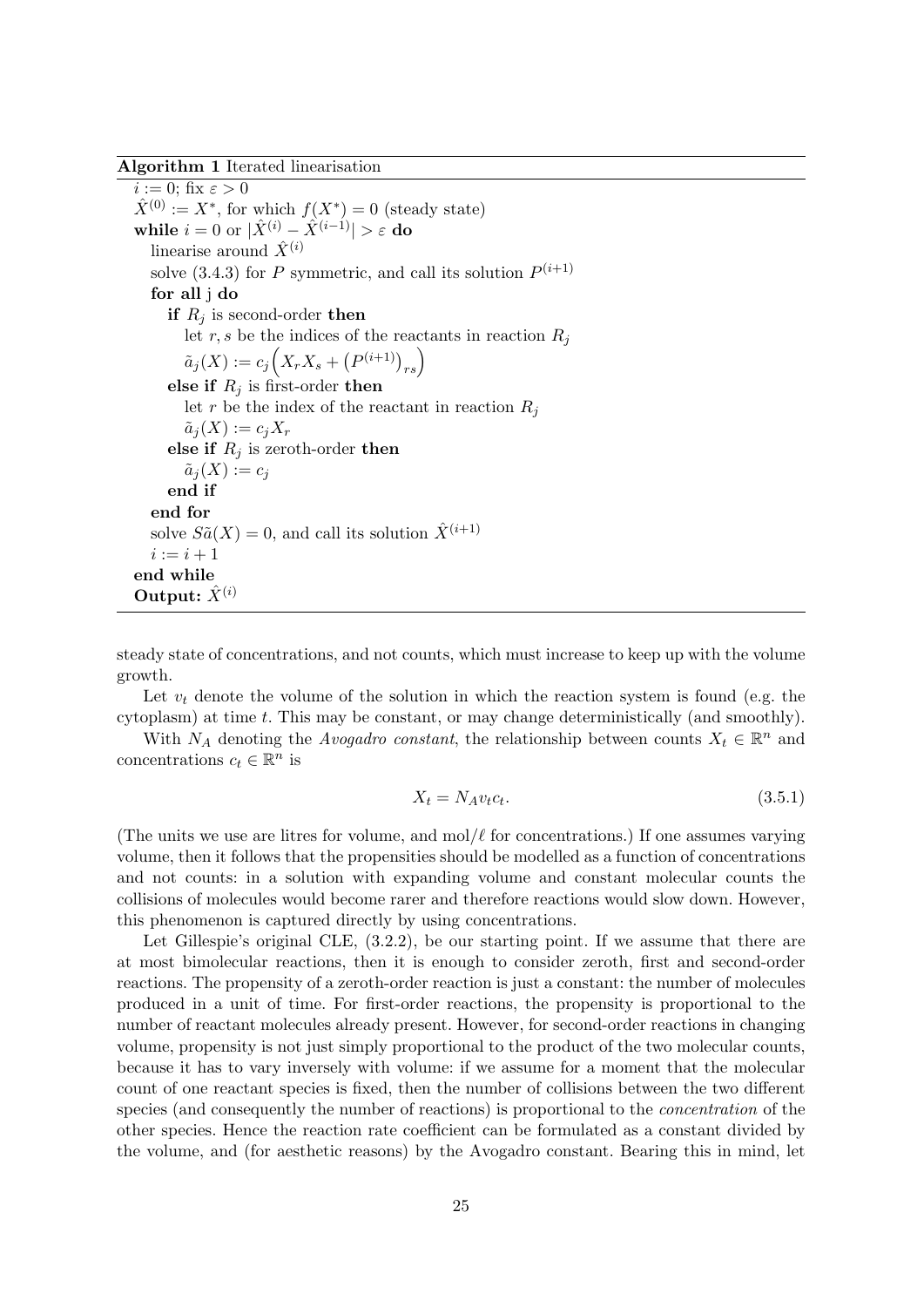us consider just three representative entries of a, for some  $i, k \in \{1, \ldots, n\}$ 

$$
a(X_t) = \begin{pmatrix} k_0 \\ k_1 X_{i,t} \\ \frac{k_2}{N_A v_t} X_{i,t} X_{k,t} \end{pmatrix}.
$$

Applying the product rule  $(3.1.2)$  to  $(3.5.1)$  we have

$$
dX_t = N_A (dv_t)c_t + N_A v_t dc_t + 0.
$$
\n(3.5.2)

The last term vanishes because of the computation rules from the proof of Lemma 2.0.1. (Recall that we assumed  $v_t$  is deterministic.) Now modify a so that it becomes a function of concentrations,

$$
\tilde{a}(c_t) := a(X_t) = \begin{pmatrix} k_0 \\ k_1 \, N_A v_t \, c_{i,t} \\ \frac{k_2}{N_A v_t} (N_A v_t)^2 \, c_{i,t} c_{k,t} \end{pmatrix} = N_A v_t \begin{pmatrix} \frac{k_0}{N_A v_t} \\ k_1 c_{i,t} \\ k_2 c_{i,t} c_{k,t} \end{pmatrix}.
$$

Furthermore let

$$
\hat{a}(c_t) := \begin{pmatrix} \frac{k_0}{N_A v_t} \\ k_1 c_{i,t} \\ k_2 c_{i,t} c_{k,t} \end{pmatrix}.
$$

We substitute these into the CLE (3.2.2) and have

$$
N_A v_t \, \mathrm{d}c_t = N_A v_t \, S \hat{a}(c_t) \, \mathrm{d}t - N_A c_t \, \mathrm{d}v_t + \sum_{j=1}^m \sqrt{N_A v_t} \sqrt{\hat{a}_j(c_t)} \, S_{\cdot j} \, \mathrm{d}B_{j,t},
$$

or after dividing by  $N_Av_t$ 

$$
dc_t = S\hat{a}(c_t) dt - c_t \frac{dv_t}{v_t} + \sum_{j=1}^m \frac{1}{\sqrt{N_A v_t}} \sqrt{\hat{a}_j(c_t)} S_{\cdot j} dB_{j,t}.
$$
 (3.5.3)

This is the CLE for concentrations.

Now let us calculate what the transformation is in the other direction. If we start with

$$
dc_t = Sb(c_t) dt - c_t \frac{dv_t}{v_t} + \sum_{j=1}^m \frac{1}{\sqrt{N_A v_t}} \sqrt{b_j(c_t)} S_{\cdot j} dB_{j,t},
$$

for some b of typical entries

$$
b(c_t) = \begin{pmatrix} \frac{k_0}{N_A v_t} \\ k_1 c_{i,t} \\ k_2 c_{i,t} c_{k,t} \end{pmatrix}.
$$

Recall that any zeroth-order reaction is the production of a given number of molecules of some molecular species in a unit of time. Therefore its contribution to the change in concentration is inversely proportional to the volume. Hence the division in the first entry of  $b(c_t)$ . Substituting  $dc<sub>t</sub>$  from (3.5.2) and introducing

$$
\tilde{b}(X_t) := b(c_t) = \begin{pmatrix} \frac{k_0}{N_A v_t} \\ k_1 \frac{1}{N_A v_t} X_{i,t} \\ k_2 \frac{1}{(N_A v_t)^2} X_{i,t} X_{k,t} \end{pmatrix} = \frac{1}{N_A v_t} \begin{pmatrix} k_0 \\ k_1 X_{i,t} \\ k_2 \frac{1}{N_A v_t} X_{i,t} X_{k,t} \end{pmatrix}
$$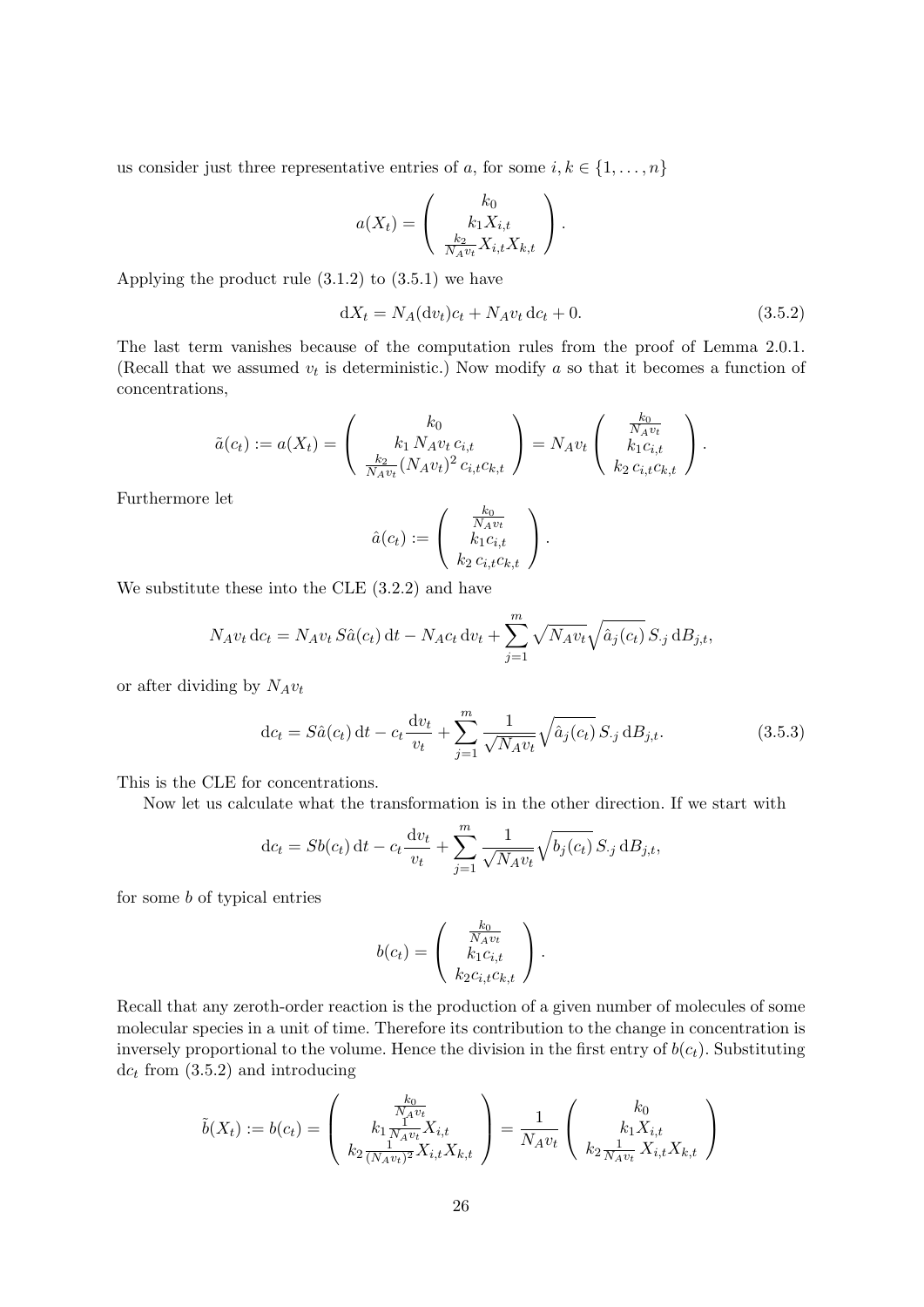and

$$
\hat{b}(X_t) := \begin{pmatrix} k_0 \\ k_1 X_{i,t} \\ k_2 \frac{1}{N_A v_t} X_{i,t} X_{k,t} \end{pmatrix}
$$

we have

$$
\frac{1}{N_A v_t} dX_t = \frac{1}{N_A v_t} S\hat{b}(X_t) dt + \sum_{j=1}^m \frac{1}{\sqrt{N_A v_t}} \left(\frac{1}{\sqrt{N_A v_t}} \sqrt{\hat{b}_j(X_t)}\right) S_{\cdot j} dB_{j,t}.
$$

We just multiply both sides with  $N_Av_t$  to finish this calculation,

$$
dX_t = S\hat{b}(X_t) dt + \sum_{j=1}^m \sqrt{\hat{b}_j(X_t)} S_{\cdot j} dB_{j,t}.
$$

#### 3.6 Example 4: Protein dimerisation

The goal of the following two sections is to compare the estimate of the covariance matrix  $P_t$  of the displacement from steady state by the linearisation technique (Section 3.3) to computersimulated data. The chemical systems will be simulated with the exact Stochastic Simulation Algorithm (Gillespie, 1976, 1977), which we also compare to simulations of the approximative CLE and the linearised CLE systems by a fixed step-size semi-implicit Euler scheme (Kloeden and Platen, 1992).

In a paper by Hayot and Jayaprakash (2004) protein production, dimerisation, and decay are modelled in the most straightforward way by

$$
\begin{array}{rcl}\n\varnothing & \stackrel{k_3}{\to} & P \\
P & \stackrel{k_1}{\to} & \varnothing \\
2P & \stackrel{k_1}{\rightleftharpoons} & P_2\n\end{array}
$$

In addition to  $N_A = 6 \times 10^{23}$  mol<sup>-1</sup>, we will use slightly adjusted parameter values k =  $0.0007 \text{ s}^{-1}, k_1 = 0.03 \times 10^9 \text{ } \ell \text{(mol s)}^{-1}, k_2 = 0.5 \text{ s}^{-1}, k_3 = 0.07 \times 10^{-9} \text{ mol} \text{ } (\ell \text{s})^{-1}, \text{ and a fixed}$ volume of  $v := v_t = 10^{-15}/3$   $\ell$  to ensure that the steady state is exactly  $X_1^* = 20$  for the protein monomer and  $X_2^* = 120$  for the dimer. Note that these rate coefficients correspond to  $b$  of the previous section, and we convert them to  $b$ ,

$$
\hat{k} = k,
$$
  
\n
$$
\hat{k}_1 = \frac{k_1}{N_A v},
$$
  
\n
$$
\hat{k}_2 = k_2,
$$
  
\n
$$
\hat{k}_3 = N_A v k_3,
$$

to write the CLE in the usual counts formulation,

$$
dX_{1,t} = -\hat{k}X_{1,t} dt - 2\hat{k}_1 X_{1,t}^2 dt + 2\hat{k}_2 X_{2,t} dt + \hat{k}_3 dt
$$
  

$$
- \sqrt{\hat{k}X_{1,t}} dB_{0,t} - 2\sqrt{\hat{k}_1 X_{1,t}^2} dB_{1,t} + 2\sqrt{\hat{k}_2 X_{2,t}} dB_{2,t} + \sqrt{\hat{k}_3} dB_{3,t},
$$
  

$$
dX_{2,t} = \hat{k}_1 X_{1,t}^2 dt - \hat{k}_2 X_{2,t} dt + \sqrt{\hat{k}_1 X_{1,t}^2} dB_{1,t} - \sqrt{\hat{k}_2 X_{2,t}} dB_{2,t}.
$$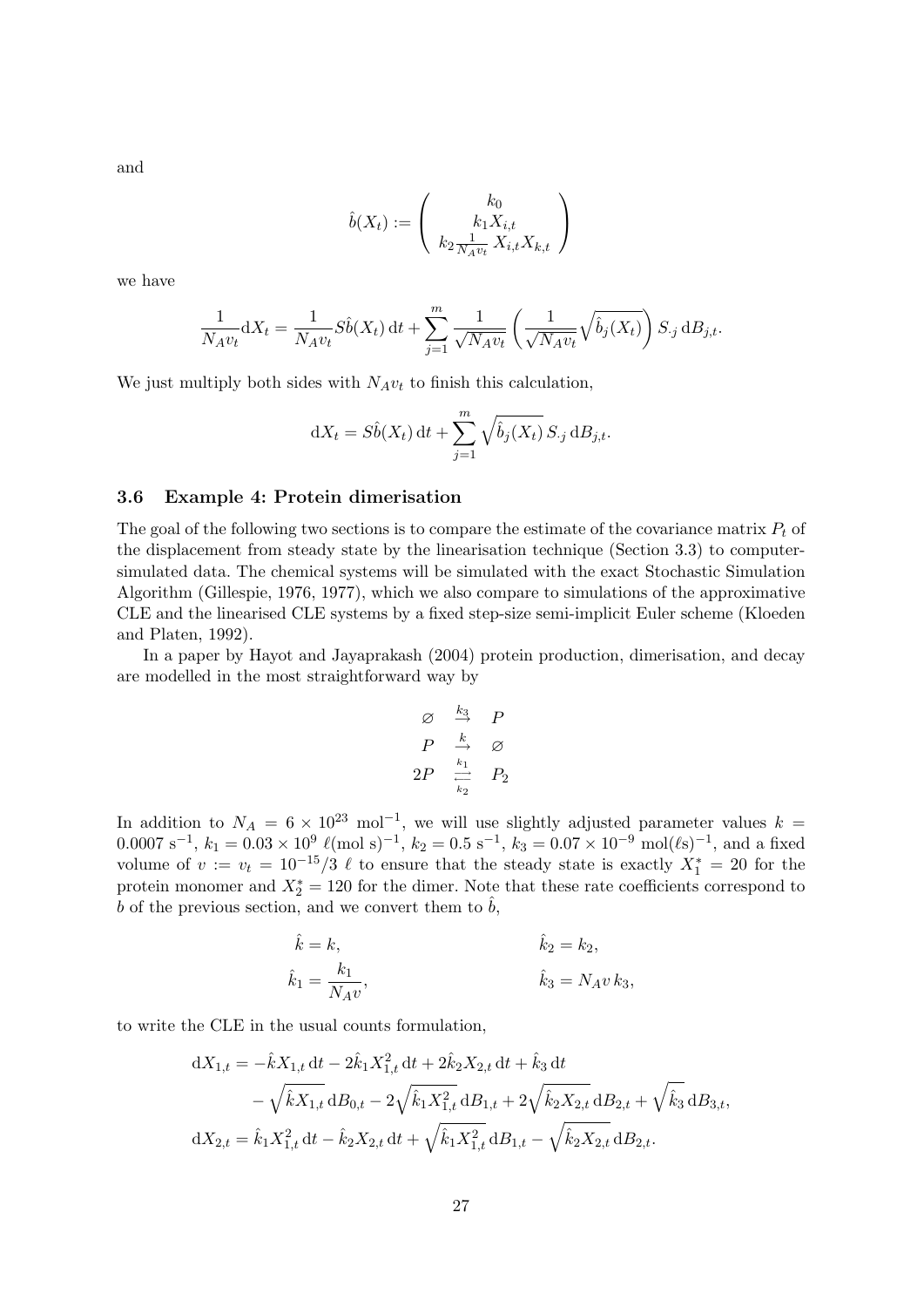(Note that reaction indexing starts at zero.) By Proposition 3.2.1, the linearised CLE is

$$
dX_t = F(X_t - X^*) dt + G dB_t + \sum_{j=0}^{3} G_j (X_t - X^*) dB_{j,t}
$$

with matrices

$$
F = S \operatorname{Da}(X^*) = \begin{bmatrix} -1 & -2 & 2 & 1 \\ 0 & 1 & -1 & 0 \end{bmatrix} \begin{bmatrix} \hat{k} & 0 \\ 2\hat{k}_1 X_1^* & 0 \\ 0 & \hat{k}_2 \\ 0 & 0 \end{bmatrix} = \begin{bmatrix} -\hat{k} - 4\hat{k}_1 X_1^* & 2\hat{k}_2 \\ 2\hat{k}_1 X_1^* & -\hat{k}_2 \end{bmatrix},
$$
  
\n
$$
G = \begin{bmatrix} -\sqrt{\hat{k}X_1^*} & -2\sqrt{\hat{k}_1(X_1^*)^2} & 2\sqrt{\hat{k}_2 X_2^*} & \sqrt{\hat{k}_3} \\ 0 & \sqrt{\hat{k}_1(X_1^*)^2} & -\sqrt{\hat{k}_2 X_2^*} & 0 \end{bmatrix},
$$
  
\n
$$
G_0 = \frac{1}{2\sqrt{a_0(X^*)}} S_0 \nabla a_0(X^*) = \begin{bmatrix} -\frac{\sqrt{\hat{k}}}{2\sqrt{X_1^*}} & 0 \\ 0 & 0 \end{bmatrix},
$$
  
\n
$$
G_1 = \frac{1}{2\sqrt{a_1(X^*)}} S_1 \nabla a_1(X^*) = \begin{bmatrix} -2\sqrt{\hat{k}_1} & 0 \\ \sqrt{\hat{k}_1} & 0 \end{bmatrix},
$$
  
\n
$$
G_2 = \frac{1}{2\sqrt{a_2(X^*)}} S_2 \nabla a_2(X^*) = \begin{bmatrix} 0 & \frac{\sqrt{\hat{k}_2}}{\sqrt{\hat{k}_2^*}} \\ 0 & -\frac{\sqrt{\hat{k}_2}}{2\sqrt{\hat{k}_2^*}} \end{bmatrix},
$$
  
\n
$$
G_3 = \frac{1}{2\sqrt{a_3(X^*)}} S_3 \nabla a_3(X^*) = \begin{bmatrix} 0 & 0 \\ 0 & 0 \end{bmatrix}.
$$

Everything is ready to write up the differential equation  $(3.3.2)$  for  $P_t$ . The following tables and graphs present statistics (means, variances, cross-correlations) for the protein monomer and dimer counts from the SSA, the CLE and the linearised CLE simulations, (5000 simulations in each case, each simulation recorded at various time points; the CLE and the linearised CLE simulations used 0.001 s time steps.) and compare these to the estimate from (3.3.2) (solved by numerical integration). In each simulation the initial state was chosen to be the steady state  $(X_1(0), X_2(0)) = (20, 120)$ , consequently the initial covariance matrix was zero.

| Mean     | $X_1$      |            |         |                 | $X_2$      |            |         |                  |
|----------|------------|------------|---------|-----------------|------------|------------|---------|------------------|
| Time(s)  | <b>SSA</b> | <b>CLE</b> | lin.CLE | $\hat{X}_{1,t}$ | <b>SSA</b> | <b>CLE</b> | lin.CLE | $\tilde X_{2,t}$ |
| 0.01     | 20.0       | 20.0       | 20.0    | 20              | 120.0      | 120.0      | 120.0   | 120              |
| 0.1      | 19.9       | 20.0       | 20.0    | 20              | 120.0      | 120.0      | 120.0   | 120              |
| 1        | 19.5       | 19.8       | 20.1    | 20              | 120.2      | 120.1      | 120.0   | 120              |
| 10       | 19.7       | 19.5       | 20.0    | 20              | 120.2      | 120.3      | 120.0   | 120              |
| 100      | 19.6       | 19.7       | 20.0    | 20              | 120.2      | 120.1      | 120.0   | 120              |
|          |            |            |         |                 |            |            |         |                  |
| Variance |            |            | $X_1$   |                 |            |            | $X_2$   |                  |
| Time(s)  | <b>SSA</b> | <b>CLE</b> | lin.CLE | $(P_t)_{11}$    | <b>SSA</b> | CLE        | lin.CLE | $(P_t)_{22}$     |
| 0.01     | 7.1        | 1.0        | 1.0     | 4.3             | 1.8        | 0.3        | 0.3     | 1.1              |
| 0.1      | 17.9       | 5.2        | 5.2     | 18.0            | 4.5        | 1.3        | 1.3     | 4.5              |
| 1        | 19.3       | 18.6       | 18.6    | 19.7            | 4.8        | 4.6        | 4.6     | 4.9              |
| 10       | 19.7       | 18.4       | 19.4    | 19.7            | 5.0        | 4.6        | 4.9     | 5.0              |
| 100      | 19.2       | 19.5       | 19.4    | 19.7            | 5.3        | 4.9        | 4.9     | 5.6              |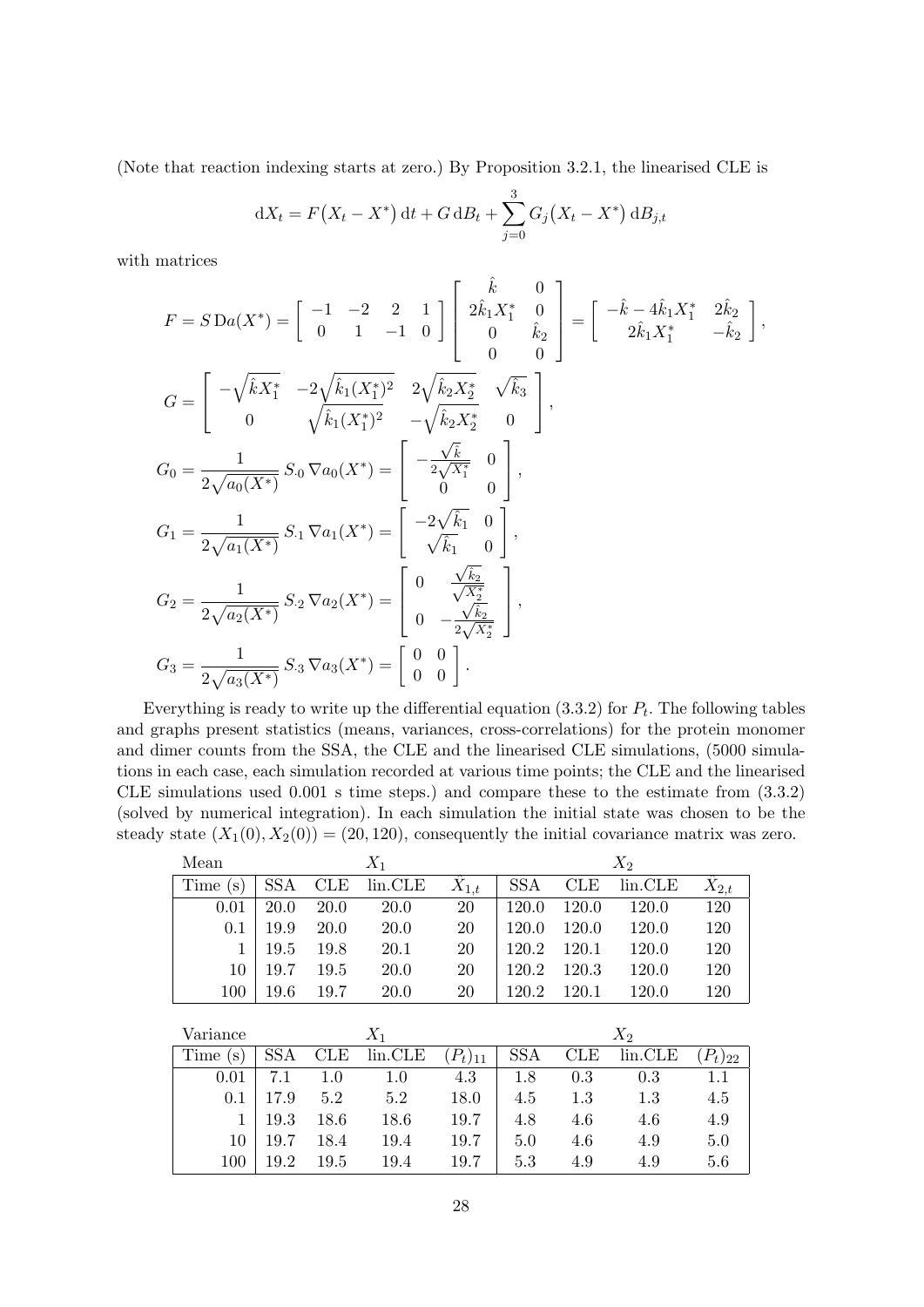Cross-correlation

| $Time(s)   SSA$ CLE $lin.CLE$ |        |        |        | $(P_t)_{12}$ |
|-------------------------------|--------|--------|--------|--------------|
| 0.01                          | $-3.5$ | $-0.5$ | $-0.5$ | $-2.1$       |
| 0.1                           | $-9.0$ | $-2.6$ | $-2.6$ | $-9.0$       |
|                               | $-9.6$ | $-9.3$ | $-9.3$ | $-9.8$       |
| 10                            | $-9.8$ | $-9.2$ | $-9.7$ | $-9.8$       |
|                               | $-9.4$ | $-9.7$ | $-9.7$ | $-9.8$       |



Figure 1: Comparison of the means of  $X_1$  (left) and  $X_2$  (right) from the different simulations with their estimates  $(X_{1,t}$  and  $\hat{X}_{2,t}$ , respectively).



Figure 2: Comparison of the variances of  $X_1$  (left) and  $X_2$  (right) from the different simulations with their estimates  $((P_t)_{11}$  and  $(P_t)_{22}$ , respectively).

The simulation data demonstrates that the estimation method is very accurate. The only discrepancy is that at 0.01 s and 0.1 s the CLE and linearised CLE simulations show much smaller covariance values as either our estimate or the SSA simulation. We repeated these simulations with shorter step sizes (down to 0.000001 s) but this further decreased the covariances. The good correspondence between the SSA simulations and the estimates based on the linearised CLE suggests that this problem may be rooted in numerical issues in the CLE simulations, that is, the semi-implicit scheme may prevent the emergence of greater fluctuations on this time scale. Simulations longer than 100 s were impractical due to the computation cost of the SSA, but pose no problems to the estimation method. In fact, the latter becomes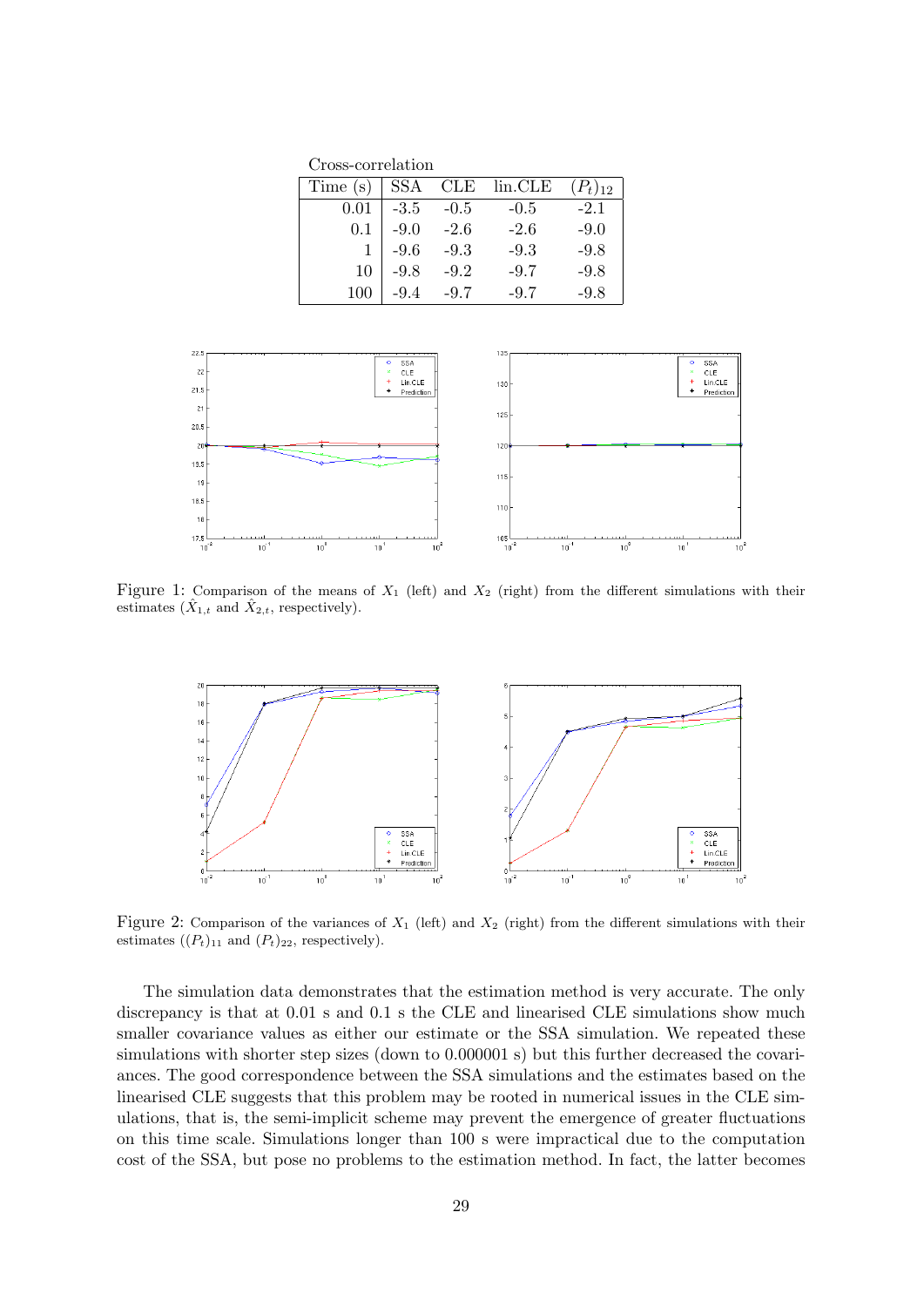

Figure 3: Comparison of the covariance of  $X_1$  and  $X_2$  from the different simulations with their estimates  $((P_t)_{12}).$ 

the most powerful tool to learn about the system behaviour. It predicts that ultimately  $P_t$ converges to its own steady state

$$
P^* = \left[ \begin{array}{cc} 20.52 & -0.195 \\ -0.195 & 120.9 \end{array} \right].
$$

That is, fluctuations in the protein dimer increase and become ever less anticorrelated to the fluctuations of the monomer. The apparent reason for this is that on a longer time scale protein production and decay blunt the anticorrelation between the fluctuations of monomer and dimer counts.

#### 3.7 Example 5: The ColE1 bacterial plasmid replication control system

In a model of plasmid replication control studied by various groups (see Bremer and Lin-Chao (1986), Ehrenberg (1996), Paulsson and Ehrenberg (1998), Paulsson and Ehrenberg (2001), Lestas, Vinnicombe, and Bishop (2005) and references therein) RNA molecules are transcribed from plasmids and act as a negative feedback signal by inhibiting the plasmid replication process with a certain probability. We propose the following model in which plasmids P generate RNA I molecules  $R_1$ , which decay at a certain rate. Attempts of plasmid replication are either blocked by an RNA I molecule binding to the complementary single-stranded RNA II molecule which is being transcribed from the plasmid or not, but in either case the replication primer precursor RNA II will soon pair up with one RNA I, and will effectively remove it from the system.

$$
\begin{array}{ccc}\nP & \xrightarrow{k_1} & P + R_1 \\
R_1 & \xrightarrow{k_2} & \varnothing \\
P & \xrightarrow{k_3(X_{R_1})} & P - R_1 \\
P & \xrightarrow{k_4(X_{R_1})} & 2P - R_1\n\end{array}
$$

We are interested in the change of plasmid and RNA I counts in a single cell over one complete cell cycle in which cell volume doubles with exponential growth  $v(t) = v(0) 2^{t/T}$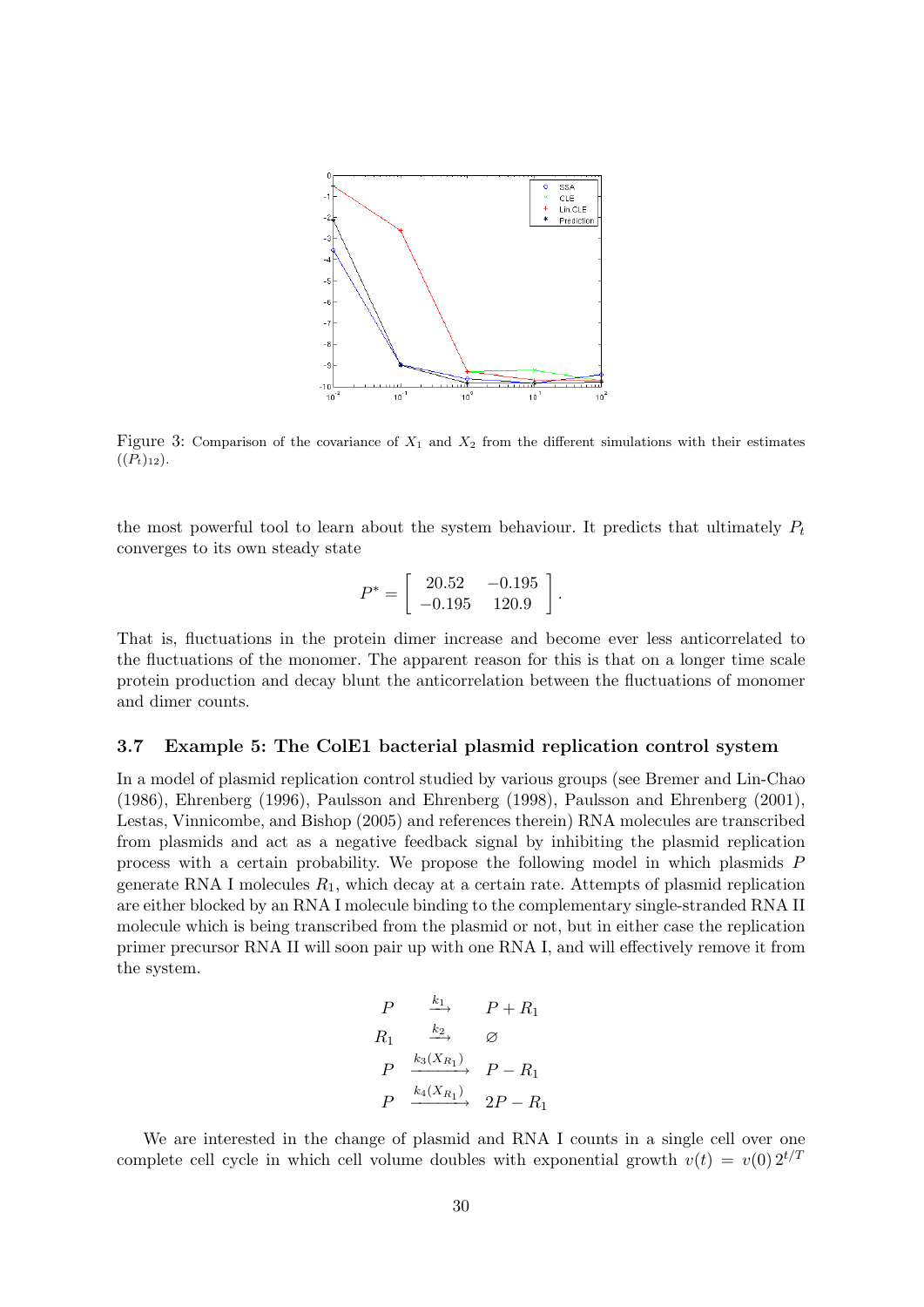$(t \in [0, T])$ . Keeping to experimentally measured values as much as we can, we set parameter and initial values such that the steady state of concentrations corresponds to a doubling of plasmid count from 10 to 20, and RNA I count from 400 to 800 during the cell cycle. Our parameters are as follows.

Length of cell cycle:  $T = 50$  min.

Initial intracellular volume:  $v_0 = 10^{-15} \ell$ .

Dilution rate:  $k_d = \frac{\log 2}{T} = 0.000231...$  s<sup>-1</sup>.

Avogadro number:  $N_A = 6 \times 10^{23} \text{ mol}^{-1}$ .

 $\mathbf{RNA\ I\ transcription\ frequency:}\ \mathit{k}_1=0.1\ \mathrm{s}^{-1}.$ 

**RNA I degradation rate:**  $k_2 = 0.002 \text{ s}^{-1} - k_d = 0.00176... \text{ s}^{-1}$ .

- **RNA II transcription frequency:**  $k_{II} = k_1 (k_2 + k_d) \frac{c_{R_1}^*}{c_P^*} = 0.02 \text{ s}^{-1}$ . This is set such that the stipulated ratio between the two steady state concentrations is achieved  $(c_{R_1}^*/c_P^*)$ 40).
- Rate of failed plasmid replication attempts:  $k_3(X_{R_1}) = k_{II} k_4(X_{R_1})$ . This is the rate coefficient of replication attempts (that is, RNA II transcriptions) minus the successful attempts.
- **Plasmid replication rate:**  $k_4(X_{R_1}) = k_{II}Q_0\varrho$ . This is the rate coefficient of RNA II transcription multiplied by the probabilities that replication priming is not inhibited by RNA I:RNA II complex formation and that a mature primer eventually initiates plasmid replication.
- The probability that replication priming by RNA II is not inhibited by RNA I This is where one makes a distinction between two cases. Following Ehrenberg (1996) and Paulsson and Ehrenberg (1998), we let

$$
Q_0^{\text{hyp}} = \frac{1}{1 + \frac{X_{R_1, t}}{K_I^{\text{hyp}} v_t}} = \frac{1}{1 + \frac{N_A c_{R_1, t}}{K_I^{\text{hyp}}}}
$$

in the hyperbolic case, and

$$
Q_0^{\exp} = \exp\left(-\frac{X_{R_1,t}}{K_I^{\exp} v_t}\right) = \exp\left(-\frac{N_A c_{R_1,t}}{K_I^{\exp}}\right)
$$

in the exponential case.

- The probability that a mature primer initiates plasmid replication:  $\rho = 0.5$ .
- Inhibition constant for RNA I:RNA II complex formation This is set such that if the initial value is the steady state  $((c_P(0), c_{R_1}(0)) = (c_P^*, c_{R_1}^*))$ , then exactly one replication occurs per plasmid until the end of the cell cycle thus providing an exact duplication of the plasmid population. In other words, we choose it such that it guarantees a constant plasmid concentration:  $k_4(c_{R_1}^*) = k_d$  gives

$$
K_I^{\textrm{hyp}} = \frac{N_A \, c_{R_1}^{\ast, \textrm{hyp}}}{\frac{k_{II} \, \varrho}{k_d} - 1},
$$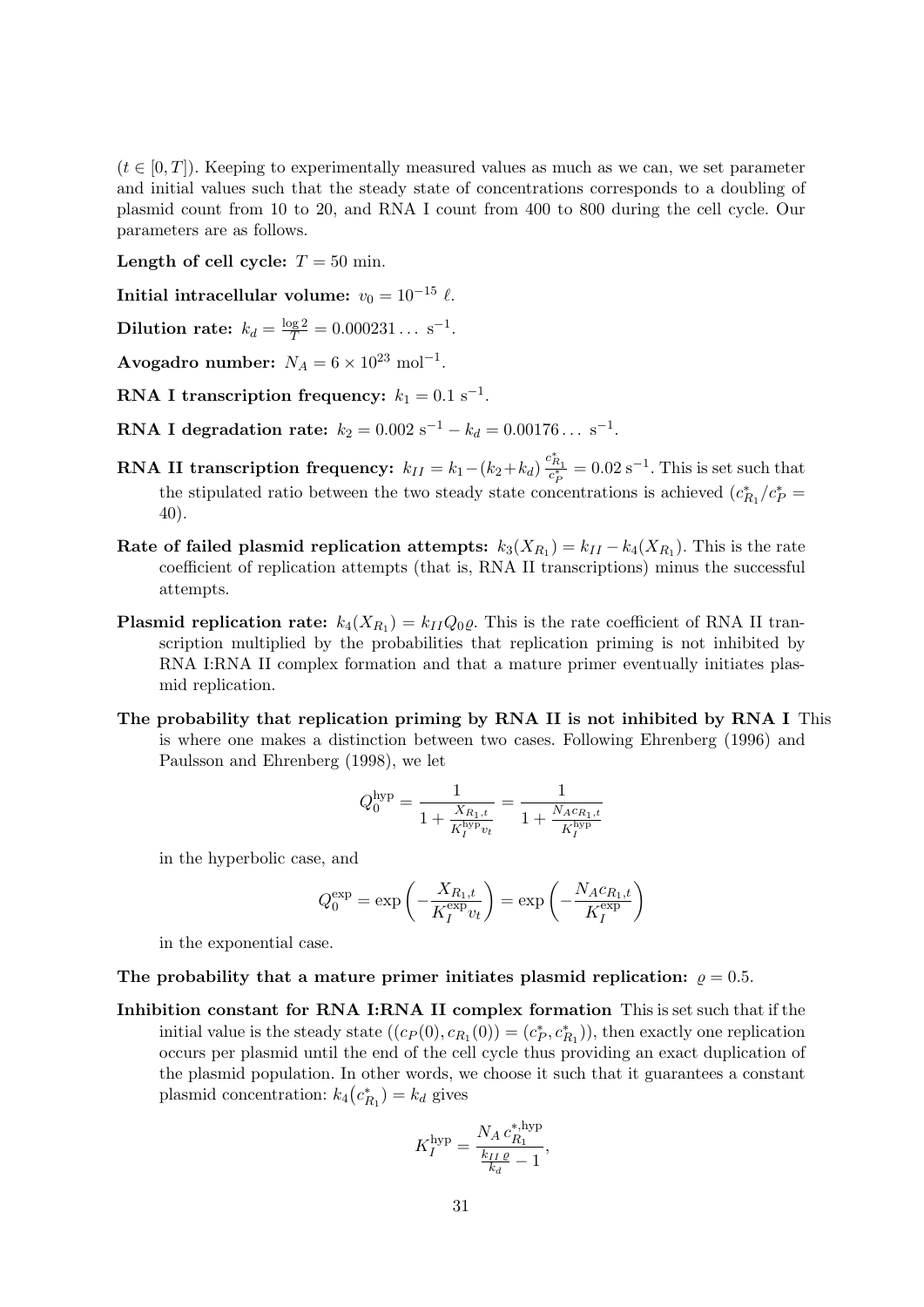and

$$
K_I^{\text{exp}}=-\frac{N_A\,c_{R_1}^{\ast,\text{exp}}}{\log \frac{k_d}{k_{II}\,\varrho}}.
$$

The system equations for molecular counts are

$$
dX_{P,t} = k_4(X_{R_1,t})X_{P,t} dt + \sqrt{k_4(X_{R_1,t})X_{P,t}} dB_{4,t},
$$
  
\n
$$
dX_{R_1,t} = k_1 X_{P,t} dt - k_2 X_{R_1,t} dt - (k_3(X_{R_1,t}) + k_4(X_{R_1,t}))X_{P,t} dt
$$
  
\n
$$
+ \sqrt{k_1 X_{P,t}} dB_{1,t} - \sqrt{k_2 X_{R_1,t}} dB_{2,t}
$$
  
\n
$$
- \sqrt{k_3(X_{R_1,t})X_{P,t}} dB_{3,t} - \sqrt{k_4(X_{R_1,t})X_{P,t}} dB_{4,t}.
$$

In this example steady state only makes sense for concentrations therefore we will transform the CLE into concentrations formulation. We have already derived how to do this (see (3.5.3) in Section 3.5). Note that we have a fairly simple situation since all reactions are first-order. This was achieved by hiding the nonlinearities of interactions and their volume dependencies into the  $k_3$  and  $k_4$  coefficients.

$$
dc_{P,t} = k_4(c_{R_1,t})c_{P,t} dt - k_d c_{P,t} dt + \frac{1}{\sqrt{N_A v_t}} \sqrt{k_4(c_{R_1,t})c_{P,t}} dB_{4,t},
$$
  
\n
$$
dc_{R_1,t} = k_1 c_{P,t} dt - k_2 c_{R_1,t} dt - \left(k_3(c_{R_1,t}) + k_4(c_{R_1,t})\right)c_{P,t} dt - k_d c_{R_1,t} dt
$$
  
\n
$$
+ \frac{1}{\sqrt{N_A v_t}} \sqrt{k_1 c_{P,t}} dB_{1,t} - \frac{1}{\sqrt{N_A v_t}} \sqrt{k_2 c_{R_1,t}} dB_{2,t}
$$
  
\n
$$
- \frac{1}{\sqrt{N_A v_t}} \sqrt{k_3(c_{R_1,t})c_{P,t}} dB_{3,t} - \frac{1}{\sqrt{N_A v_t}} \sqrt{k_4(c_{R_1,t})c_{P,t}} dB_{4,t}.
$$

We can now proceed to the differential equation  $(3.3.2)$  for  $P_t$ . Due to the changing volume, this time the matrices involved will be time-dependent. This does not matter though, as the linearisation was done with respect to space.

$$
F = \begin{bmatrix} 0 & k'_4(c^*_{R_1})c^*_P \\ k_1 - k_{II} & -k_2 - k_d \end{bmatrix},
$$
  
\n
$$
G_t = \begin{bmatrix} 0 & 0 & 0 & \frac{1}{\sqrt{N_A v_t}} \sqrt{k_4(c^*_{R_1})c^*_P} \\ \frac{1}{\sqrt{N_A v_t}} \sqrt{k_1 c^*_P} & -\frac{1}{\sqrt{N_A v_t}} \sqrt{k_2 c^*_{R_1}} & -\frac{1}{\sqrt{N_A v_t}} \sqrt{k_3(c^*_{R_1})c^*_P} & -\frac{1}{\sqrt{N_A v_t}} \sqrt{k_4(c^*_{R_1})c^*_P} \end{bmatrix},
$$
  
\n
$$
G_{1,t} = \begin{bmatrix} 0 & 0 \\ \frac{\sqrt{k_1}}{2\sqrt{N_A v_t} \sqrt{c^*_P}} & 0 \end{bmatrix},
$$
  
\n
$$
G_{2,t} = \begin{bmatrix} 0 & 0 \\ 0 & -\frac{\sqrt{k_2}}{2\sqrt{N_A v_t} \sqrt{c^*_R_1}} \end{bmatrix},
$$
  
\n
$$
G_{3,t} = \begin{bmatrix} 0 & 0 & 0 \\ -\frac{\sqrt{k_3(c^*_{R_1})}}{2\sqrt{N_A v_t} \sqrt{c^*_P}} & -\frac{k'_3(c^*_{R_1})c^*_P}{2\sqrt{N_A v_t} \sqrt{k_3(c^*_{R_1})c^*_P}} \end{bmatrix},
$$
  
\n
$$
G_{4,t} = \begin{bmatrix} \frac{\sqrt{k_4(c^*_{R_1})}}{2\sqrt{N_A v_t} \sqrt{c^*_P}} & \frac{k'_4(c^*_{R_1})c^*_P}{2\sqrt{N_A v_t} \sqrt{k_4(c^*_{R_1})c^*_P}} \\ -\frac{\sqrt{k_4(c^*_{R_1})}}{2\sqrt{N_A v_t} \sqrt{c^*_P}} & -\frac{k'_4(c^*_{R_1})c^*_P}{2\sqrt{N_A v_t} \sqrt{k_4(c^*_{R_1})c^*_P}} \end{bmatrix}.
$$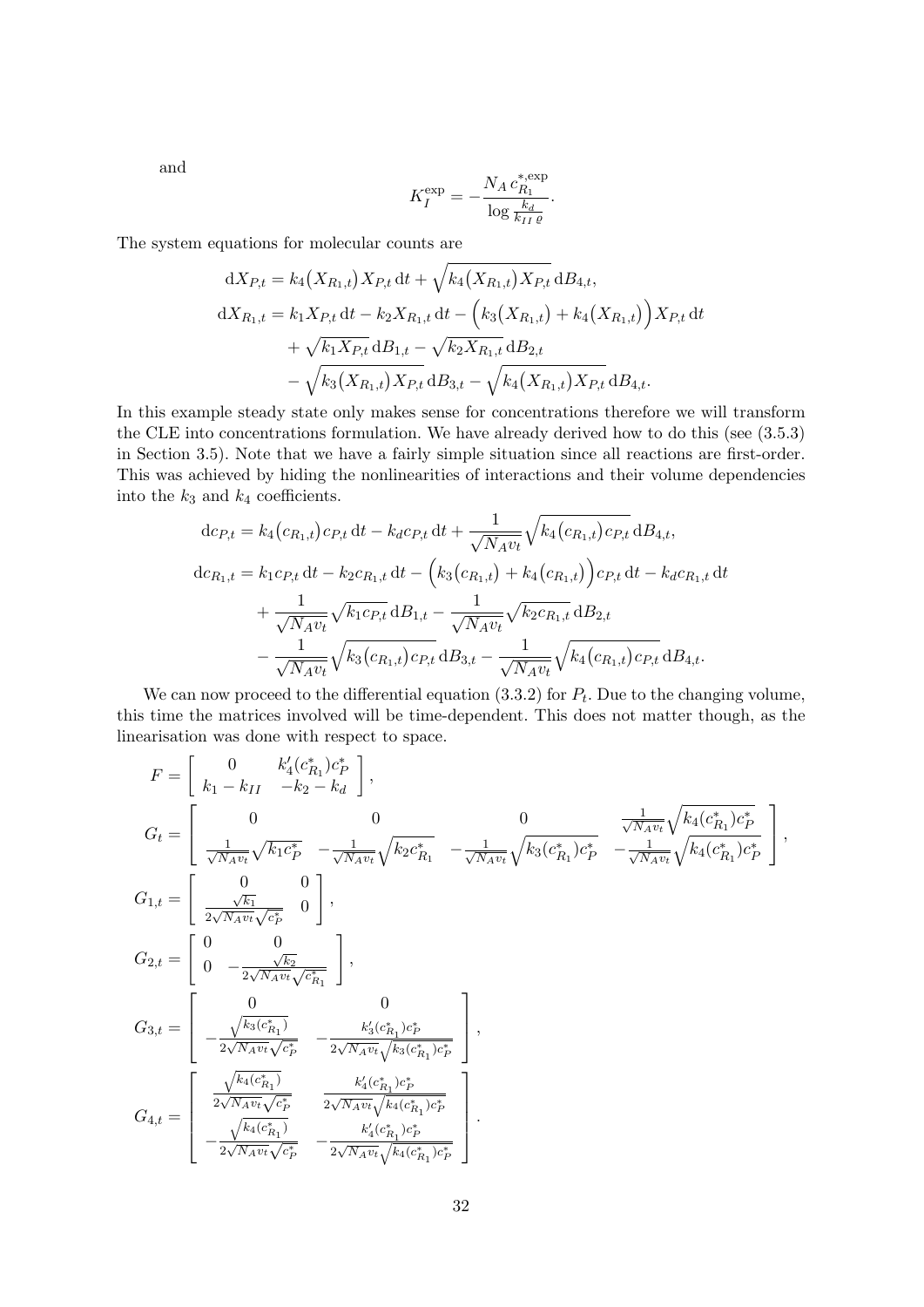Note that for the purpose of simulation both forms of the CLE are equally valid. The transformation was only necessary for the linearisation.

A comparison similar to that of the previous section can be carried out. The initial state is again the steady state with probability 1 (hence the initial covariance is zero). In each block the first three columns show statistics from 5000 simulations in each case, the fourth column is the prediction. Here we are only interested in statistics at one time instance, the end of the cell cycle. For clarity, concentrations are converted to counts.

| $X_P$<br>Mean         |            |              |         | $X_{R_1}$       |            |              |           |                   |  |
|-----------------------|------------|--------------|---------|-----------------|------------|--------------|-----------|-------------------|--|
| $\operatorname{Case}$ | <b>SSA</b> | $_{\rm CLE}$ | lin.CLE | $\hat{X}_{P,T}$ | <b>SSA</b> | $_{\rm CLE}$ | lin.CLE   | $\hat{X}_{R_1,T}$ |  |
| hyperbolic            | 19.97      | 19.94        | 20.01   | 20              | 799.2      | 797.7        | 799.1     | 800               |  |
| exponential           | 20.24      | 20.27        | 20.02   | 20              | 808.8      | 807.8        | 800.0     | 800               |  |
|                       |            |              |         |                 |            |              |           |                   |  |
|                       |            |              |         |                 |            |              |           |                   |  |
| Variance              |            |              | $X_P$   |                 |            |              | $X_{R_1}$ |                   |  |
| Case                  | <b>SSA</b> | $_{\rm CLE}$ | lin.CLE | $(P_T)_{11}$    | <b>SSA</b> | $_{\rm CLE}$ | lin.CLE   | $(P_T)_{22}$      |  |
| hyperbolic            | 12.17      | 11.99        | 11.73   | 11.95           | 17222      | 16941        | 16939     | 17065             |  |

| Cross-correlation               |                     |      |         |              |  |  |  |  |
|---------------------------------|---------------------|------|---------|--------------|--|--|--|--|
| Case   SSA                      |                     | CLE. | lin.CLE | $(P_T)_{12}$ |  |  |  |  |
| hyperbolic $ 419.3 \quad 413.2$ |                     |      | 408.6   | 413.2        |  |  |  |  |
| exponential                     | $\vert$ 136.9 131.8 |      | 132.0   | 134.7        |  |  |  |  |

The only unsolicited finding is that the average plasmid count in the exponential case is above 20.2 in the nonlinear simulations (SSA, CLE). This is apparently caused by a difference between the steady state of the ordinary differential equation and the mean of the state in the stochastic models (SSA, CLE) which is fundamentally a consequence of the nonlinearity of chemical reaction models.

The linearisation method proposed to estimate steady state fluctuations of molecular counts proved reliable and accurate in our two examples. It cut computation time from hours needed for the intensive simulations to less than a second. In both examples we had  $n = 2$ state variables, which led to ordinary differential equations in five variables. In the general *n*-dimensional case one would have an  $n + \frac{n(n+1)}{2}$  $\frac{l+1}{2}$ -dimensional ordinary differential equation to solve.

Assuming that one has a matrix differential equation solver, our method is easy to implement numerically and it only requires calculations that can be automated. There is no obstacle to applying the method in a system with many more variables. (However we note that in our examples we used direct calculations to derive ordinary differential equations in five scalar variables.) These are major advantages over van Kampen's linear noise approximation (van Kampen, 1992) that was used by Hayot and Jayaprakash (2004) who pointed out that with increasing number of reactants and reactions van Kampen's analytical results are 'typically difficult to obtain' and 'cumbersome to analyse'.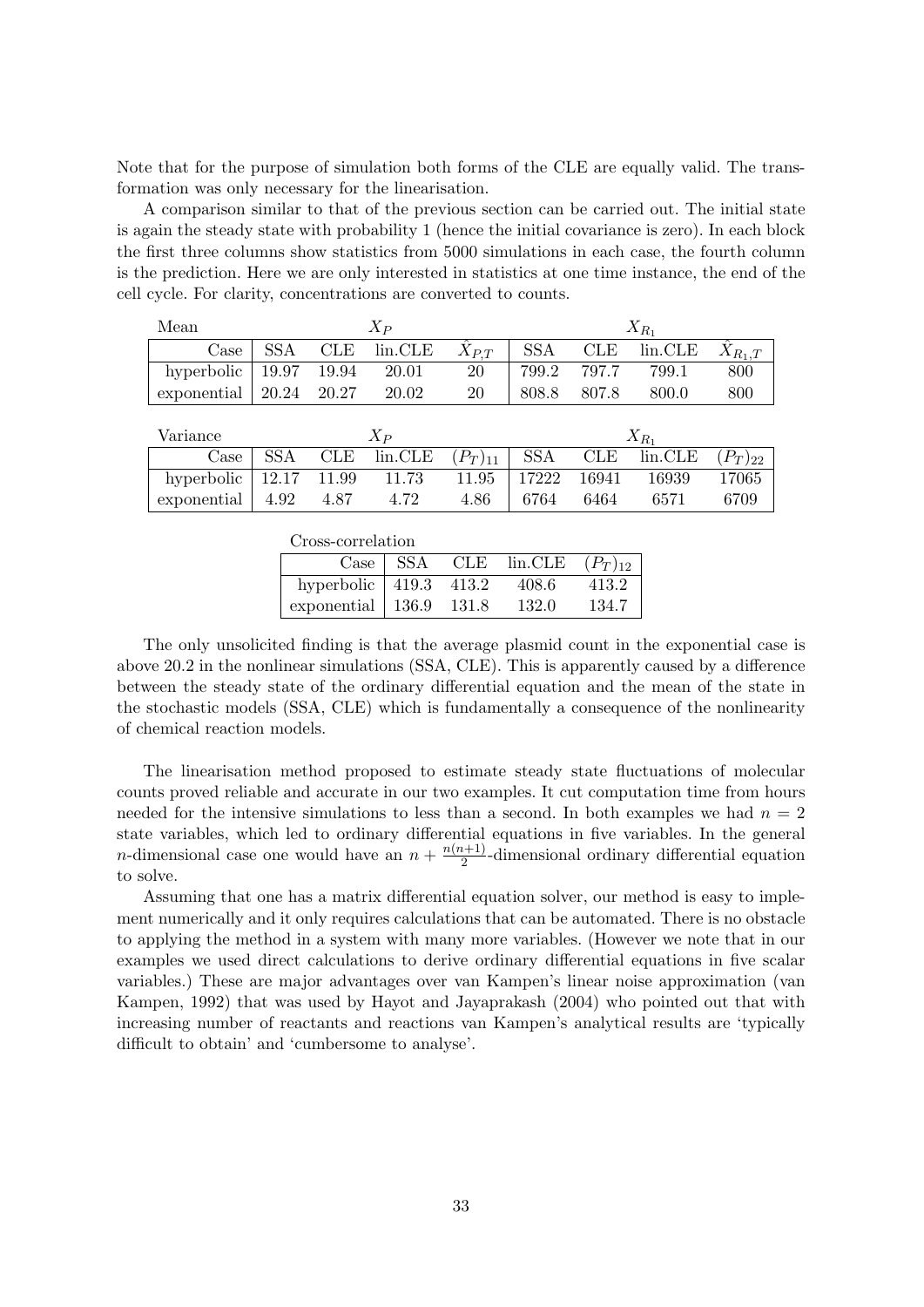## 4 Direction of future research

Today there is no general stochastic theory of reaction networks that would allow algorithmical analysis. Any idea that has a chance of making progress in this direction is well worth studying.

Both for the analysis and design of intracellular reaction systems it is fundamentally important to understand how the biochemical workings of microbes achieve robust behaviour under a wide range of (external and internal) circumstances. In this report we have briefly discussed why stochastic models are better suited to biochemistry than ODE models, which were originally developed for the chemistry of solutions of volume much greater than a cell. In addition to developing system size reduction techniques and consequent computational improvements, we showed that Gillespie's chemical Langevin equation gives the same first two moments as the widely accepted chemical master equation. This, in conjunction with the fact that in experiments typically only the means and the correlations among the concentrations of reactant species are measured, supports the use of the CLE as a substitute for the CME.

In the second half of the report we studied the covariance properties of concentrations. The linearisation method pointed out that around a positive steady state of the underlying ODE noise affects the concentrations both additively and multiplicatively even in a first-order approximation to the CLE.

This brings us to our research question how the robustness of biochemical systems, their reliability and capability to avoid break-down caused by internal or external noise could be assessed. We think that we have identified a gap between the theory of stochastic processes for biochemical reactions and the theory of Lyapunov and storage functions from dynamical systems and control theory, and our main aim is to establish a connection here. We envisage an approach based on stochastic Lyapunov functions (Kushner, 1967).

The observation that the CLE is inherently loaded with an additive noise term implies that even in equilibrium distribution the state will have a sustained nonzero covariance. Hence convergence to a single state in the state space cannot be expected. Instead, such a Lyapunov function would inform us about how likely it is that the system escapes the safe region of its activity—this is what simulations cannot practically assess. Initially our focus will be the appropriate specialisation of stochastic safety verification methods (Prajna, Jadbabaie, and Pappas, 2004, 2007) to the chemical Langevin equation. Constructing the barrier certificates that lie at the heart of this method can be most easily done by the sum of squares (SOS) technique (Parrilo, 2000), and for practical implementation the corresponding SOSTOOLS algorithm package can be used (Prajna et al., 2002). This line of enquiry would extend and generalise work by El Samad and Khammash (2004) and El-Samad et al. (2006) in that it would be based on the CLE formulation instead of certain less rigorous stochastic models.

Another research question we are interested in is estimating the time it takes for biochemical reaction systems to reach the proximity of their equilibrium distribution from a perturbed state. This assessment would broaden our understanding of the performance of these systems: it is not only the reliability to avoid break-downs that matters in a living organism, but also the speed with which a system can return to normal behaviour. The mathematical challenges to develop such results for specific examples in the CLE (or the CME) setting would be substantial due to the multivariable, nonlinear nature of these systems. The only result we are aware of about the expected time to reach equilibrium in a chemical system considers a single-variable system (Vellela and Qian, 2007). However, the author has experience in deriving estimates for the time that discrete time Markov chains (especially Markov chain Monte Carlo methods) on combinatorial structures require to reach equilibrium distribution (Mélykúti, 2006) and wishes to explore whether similar methods can be applied in this setting.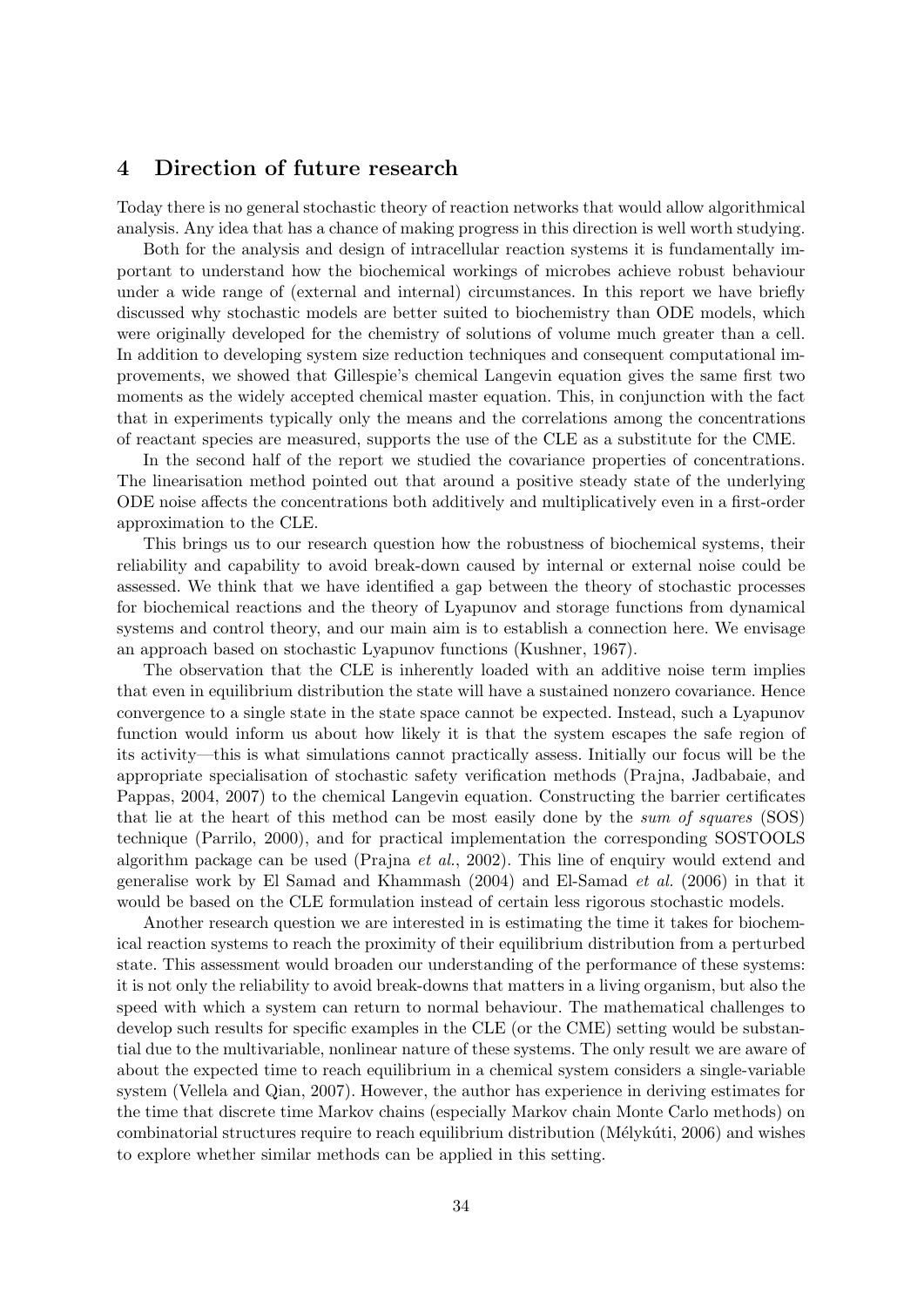#### Acknowledgements

The author wishes to acknowledge financial support from the EPSRC through the Life Sciences Interface Doctoral Training Centre, University of Oxford. His work was enormously helped by discussions with his supervisors, Dr. Antonis Papachristodoulou and Prof. Alison Etheridge, for which he is most grateful.

## References

- B. Alberts, A. Johnson, J. Lewis, M. Raff, K. Roberts, and P. Walter. Molecular Biology of The Cell. Garland Science, New York and London, fourth edition, 2002.
- A. Arkin, J. Ross, and H. H. McAdams. Stochastic kinetic analysis of developmental pathway bifurcation in phage  $\lambda$ -infected *Escherichia coli* cells. *Genetics*, 149 (1998) 1633–1648.
- K. Ball, T. G. Kurtz, L. Popovic, and G. Rempala. Asymptotic analysis of multiscale approximations to reaction networks. The Annals of Applied Probability, 16 (2006) 1925–1961.
- N. Barkai and S. Leibler. Circadian clocks limited by noise. Nature, 403 (2000) 267–268.
- J. M. Bower and H. Bolouri (editors). Computational modeling of genetic and biochemical networks. MIT Press, 2004.
- H. Bremer and S. Lin-Chao. Analysis of the physiological control of replication of ColEl-type plasmids. Journal of theoretical biology, 123 (1986) 453–470.
- T. Brennan, M. Fink, and B. Rodriguez. Multiscale modelling of drug-induced effects on cardiac electrophysiological activity. European Journal of Pharmaceutical Sciences, 36 (2009) 62–77.
- M. Brenner and J.-i. Tomizawa. Quantitation of ColE1-encoded replication elements. Proceedings of the National Academy of Sciences USA, 88 (1991) 405–409.
- K. Burrage, B. Mélykúti, and K. Zygalakis, 2009. Manuscript in preparation.
- A. Cornish-Bowden. Fundamentals of enzyme kinetics. Portland Press, 2004.
- M. Ehrenberg. Hypothesis: hypersensitive plasmid copy number control for ColE1. Biophysical Journal, 70 (1996) 135–145.
- H. El Samad and M. Khammash. Stochastic stability and its application to the analysis of gene regulatory networks. In Proceedings of the 43rd IEEE Conference on Decision and Control 2004. 3001–3006.
- H. El-Samad, S. Prajna, A. Papachristodoulou, J. Doyle, and M. Khammash. Advanced methods and algorithms for biological networks analysis. Proceedings of the IEEE, 94 (2006) 832–853.
- M. B. Elowitz and S. Leibler. A synthetic oscillatory network of transcriptional regulators. Nature, 403 (2000) 335–338.
- M. B. Elowitz, A. J. Levine, E. D. Siggia, and P. S. Swain. Stochastic gene expression in a single cell. Science, 297 (2002) 1183–1186.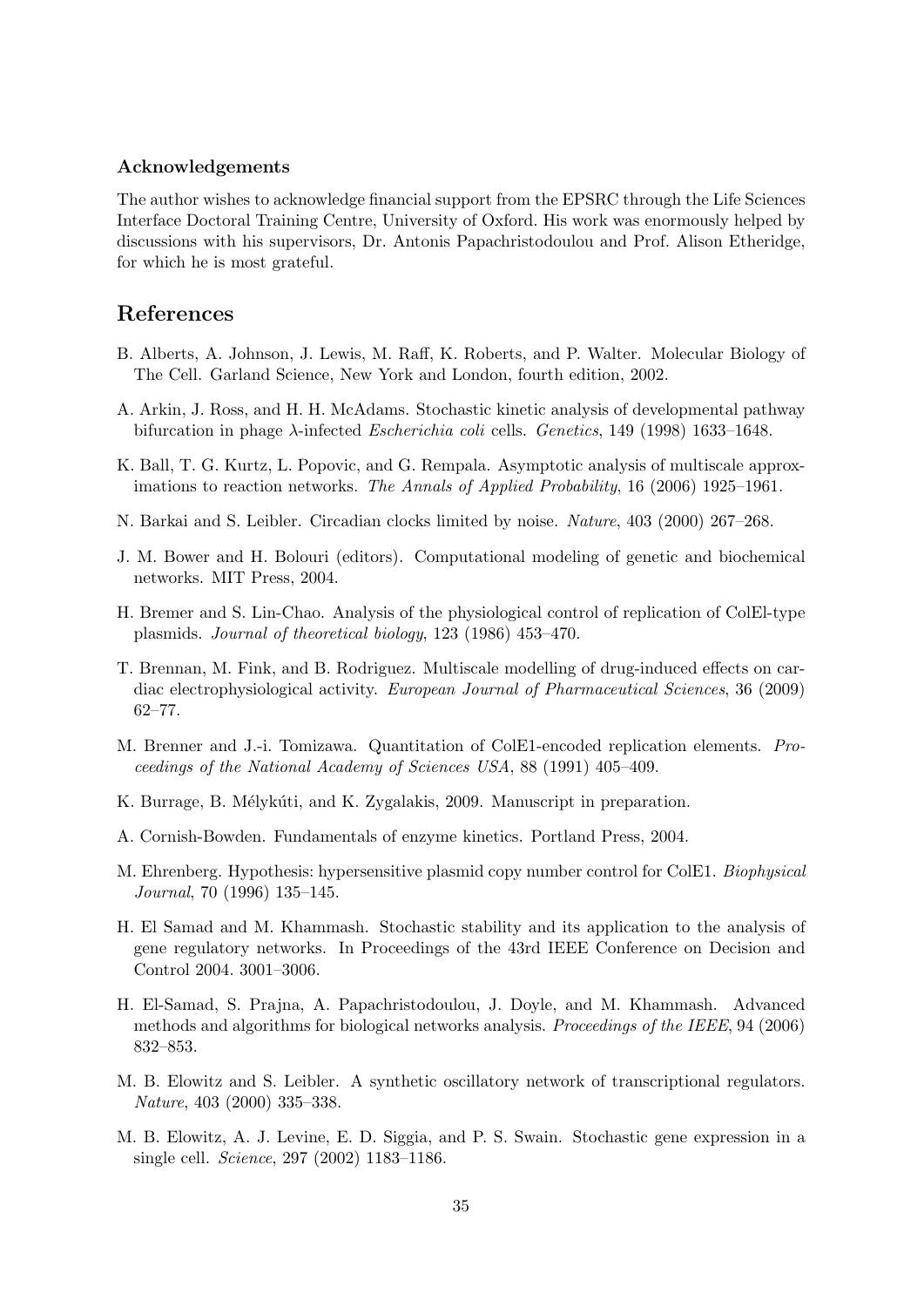- D. Fell. Understanding the control of metabolism. Portland Press, 1997.
- W. Feller. An introduction to probability theory and its applications, volume I. John Wiley & Sons, second edition, 1957.
- D. T. Gillespie. A general method for numerically simulating the stochastic time evolution of coupled chemical reactions. Journal of Computational Physics, 22 (1976) 403–434.
- D. T. Gillespie. Exact stochastic simulation of coupled chemical reactions. The Journal of Physical Chemistry, 81 (1977) 2340–2361.
- D. T. Gillespie. A rigorous derivation of the chemical master equation. Physica A, 188 (1992) 404–425.
- D. T. Gillespie. The multivariate Langevin and Fokker-Planck equations. The American Journal of Physics, 64 (1996) 1246–1257.
- D. T. Gillespie. The chemical Langevin equation. Journal of Chemical Physics, 113 (2000) 297–306.
- A. Goldbeter and D. E. Koshland. An amplified sensitivity arising from covalent modification in biological systems. Proceedings of the National Academy of Sciences USA, 78 (1981) 6840–6844.
- D. Gonze, J. Halloy, and A. Goldbeter. Robustness of circadian rhythms with respect to molecular noise. Proceedings of the National Academy of Sciences USA, 99 (2002) 673–678.
- J. Hasty, J. Pradines, M. Dolnik, and J. J. Collins. Noise-based switches and amplifiers for gene expression. Proceedings of the National Academy of Sciences USA, 97 (2000) 2075–2080.
- F. Hayot and C. Jayaprakash. The linear noise approximation for molecular fluctuations within cells. *Physical Biology*,  $1$  (2004) 205–210.
- R. Heinrich and S. Schuster. The regulation of cellular systems. Chapman & Hall, New York, 1996.
- S. Karlin. A first course in stochastic processes. Academic Press, New York, 1966.
- P. E. Kloeden and E. Platen. Numerical solution of stochastic differential equations. Springer, Berlin, 1992.
- H. J. Kushner. Stochastic stability and control. Academic Press, 1967.
- I. Lestas, G. Vinnicombe, and T. Bishop. Tradeoffs in gene regulatory networks: the plasmid replication control problem. In Proceedings of the 44th IEEE Conference on Decision and Control, and the European Control Conference 2005. 2963–2968.
- D. A. McQuarrie. Stochastic approach to chemical kinetics. Journal of Applied Probability, 4 (1967) 413–478.
- B. Mélykúti. The mixing rate of Markov chain Monte Carlo methods and some applications of MCMC simulation in bioinformatics. Master's thesis, Eötvös Loránd University, Budapest, Hungary, 2006.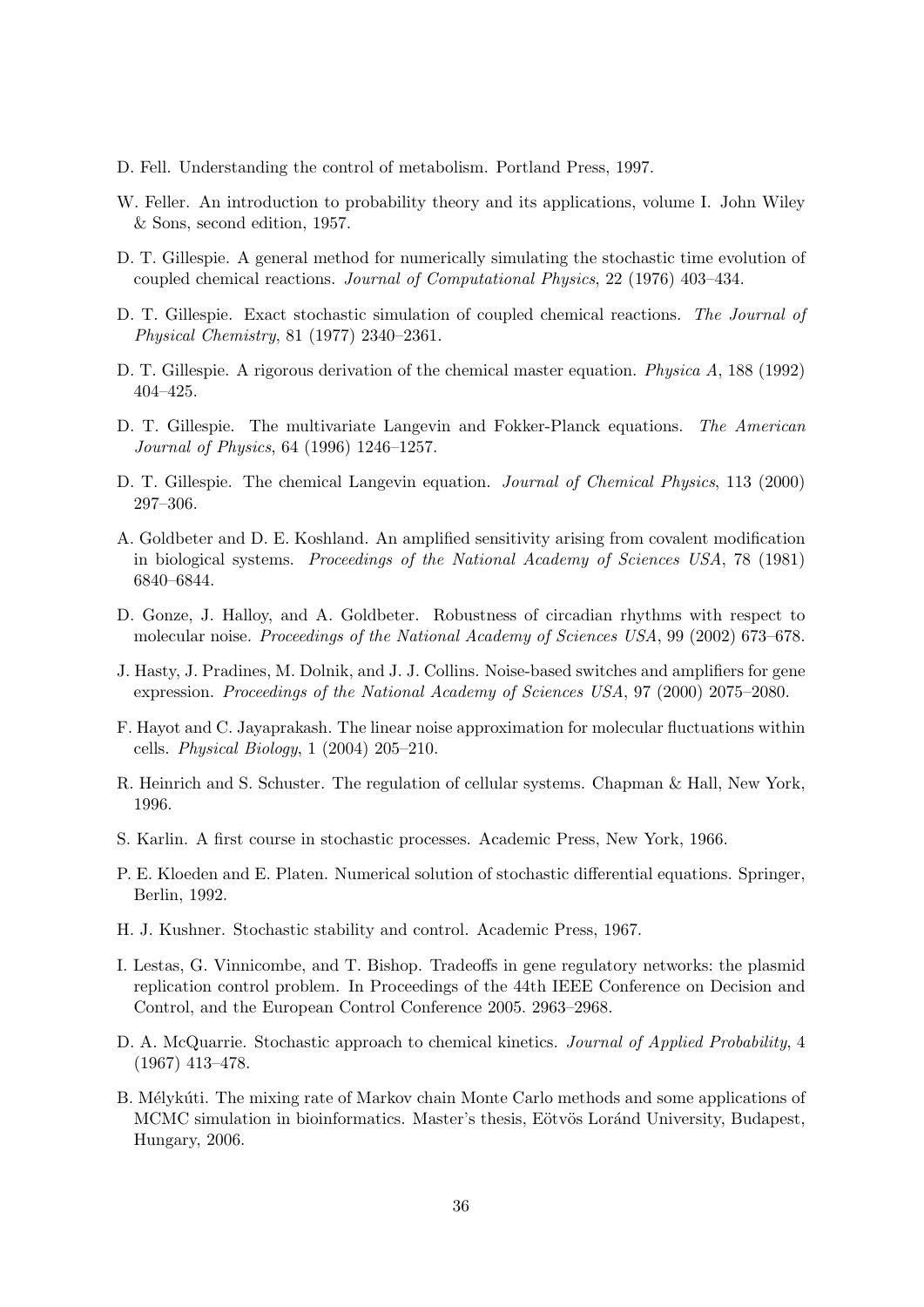- J. D. Murray. Mathematical biology, volume 1–2. Springer–Verlag, 2003.
- B. Øksendal. Stochastic differential equations. An introduction with applications. Springer, sixth edition, 2007.
- P. A. Parrilo. Structured Semidefinite Programs and Semialgebraic Geometry Methods in Robustness and Optimization. Ph.D. thesis, California Institute of Technology, Pasadena, CA, 2000.
- J. Paulsson. Summing up the noise in gene networks. Nature, 427 (2004) 415–418.
- J. Paulsson. Models of stochastic gene expression. Physics of Life Reviews, 2 (2005) 157–175.
- J. Paulsson and M. Ehrenberg. Trade-off between segregational stability and metabolic burden: a mathematical model of plasmid ColE1 replication control. Journal of molecular biology, 279 (1998) 73–88.
- J. Paulsson and M. Ehrenberg. Noise in a minimal regulatory network: plasmid copy number control. Quarterly Reviews of Biophysics, 34 (2001) 1–59.
- S. Prajna, A. Jadbabaie, and G. J. Pappas. Stochastic safety verification using barrier certificates. In Proceedings of the 43rd IEEE Conference on Decision and Control 2004. 929–934.
- S. Prajna, A. Jadbabaie, and G. J. Pappas. A framework for worst-case and stochastic safety verification using barrier certificates. IEEE Transactions on Automatic Control, 52 (2007) 1415–1428.
- S. Prajna, A. Papachristodoulou, and P. A. Parrilo. SOSTOOLS Sum of Squares Optimization Toolbox, User's Guide, 2002. Available at http://www.cds.caltech.edu/sostools.
- M. Santillán and M. C. Mackey. Influence of catabolite repression and inducer exclusion on the bistable behavior of the lac operon. Biophysical Journal, 86 (2004) 1282–1292.
- A. Singh and J. P. Hespanha. Lognormal moment closures for biochemical reactions. In Proceedings of the 45th IEEE Conference on Decision and Control 2006. 2063–2068.
- A. Singh and J. P. Hespanha. Moment closure techniques for stochastic models in population biology. In Proceedings of the 2006 American Control Conference. 4730–4735.
- Z. Szallasi, J. Stelling, and V. Periwal (editors). System modelling in cellular biology: from concepts to nuts and bolts. MIT Press, 2006.
- R. Tomioka, H. Kimura, T. J. Kobayashi, and K. Aihara. Multivariate analysis of noise in genetic regulatory networks. Journal of Theoretical Biology, 229 (2004) 501–521.
- N. G. van Kampen. Stochastic Processes in Physics and Chemistry. North-Holland, 1992.
- M. Vellela and H. Qian. A quasistationary analysis of a stochastic chemical reaction: Keizer's paradox. Bulletin of Mathematical Biology, 69 (2007) 1727–1746.
- D. J. Wilkinson. Stochastic modelling for systems biology. Mathematical and Computational Biology Series. Chapman & Hall/CRC, 2006.
- O. Wolkenhauer, M. Ullah, W. Kolch, and K.-H. Cho. Modeling and simulation of intracellular dynamics: choosing an appropriate framework. IEEE Transactions on NanoBioscience, 3 (2004) 200–207.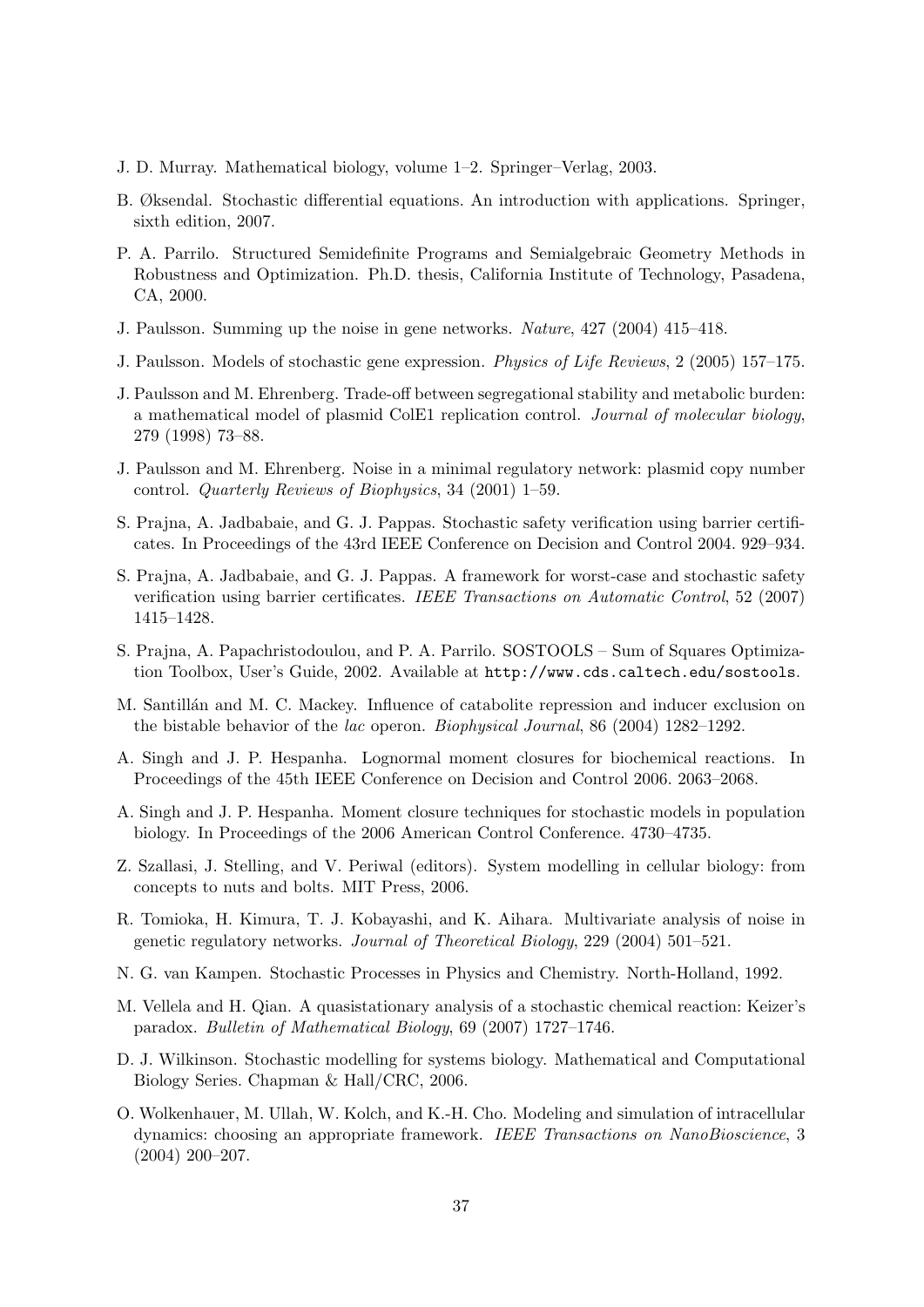## Appendix

### Proof of Lemma 2.2.1

Proof. Let us denote the factor in Gillespie's factorisation by

$$
\sigma(X) = S \operatorname{diag}(\sqrt{a_1(X)}, \ldots, \sqrt{a_m(X)}).
$$

First we prove that the nullvectors of  $B(X)$  are the same as the left nullvectors of  $\sigma(X)$ .

If  $y \in \mathbb{R}^n \setminus \{0\}$  is a nullvector of  $B(X)$ , then  $0 = B(X)y = \sigma(X)\sigma(X)^T y$ , hence  $0 =$  $y^T \sigma(X) \sigma(X)^T y = \|\sigma(X)^T y\|^2 = \|y^T \sigma(X)\|^2$ , so  $y^T \sigma(X) = 0$ , and y is a left nullvector to  $\sigma(X)$ .

In the other direction, if  $y^T \sigma(X) = 0$ , then  $0 = (y^T \sigma(X))(\sigma(X)^T y) = y^T (\sigma(X) \sigma(X)^T y)$ , so  $y \perp \sigma(X)\sigma(X)^T y$ . But then y is contained in  $(\text{Im}(\sigma(X)\sigma(X)^T))^{\perp} = \text{Ker}((\sigma(X)\sigma(X)^T)^T) =$  $\text{Ker}(\sigma(X)\sigma(X)^{T})$ . Hence  $B(X)y = \sigma(X)\sigma(X)^{T}y = 0$ .

We only need to prove that the left nullvectors of  $\sigma(X)$  and S are the same. But this is obvious, since  $\sqrt{a_1(X)}, \ldots, \sqrt{a_m(X)}$  are all positive by assumption.  $\Box$ 

#### Proof of Lemma 2.2.2

*Proof.* The column rank of  $S \in \mathbb{R}^{n \times m}$  is just  $\dim(\text{Im } S)$ . It is well known that

$$
\dim(\operatorname{Im} S) + \dim(\operatorname{Ker} S) = m.
$$

The row rank of S is the column rank of  $S^T$ , or  $\dim(\text{Im } S^T)$ . Similarly,

$$
\dim(\operatorname{Im} S^T) + \dim(\operatorname{Ker} S^T) = n.
$$

It is also well known that the column and row ranks are always equal. Therefore

$$
m - \dim(\text{Ker } S) = \text{rank } S = n - \dim(\text{Ker } S^T).
$$

#### State space reduction for Construction 4

For Construction 4 a finer partitioning of the matrices is proposed. Let us order the columns of  $S \in \mathbb{R}^{n \times m}$  such that we have  $S = [S_1 \ S_2 \ S_3 \ S_4]$ , where the columns of  $S_1 \in \mathbb{R}^{n \times (m-\dim(\text{Ker }S))}$ form a basis for Im  $S$ ;  $S_3$  is the collection of the column vectors which are constant multiples of any single column of  $S_1$ ; the columns of  $S_2$  represent all the directions specified by columns of S that are distinct to directions of the columns of  $S_1$  (columns of  $S_2$  are linearly dependent on columns of  $S_1$ , they are a linear combination of more than one); and finally  $S_4$  is the collection of the column vectors which are constant multiples of any single column of  $S_3$ . Let the sizes of these matrices define  $r_2$ ,  $r_3$  and  $r_4$ :  $S_2 \in \mathbb{R}^{n \times r_2}$ ,  $S_3 \in \mathbb{R}^{n \times r_3}$ ,  $S_4 \in \mathbb{R}^{n \times r_4}$ . Obviously,  $m - \dim(\text{Ker } S) + r_2 = s$ , and  $r_2 + r_3 + r_4 = \dim(\text{Ker } S)$ . The entries of  $A(X)$  are permuted accordingly, and then  $A(X)$  is partitioned to blocks.

This uniquely specifies the matrices

$$
N \in \mathbb{R}^{(m-\dim(\text{Ker } S)) \times r_2},
$$
  
\n
$$
M_3 = [v^{(1)} \dots v^{(r_3)}] \in \mathbb{R}^{(m-\dim(\text{Ker } S)) \times r_3},
$$
  
\n
$$
M_4 = [w^{(1)} \dots w^{(r_4)}] \in \mathbb{R}^{r_2 \times r_4},
$$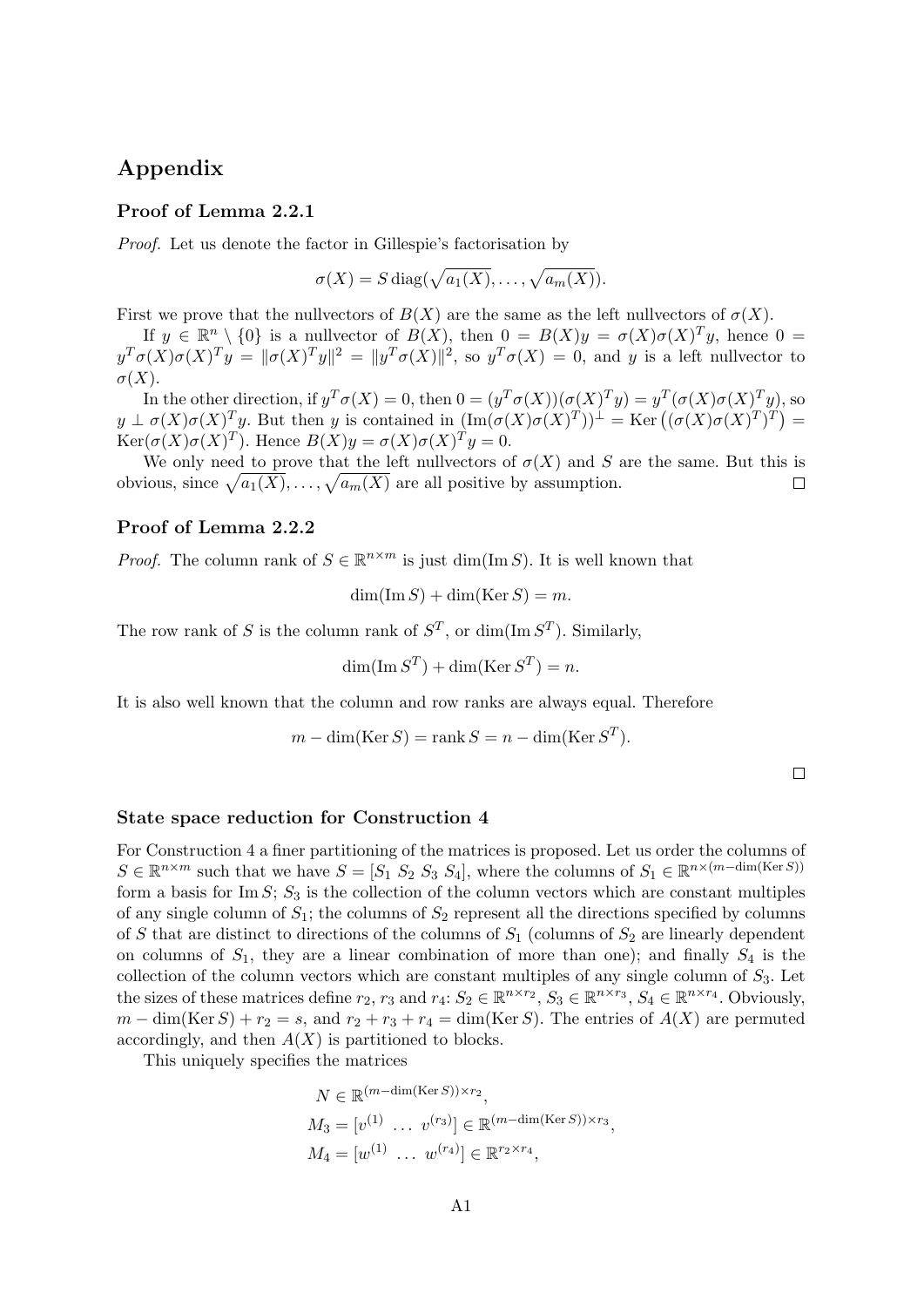such that  $S_2 = S_1N$ ,  $S_3 = S_1M_3$ ,  $S_4 = S_2M_4$ , and all  $v^{(i)}$  and  $w^{(k)}$  have only one nonzero entry each. Then let

$$
J = \begin{bmatrix} I_{m-\dim(\text{Ker } S)} & 0 \\ 0 & I_{r_2} \\ 0 & 0 \\ 0 & 0 \end{bmatrix} \in \mathbb{R}^{m \times s},
$$
  

$$
V = \begin{bmatrix} I_{m-\dim(\text{Ker } S)} & 0 & M_3 & 0 \\ 0 & I_{r_2} & 0 & M_4 \end{bmatrix} \in \mathbb{R}^{s \times m},
$$

J having first  $r_3$  then  $r_4$  rows of zeros.

The construction is again (2.3.1). For the sake of notational clarity, let

$$
C_1(X) = A_1(X) + \sum_{j=1}^{r_3} (A_3(X))_{jj} v^{(j)} v^{(j)T} \in \mathbb{R}^{(m-\dim(\text{Ker } S)) \times (m-\dim(\text{Ker } S))},
$$
  

$$
C_2(X) = A_2(X) + \sum_{j=1}^{r_4} (A_4(X))_{jj} w^{(j)} w^{(j)T} \in \mathbb{R}^{r_2 \times r_2}.
$$

Then

$$
VA(X)V^T = \left[\begin{array}{cc} C_1(X) & 0 \\ 0 & C_2(X) \end{array}\right]
$$

is diagonal.  $SJV = S$  and (1.3.1) hold. Defining T with  $S_1$  in the role of  $S_b$ ,

$$
g(X) = S_1 \left[ \begin{array}{cc} \sqrt{C_1(X)} & N \sqrt{C_2(X)} \\ Tg(X) = \begin{bmatrix} \sqrt{C_1(X)} & N \sqrt{C_2(X)} \\ 0 & 0 \end{bmatrix} \right],
$$

of which the nonzero blocks together are in  $\mathbb{R}^{(m-\dim(\text{Ker }S))\times s}$ , as required.

### Proof of Theorem 3.3.1

*Proof.* We will follow the calculation for Theorem 3.1.1. Since  $dX^* = 0$ , (3.2.3) becomes

$$
\mathrm{d}x_t = F x_t \,\mathrm{d}t + G \,\mathrm{d}B_t + \sum_{j=1}^m G_j x_t \,\mathrm{d}B_{j,t}.\tag{A.1}
$$

Taking expectation on both sides one arrives at

$$
\mathrm{d}\hat{x}_t = F\hat{x}_t \,\mathrm{d}t. \tag{A.2}
$$

This proves the first claim.

For the covariance matrix  $P_t = \mathbb{E}(x_t x_t^T) - \hat{x}_t \hat{x}_t^T$ , we will apply (3.1.2) to  $d(x_t x_t^T)$  and  $d(\hat{x}_t \hat{x}_t^T)$ , and then substitute the right-hand sides of  $(A.1)$  and  $(A.2)$ , respectively.

$$
d(x_t x_t^T) = F x_t x_t^T dt + (G dB_t) x_t^T + \sum_j (G_j x_t dB_{j,t}) x_t^T
$$
  
+ 
$$
x_t x_t^T F^T dt + x_t (G dB_t)^T + x_t \sum_j (G_j x_t dB_{j,t})^T
$$
  
+ 
$$
\left(F x_t dt + G dB_t + \sum_j G_j x_t dB_{j,t}\right) \left(x_t^T F^T dt + (G dB_t)^T + \sum_j (G_j x_t dB_{j,t})^T\right),
$$